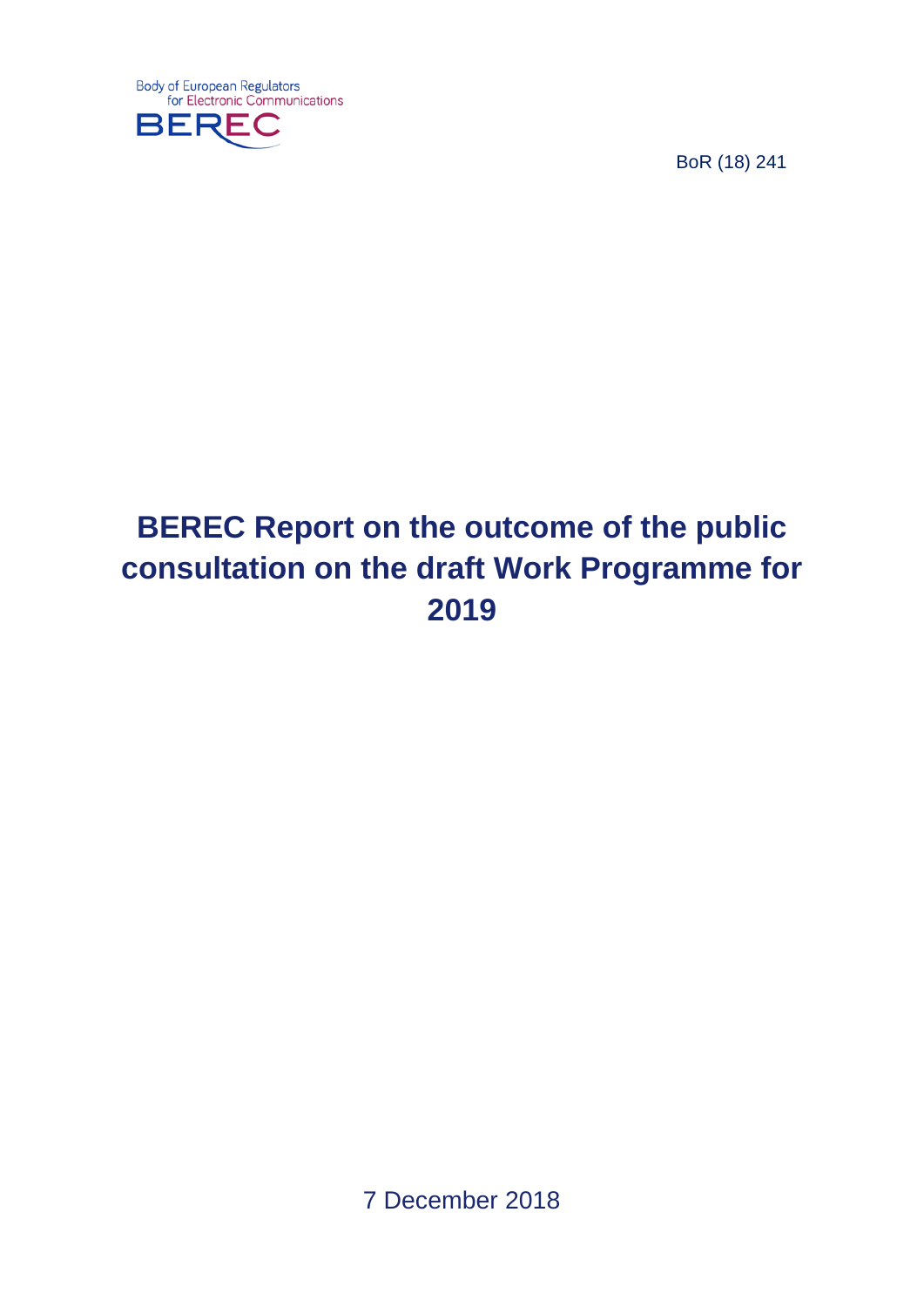#### **Contents**

| $\mathbf{I}$ . |                                                                                                         |  |
|----------------|---------------------------------------------------------------------------------------------------------|--|
| Ш.             |                                                                                                         |  |
|                | 1. Strategic Priority 1: Responding to connectivity challenges and to new conditions for access to high |  |
|                |                                                                                                         |  |
|                | 1.2. BEREC Study on the determinants of investment in very high capacity networks 6                     |  |
|                |                                                                                                         |  |
|                |                                                                                                         |  |
|                |                                                                                                         |  |
|                |                                                                                                         |  |
|                | 1.7. Opinion on the Review of the EC Recommendation on Relevant Markets  11                             |  |
|                |                                                                                                         |  |
|                |                                                                                                         |  |
|                | 1.10. Guidelines on the minimum criteria for a reference offer (obligation of transparency) 14          |  |
|                | 1.11. Carry-over work on pricing for access to infrastructure & civil works  14                         |  |
|                | 1.12. Carry-over work on access to physical infrastructure in market analyses 15                        |  |
|                | 2. Strategic Priority 2: Monitoring potential bottlenecks in the distribution of digital services 16    |  |
|                |                                                                                                         |  |
|                | 2.2 Report on harmonised collection of data from Authorised Undertakings & OTTs 17                      |  |
|                |                                                                                                         |  |
|                |                                                                                                         |  |
|                |                                                                                                         |  |
|                | 3. Strategic Priority 3: Enabling 5G and promoting innovation in network technologies 21                |  |
|                |                                                                                                         |  |
|                |                                                                                                         |  |
|                |                                                                                                         |  |
|                | 4. Strategic Priority 4: Fostering a consistent approach of the net neutrality principles 26            |  |
|                |                                                                                                         |  |
|                |                                                                                                         |  |
|                |                                                                                                         |  |
|                | 5. Strategic Priority 5: Exploring new ways to boost consumer empowerment31                             |  |
|                | 5.1 Guidelines on general authorisation notifications transmitted to competent authorities31            |  |
|                | 5.2 Guidelines on common criteria for undertakings other than ECN/ECS to manage numbering               |  |
|                |                                                                                                         |  |
|                |                                                                                                         |  |
|                |                                                                                                         |  |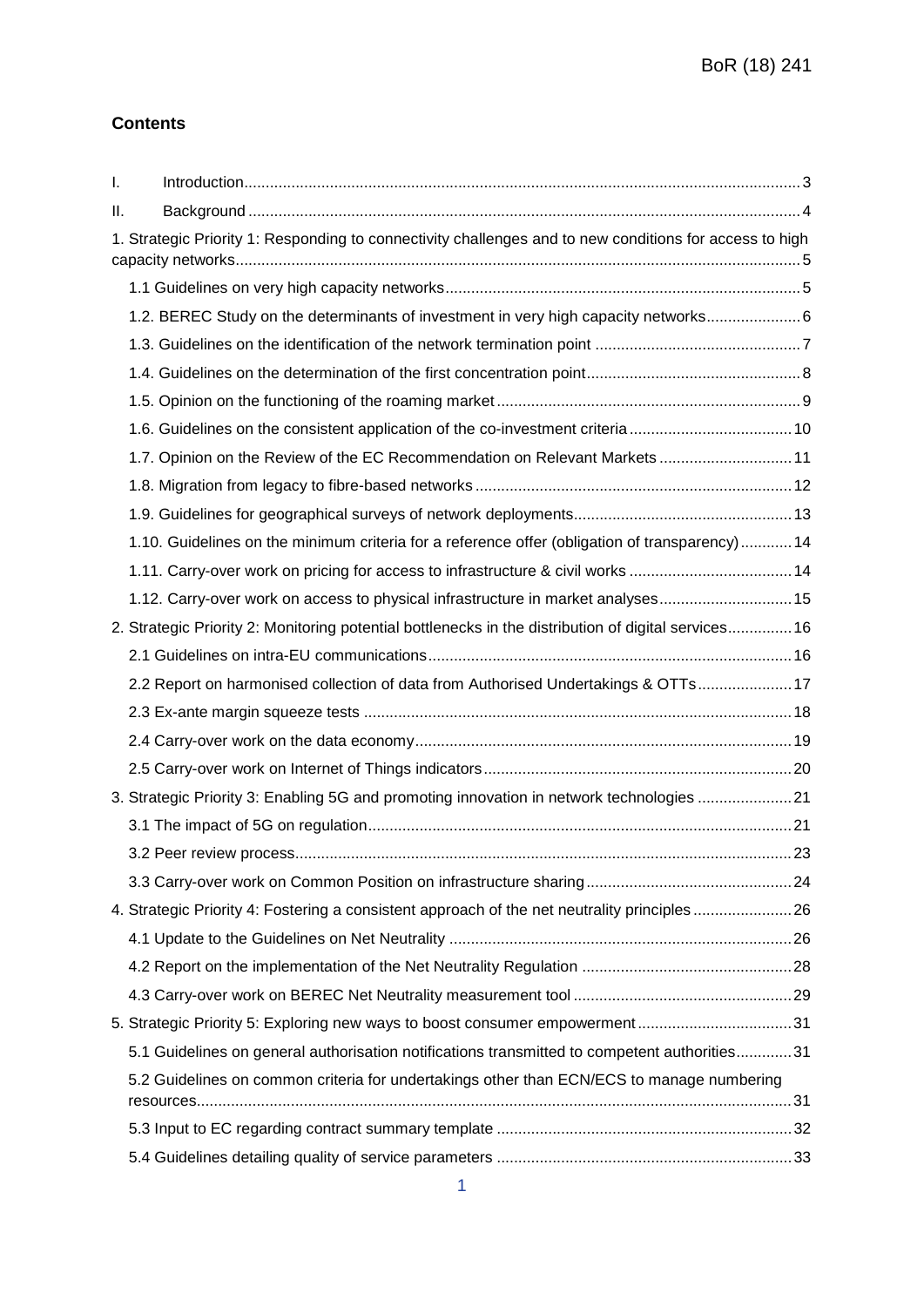| 5.5 Report on Member States' best practices to support the defining of adequate broadband          |  |
|----------------------------------------------------------------------------------------------------|--|
|                                                                                                    |  |
| 5.7 Guidelines on how to assess the effectiveness of public warning systems transmitted by         |  |
| 5.8 Workshop on the use of E.164 numbers in cross-border fraud and misuse38                        |  |
|                                                                                                    |  |
|                                                                                                    |  |
|                                                                                                    |  |
|                                                                                                    |  |
|                                                                                                    |  |
|                                                                                                    |  |
| 6.4 Database of numbering resources with a right of extraterritorial use within the European Union |  |
| 6.5 BEREC input to the setting of single EU-wide maximum fixed/mobile voice termination rate  42   |  |
| 6.6 BEREC input on the weighted average of maximum mobile termination rates across the EU 43       |  |
|                                                                                                    |  |
|                                                                                                    |  |
|                                                                                                    |  |
|                                                                                                    |  |
|                                                                                                    |  |
|                                                                                                    |  |
|                                                                                                    |  |
| 6.14 BEREC Communications Plan 2019 (including 10th anniversary programme of activities) 46        |  |
|                                                                                                    |  |
|                                                                                                    |  |
|                                                                                                    |  |
|                                                                                                    |  |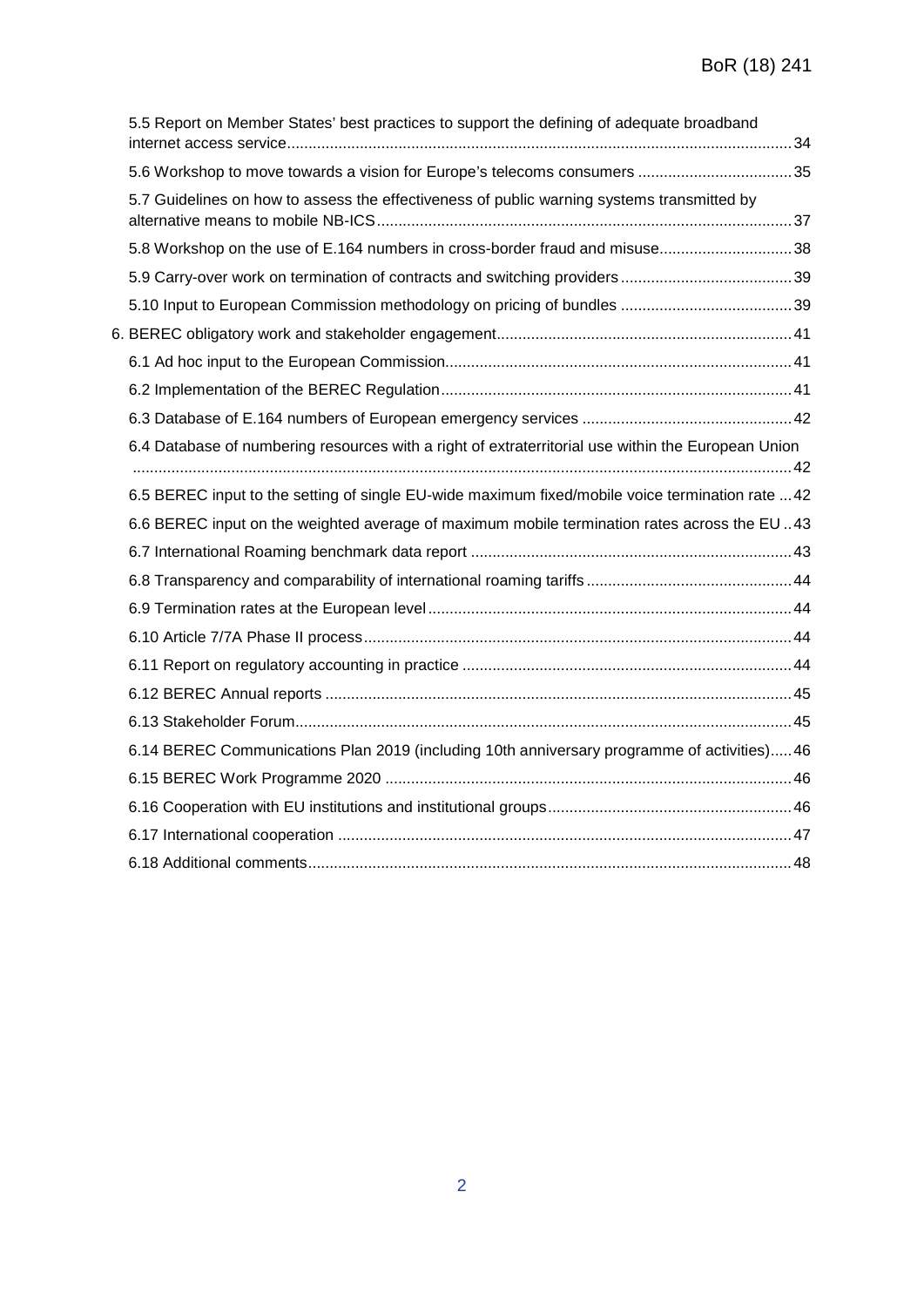## <span id="page-3-0"></span>**I. Introduction**

During its 36th Plenary Meeting (3-5 October 2018 in Portoroz, Slovenia) BEREC approved for public consultation the [draft BEREC Work Programme 2019](http://berec.europa.eu/eng/document_register/subject_matter/berec/download/0/7292-draft-berec-work-programme-2018_0.pdf) (WP 2019). The role of the public consultation is to increase transparency and to provide BEREC with valuable feedback from all interested parties. Indeed, this public consultation on the draft document follows BEREC's initial public consultation for inputs to the WP 2019, which closed on 20 April 2018 and prompted significant stakeholder engagement at the time.

In accordance with BEREC's policy on public consultations, the current report is a summary of how stakeholders' views have been taken into account. In addition, BEREC also publishes all individual contributions on its website, taking into account stakeholders' requests for confidentiality. The public consultation was open from 10 October to 7 November 2018. BEREC also held a public hearing on the WP 2019 on 17 October 2018, organised as part of the 6th BEREC Stakeholder Forum meeting, which was open to the participation of all interested parties.

This document, then, summarises the responses received to the public consultation and presents BEREC's position with regard to suggestions and proposals put forward in those responses, as relevant. In total 18 responses were received, 2 of which are considered as confidential, based on the request of the respective respondents.

The 16 non-confidential contributions were received from the following stakeholders: National Association of ISPs in Romania (ANISP), European Consumer Organisation (BEUC), EchoStar Mobile, European Competitive Telecommunications Association (ECTA), European Digital Rights (EDRi), European Emergency Number Association (EENA), Facebook, FTTH Council Europe, Global System for Mobile Communications Association (GSMA), Liberty Global, Microsoft, Mobile and Wireless Forum, MVNO Europe, Open Fiber, Patrick Leask, and United Group.

BEREC welcomes all contributions and thanks all stakeholders for their submissions. While the confidential submissions are presented in summary form in this document, they are not attributed to the stakeholder by name. The non-confidential contributions received from stakeholders will be published in their entirety on the BEREC website.

Generally, the responses are both supportive and positive towards the work BEREC will engage in through 2019, and indeed into 2020. Stakeholders are keen to engage further with BEREC, in many cases calling for further consultations beyond those already set out by BEREC, and will do so on an ongoing basis through BEREC's many public consultations on the work set out in the BEREC WP 2019. BEREC will continue in its efforts to ensure such ongoing engagement and in particular, with respect to the guidelines BEREC has been tasked with (in light of the EECC), BEREC commits to early engagement with stakeholders where appropriate. In total there were 229 individual responses from all 18 stakeholders across the 51 (line item) workstreams mentioned in the BEREC WP 2019. BEREC appreciates this willingness to engage on behalf of its stakeholders and is continually working to improve its transparency and engagement with all stakeholders.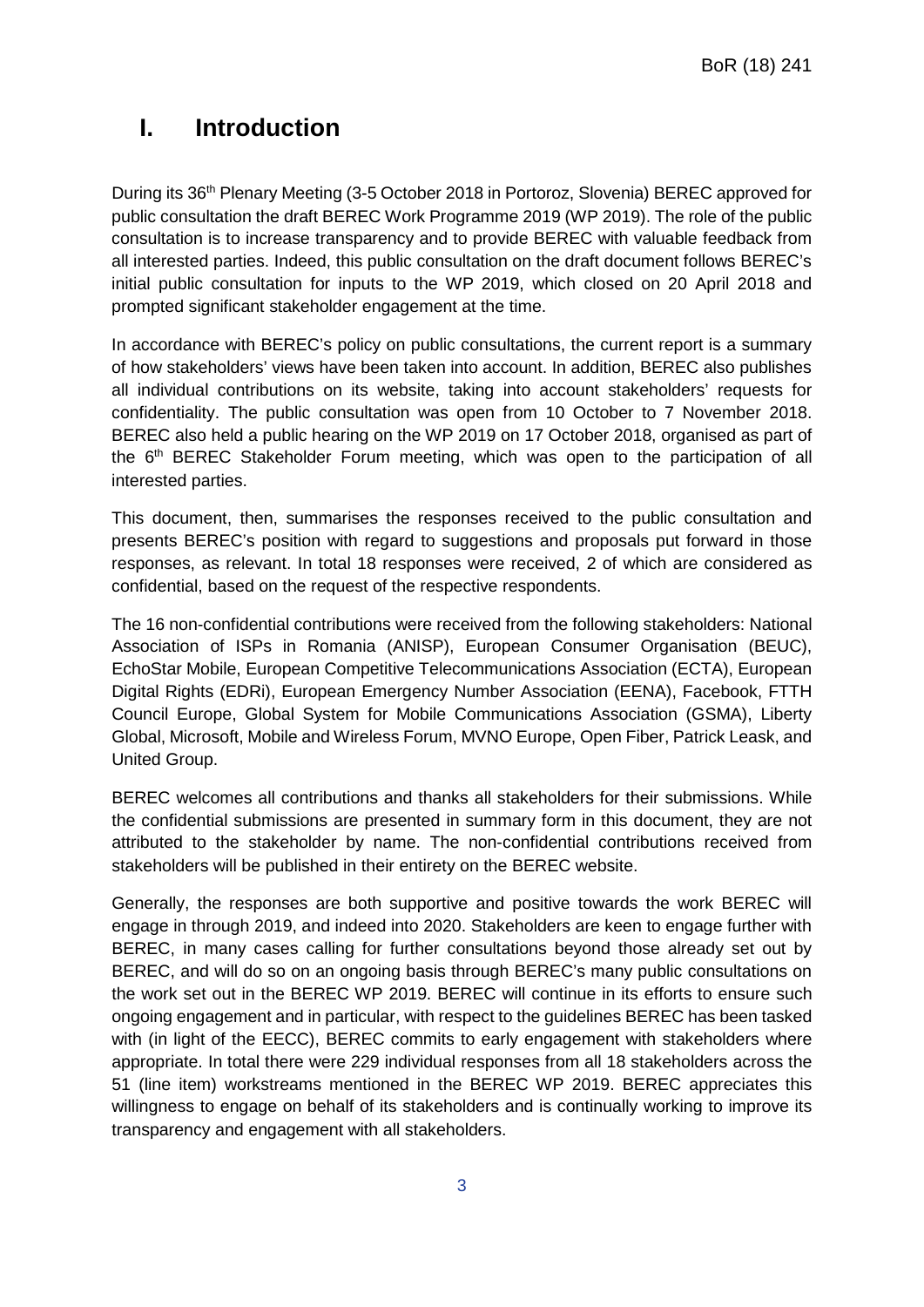## <span id="page-4-0"></span>**II. Background**

In its draft Work Programme 2019 (chapter 'II. Background'), BEREC elaborated on the focus of its work in 2019 and beyond into 2020, which will be primarily the mandatory projects (Guidelines), tasked to BEREC in light of the EECC, that indeed cover all five of BEREC's Strategic Priorities. Six stakeholders provided direct responses to this chapter and those responses are summarised below, along with BEREC's subsequent response.

ECTA explicitly supports most of BEREC's existing and proposed work and considers the Work Programme 2019 an appropriate step towards a multiannual way of working. ECTA also supports BEREC maintaining all five of its Strategic Priorities but notes that BEREC must guarantee adequate resources to deliver both on the full set of obligations placed on it and its other ambitions, without prejudice to day-to-day regulatory and supervisory activity.

EDRi welcomes BEREC's commitment to transparent consultations, but would encourage BEREC to implement longer consultations for workstreams that are likely to involve civil society. EDRi also describes BEREC as exemplary in terms of its transparency, though EDRi would appreciate more impact assessments and ex-post evaluations.

Facebook believes that one of BEREC's priorities should be to take the lead to ensure a harmonised implementation of the European Electronic Communications Code (EECC) by governments and NRAs. Facebook also believes that BEREC should work closely with stakeholders when fulfilling its tasks in the coming years as the markets will remain dynamic, and that BEREC should also consider opening up its Expert Working Groups to stakeholders.

Liberty Global recognises the significance of the work BEREC will undertake for the implementation of the EECC, and supports BEREC in achieving its very clear objectives. Liberty Global also supports BEREC's commitment to engage with stakeholders, but notes that for effective engagement, BEREC should consult stakeholders on all its initiatives and provide sufficient time to respond.

One confidential respondent appreciates BEREC's effort to plan ahead in this Work Programme (i.e. taking some 2020 work into account), but notes that BEREC should maintain the possibility to modify the Work Programme if required by specific emerging issues.

Another confidential respondent stated that with new tasks conferred on BEREC in light of the EECC, BEREC should be aware that such tasks come with a special responsibility requiring BEREC to observe more stringent rules in terms of transparency and consultation of stakeholders, the latter irrespective of whether the Code prescribes this explicitly.

**BEREC** appreciates the significant level of response to the overall draft Work Programme 2019, and thanks all respondents for taking the time to go into such detail in their submissions. Regarding these initial, high-level comments, BEREC welcomes the support for the work it will engage in through 2019 (and 2020), and notes the commentary with respect to stakeholder engagement, which is something that BEREC has continued to work at improving and will continue such efforts as it moves from its first decade of work into its second.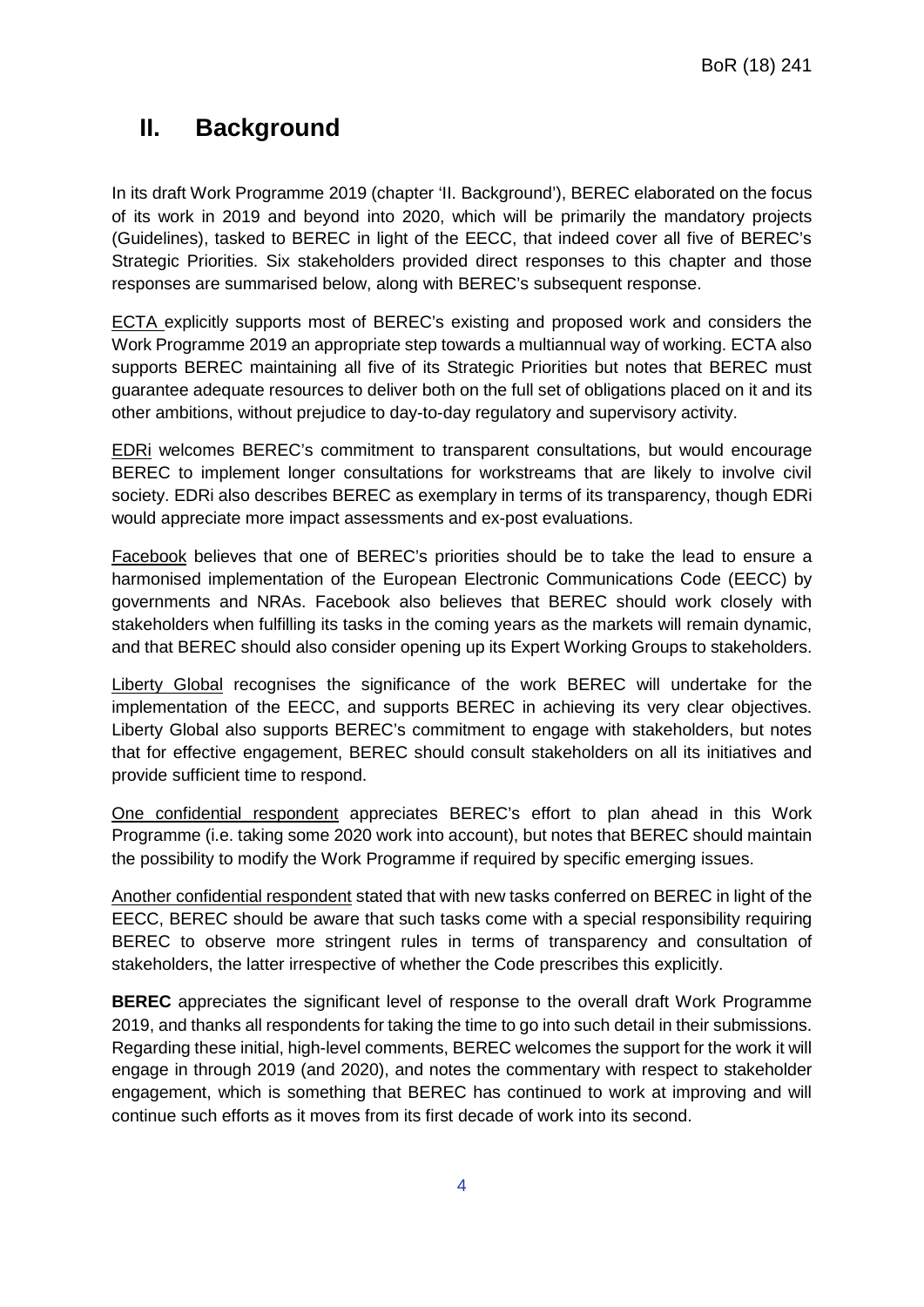## <span id="page-5-0"></span>**1. Strategic Priority 1: Responding to connectivity challenges and to new conditions for access to high capacity networks**

Stakeholders have provided detailed responses across each of the workstreams falling under Strategic Priority 1. In total, 62 individual responses were provided to the 12 workstreams under this Strategic Priority. The general sense with respect to these workstreams is that stakeholders want BEREC to commit to further public consultations. However, while BEREC works to further engage with stakeholders, it simply cannot commit to public consultations for all workstreams.

### <span id="page-5-1"></span>**1.1 Guidelines on very high capacity networks**

BEUC notes that BEREC guidelines shall help ensure NRAs can still intervene in markets with ex-ante measures where necessary, even in cases of VHCN.

ECTA notes (with satisfaction) that BEREC refers explicitly to access to, and take-up of, very high capacity networks in the draft WP2019. ECTA asks BEREC to be particularly attentive to these elements. Further, ECTA considers that BEREC should be very cautious with regard to copper upgrade technologies which may in practice support SMP operator re-monopolisation, fibre network architectures specifically designed to avert competition, and claims on 5G networks allegedly being prospectively substitutable for fixed networks.

Facebook looks forward to engaging and continuing its work with BEREC and other stakeholders on the shared goal of expanding and improving connectivity for people in the EU.

FTTH Council Europe fully understands the constraints facing BEREC and the need to stagger its work across 2019 and 2020. Nevertheless, the FTTH Council Europe feels that the issue of what investments are 'VHCN' is a critical issue that much be addressed early in the cycle of the WP 2019. These guidelines are important not only as a means to identify the network types due to receive favourable treatment, but also the guidelines should indicate how regulators will seek to encourage investment in one network type rather than the other.

GSMA welcomes the identification of investments in new and enhanced mobile infrastructure and services as a strategic priority. Accordingly, the need to foster the investments required to achieve this objective should be recognized. In that respect, GSMA calls upon policy makers and NRAs to ensure that the implementing measures of the EECC will be designed and adopted in a way to ensure they truly support and foster investments in new networks.

Liberty Global notes it is key that regulation remains technology neutral. VHC networks should be defined as any network facilitating speeds in access of 100Mb/s download – either fixed or mobile networks (5G).

MVNO Europe asks BEREC to be particularly attentive to fixed-mobile network integration, because it is likely that this may lead to new kinds of networks, which may (at least in part) meet the definition of "very high capacity network", and may therefore be subject to the guidelines that BEREC will issue.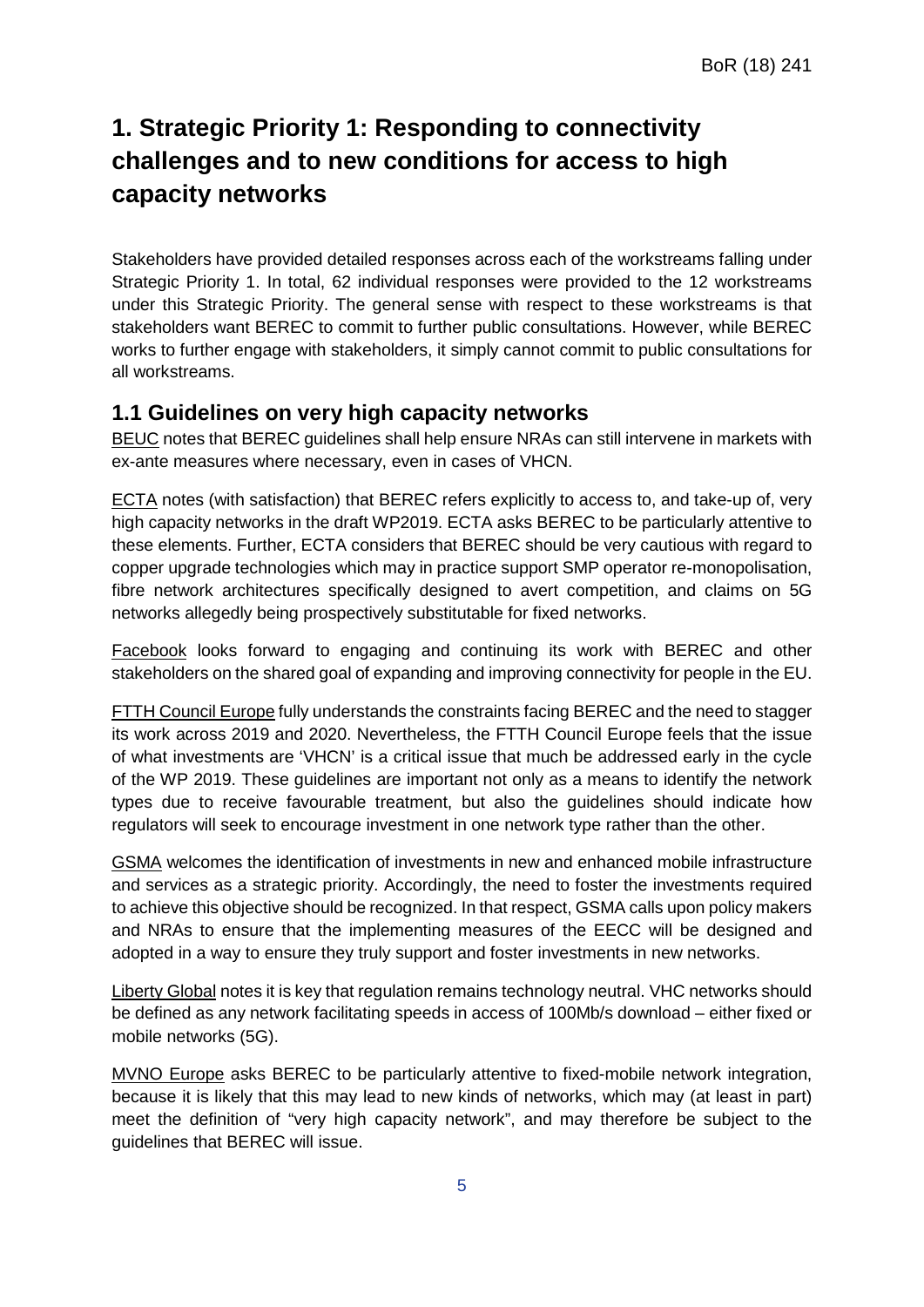One confidential respondent welcomes the call for initial stakeholder input. This call should comprise, to the extent possible, sufficient detail on BEREC's initial plans/direction, so that stakeholders can comment and give meaningful input.

**BEREC** takes note of the support received for this workstreams and accepts the general point made across a number of stakeholders regarding the need to consider high speed mobile networks in the context of this workstream. Furthermore, while BEREC understands the concern around timeliness raised by FTTH Council Europe, BEREC must allow for sufficient time for both this workstream and all other workstreams to have the necessary inputs required. At this point, BEREC will work towards developing the guidelines for very high capacity networks along the timeline set out in the EECC. As with all guidelines that BEREC has been tasked with, BEREC will look to engage early with stakeholders for this workstream.

## <span id="page-6-0"></span>**1.2. BEREC Study on the determinants of investment in very high capacity networks**

ECTA recommends that BEREC should perform extensive interviews with an as-large-aspossible sample of companies, investors and financiers. ECTA urges BEREC to adopt a clear and explicit approach for how to identify and address potentially one-sided findings, notably where these are due to a lack of representativeness in terms of business models and market structures. ECTA assures BEREC that it will be a constructive stakeholder if this study proceeds.

FTTH Council Europe believes that any report is acted upon and would like to see guidance from BEREC about how it intends to advise its members to use the new tools in the Code to promote investments in VHCNs (in light of this study and NRA experience) and in particular, how the wholesale-only and any further new investment model will be applied to stimulate new and innovative business models that promote investment. Even if there is to be no public consultation, the FTTH Council Europe would like to participate in giving some stakeholder input.

GSMA responds that this type of modelling is known to be chaotic, meaning that global evolution is really dependent on infinitesimal variation of initial parameters giving rise to random fluctuations. If BEREC maintains this project, the modelling should be submitted to an independent body of economists to validate the reliability and robustness of the model.

MVNO Europe states that there may be a case for assessing fixed-mobile integrated networks. MVNO Europe notes that BEREC does not intend to conduct a public consultation on this workstream, and asks BEREC to change its position on this: such an important study should be subject to public consultation. MVNO Europe also asks BEREC to include a clear identification, for each item of literature considered in the literature review, whether it is funded by particular industry stakeholders.

Liberty Global comments that the development of a system dynamics model, which captures the factors that impact investment decisions, is an extremely difficult exercise. Individual stakeholders take their own investment decisions based on a number of factors, including technology type and investment cycles. Capturing this in one model that fits all stakeholders and types of technology to stimulate the effects of regulatory choices and the interaction between investment and competition runs the risk of regulatory error. Liberty Global calls upon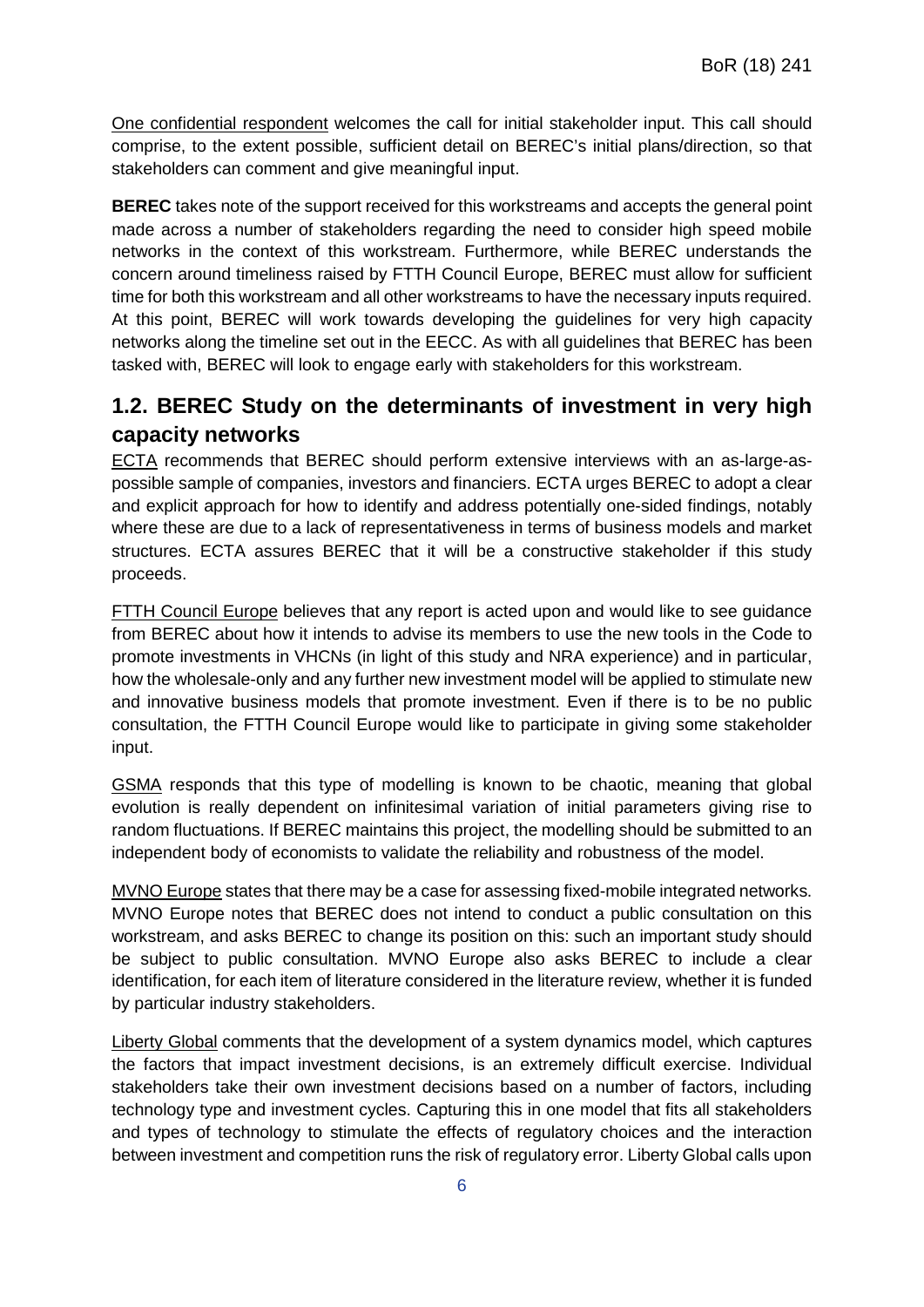BEREC to ensure that the measures will be designed and adopted in line with the text and spirit of the applicable regulations, in a way to ensure they truly support and foster investments in networks, that stakeholders at all times are consulted and that their interests are taken into account.

One confidential respondent notes that as BEREC did not consult the stakeholders for the Terms of Reference of the study, it is even more important to have stakeholders' views at the remaining phases of the study, even more so because there are not only material but also methodological issues involved.

**BEREC** recognises the willingness of a number of stakeholders, in their responses, to participate in the initial interview and input stage of the BEREC study on the determinants of investment in very high capacity networks. BEREC will clearly work closely with the vendor contracted to conduct the analysis, and will provide this material as appropriate. BEREC also notes the constructive criticism regarding potential one-sided findings, the general difficulty of such a study and the lack of a public consultation. While BEREC considers that stakeholder input can already be provided during the initial interview stage, in its early contact with the winning vendor<sup>[1](#page-7-1)</sup>, such concerns as expressed by stakeholders will be taken into account.

#### <span id="page-7-0"></span>**1.3. Guidelines on the identification of the network termination point**

ECTA asks BEREC to be cognisant of the following: (i) operators deal with security threats constantly, and need to be able to update firmware on the first network-connected device to protect their customers, (ii) the number of end-users choosing to use their own directly connected router (as opposed to one provided by the operator they have chosen) is very low (likely below 1% of customers). If customers choose to use their own network-connected device, it should be very clear that this is exclusively under their own responsibility. ECTA welcomes that this matter will be subject to public consultation.

EDRi states that the identification of the network termination point (NTP) should not interfere with the requirements in Article 3(1) of the Open Internet Regulation, which establishes that end-users shall have the right to use terminal equipment of their choice.

FTTH Council Europe believes that the timeline for the project should be brought forward. Already, BEREC has published a significant survey of member NRAs' practices with respect to NTP identification and BEREC should move to a common set of guidelines using this input in a timelier manner than that indicated. The FTTH Council would be glad to share its technical expertise if and when appropriate.

Liberty Global notes that although the existing Regulatory Framework for electronic communications services already laid down a basis for NRAs to define the NTP, until now, NRAs have not succeeded in adopting a consistent, coherent and correct interpretation of this concept. Liberty Global calls upon BEREC to ensure that the measures will be designed and adopted in line with the text and spirit of the applicable regulations.

-

<span id="page-7-1"></span><sup>1</sup> The procurement period for submissions of tenders closed on 5 November – a winning bid has not, as yet, been decided on.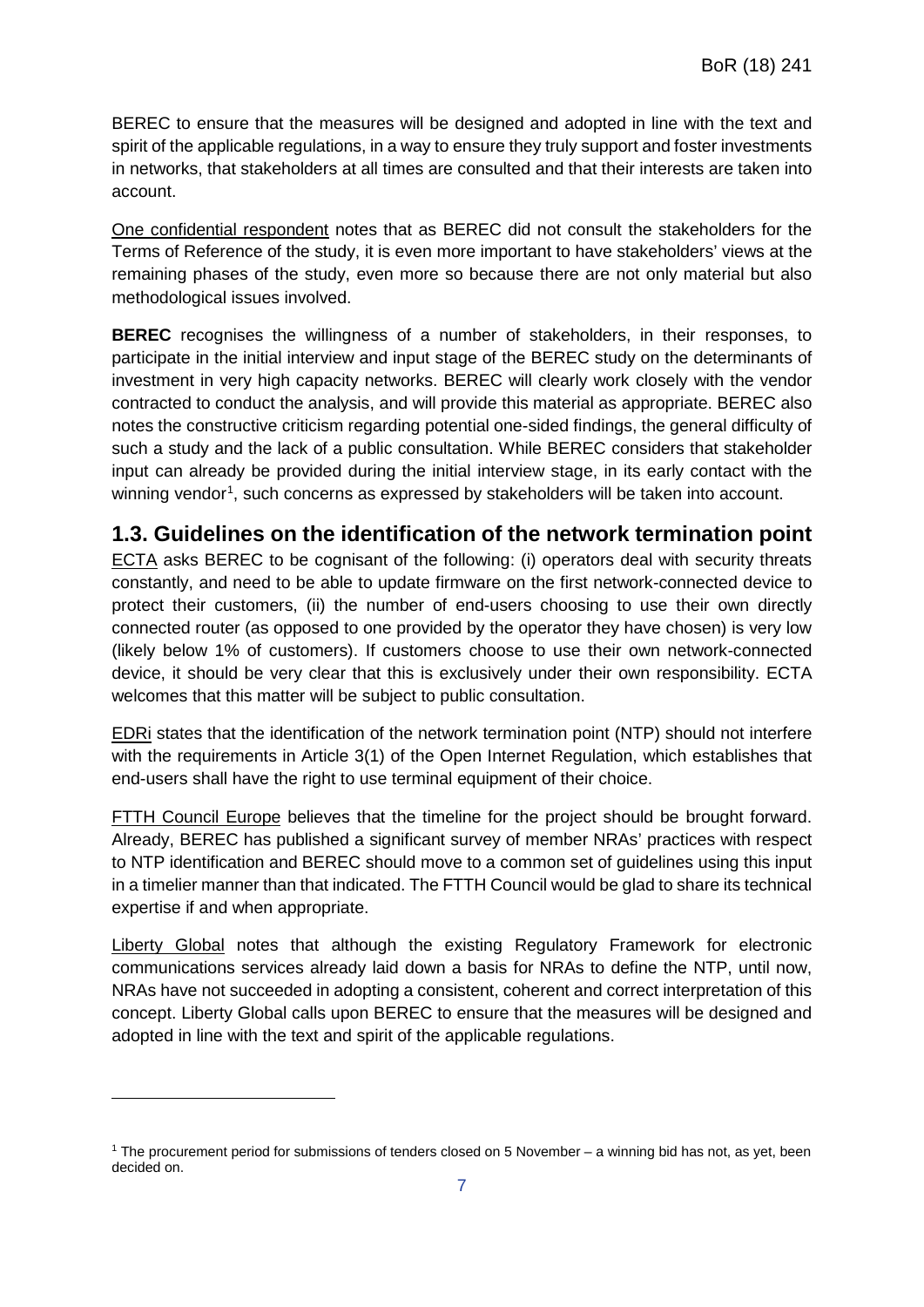One confidential respondent urges BEREC to engage with network owners prior to the Consultation on the draft guidelines, e.g., through the organisation of hearings or workshops.

Another confidential respondent calls on BEREC to focus also on the impacts that regulation and legislation may directly and indirectly introduce, so as to map the most relevant ones and be able to share the impact of the introduction or on the modification of existing regulation in different Member States.

**BEREC** again notes the concern raised by stakeholders regarding the timeliness of the process, i.e. how long the Guidelines will take to be completed. However, given the level of work that BEREC must undertake across 2019 and into 2020, BEREC must allow for sufficient time (based on the timelines set out in the EECC) to develop and complete each workstream, and particularly those workstreams (e.g. Guidelines) mandated by the EECC. Constructive proposals offered by stakeholders regarding this workstream are very useful and will be taken into consideration during the development of the Guidelines, and regarding the point raised by Liberty Global, BEREC will indeed work towards ensuring that the measures will be designed and adopted in line with the text and spirit of the applicable regulations. As with all guidelines that BEREC has been tasked with, BEREC will look to engage early with stakeholders for this workstream.

#### <span id="page-8-0"></span>**1.4. Guidelines on the determination of the first concentration point**

ECTA believes that this is one of the most important mandatory tasks for BEREC in the EECC. It is, in practice, a policy issue of principal importance for market functioning, on which BEREC is required to do the heavy lifting. ECTA asks BEREC to consider the viability aspect carefully. In particular, where a symmetric regime already exists in a Member State, and alternative operators have invested based on this regime, the BEREC Guidelines should be clear in ensuring that existing access arrangements are unaffected and will not be disrupted. It would be unreasonable to modify existing agreements already in place to the detriment of access seekers. It would further be particularly unreasonable and inefficient if the BEREC Guidelines would move the first concentration point to a less viable mutualisation point from the access taker's perspective than the one which has already been agreed for the long term.

EDRi recognise the importance of this issue, particularly for smaller ISPs which are an essential part for a competitive telecom market.

FTTH Council Europe notes with some concern that in certain instances, investments in 'noneconomic' areas can be foreclosed through strategic investments (in part of these areas) by certain operators. In practice, even non-economic areas may have certain areas which are marginally economic or non-economic – by delivering services to these households, the foreclosing investor can raise the average investment costs for the remainder to a level that cannot be sustained for market actors, even with support. The FTTH Council Europe would be glad to share its technical expertise if and when appropriate.

Liberty Global calls upon BEREC to ensure that the measures will be designed and adopted in line with the text and spirit of the applicable regulations, in a way to ensure they truly support and foster investments in new networks and avoid wasting public money by crowding out private investment.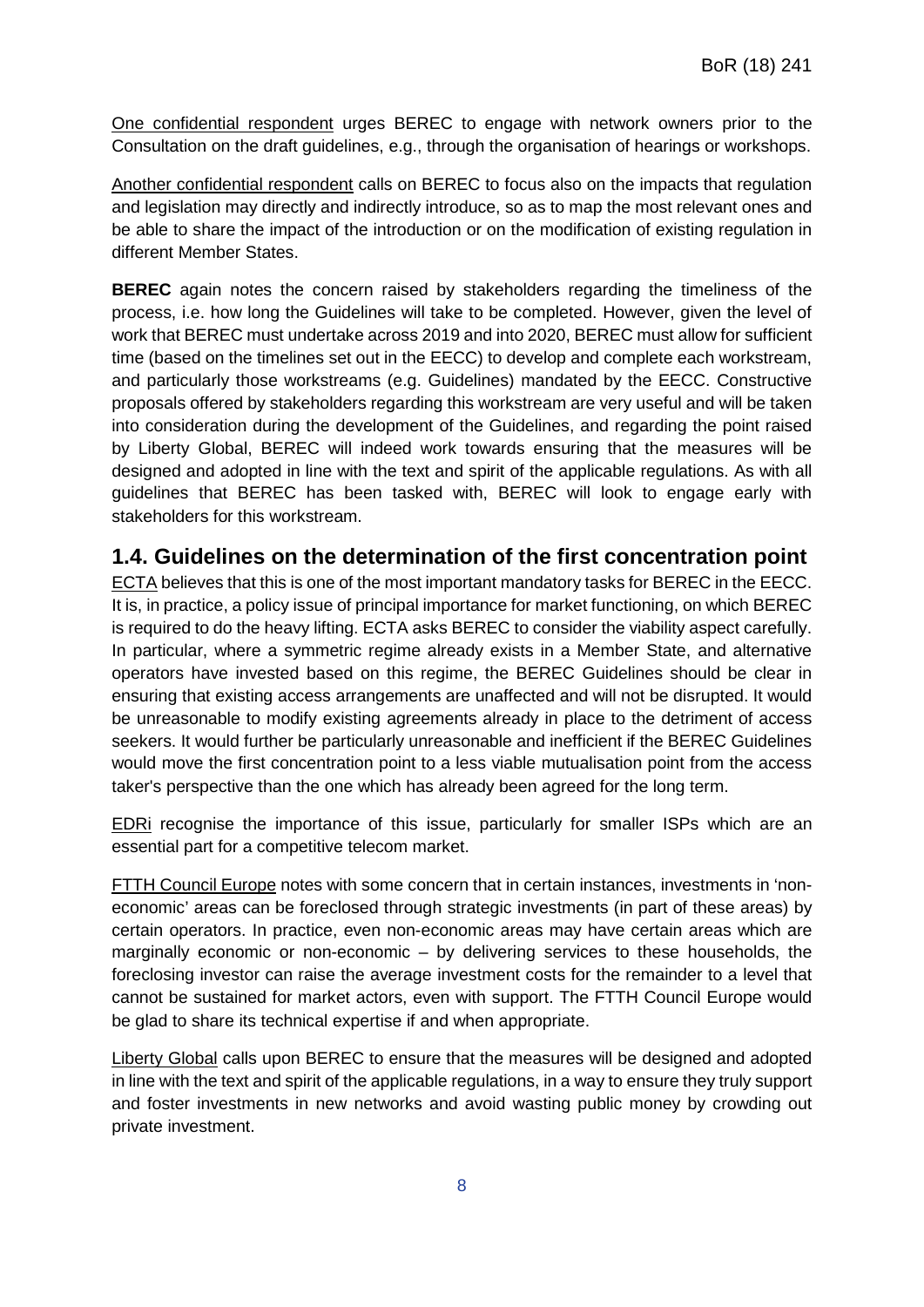One confidential respondent calls on BEREC to engage with stakeholders prior to the Consultation on the draft guidelines, e.g., through the organisation of hearings or workshops.

Another confidential respondent welcomes the opportunity to participate in the planned consultation and finds that the BEREC Guidelines will certainly constitute a crucial tool for regulators in the process of assessing and understanding the new infrastructures specificities and the most appropriate regulatory tools to address them.

**BEREC** welcomes the importance placed on this task by ECTA, and indeed expressed by other stakeholders. The constructive advice offered by the FTTH Council Europe, Liberty Global, and indeed by ECTA will be taken on board and considered by the experts tasked with developing the Guidelines on the determination of the first concentration point. As with all guidelines that BEREC has been tasked with, BEREC will look to engage early with stakeholders for this workstream.

#### <span id="page-9-0"></span>**1.5. Opinion on the functioning of the roaming market**

BEUC commented that the sustainability mechanism is necessary and legitimate only because wholesale prices have not been decreased sufficiently to ensure that all types of operators in all countries can sustainably offer RLAH, even if with volume limitations. Therefore, both BEREC and the European Commission should carefully evaluate what could be changed at the level of wholesale price caps to protect the entire value chain and ensure all consumers across Europe have easy access to RLAH tariffs.

ECTA thinks that the BEREC Opinion on the functioning of wholesale international roaming has to be subject to public consultation. A consultation is necessary to enable BEREC (and subsequently the European Commission) to fully understand the effects of Roam-Like-At-Home on all categories of operators.

EDRi suggests that the evaluation should consider the possible interplay between net neutrality and roaming. If a large fraction of the available bandwidth for mobile internet access services is "reserved" for roaming customers from other Member States which pay per megabyte traffic (via the wholesale market), while domestic customers have prepaid volumes, this should be viewed as passive discrimination under the EU Open Internet Regulation.

GSMA notes that BEREC mentions "the ability of the visited network to recover the efficiently incurred costs". According to the provisions of the TSM and of the Roaming Regulation on wholesale costs, operators should be allowed to recover "all costs of providing regulated wholesale roaming services"; BEREC should therefore re-use this wording in its assessment instead of using "efficiently incurred cost".

MVNO Europe comments that BEREC does not intend to conduct a public consultation on this workstream, and asks BEREC to change its position on this: such an important BEREC Opinion should be subject to public consultation. In addition, MVNO Europe considers it essential that the interplay between the retail and wholesale markets is fully examined, and indeed proposes a reform to the system for setting wholesale caps in the future. [2](#page-9-1)

-

<span id="page-9-1"></span><sup>2</sup> Elaborated in further detail in the full MVNO Europe response, to be published on the BEREC website.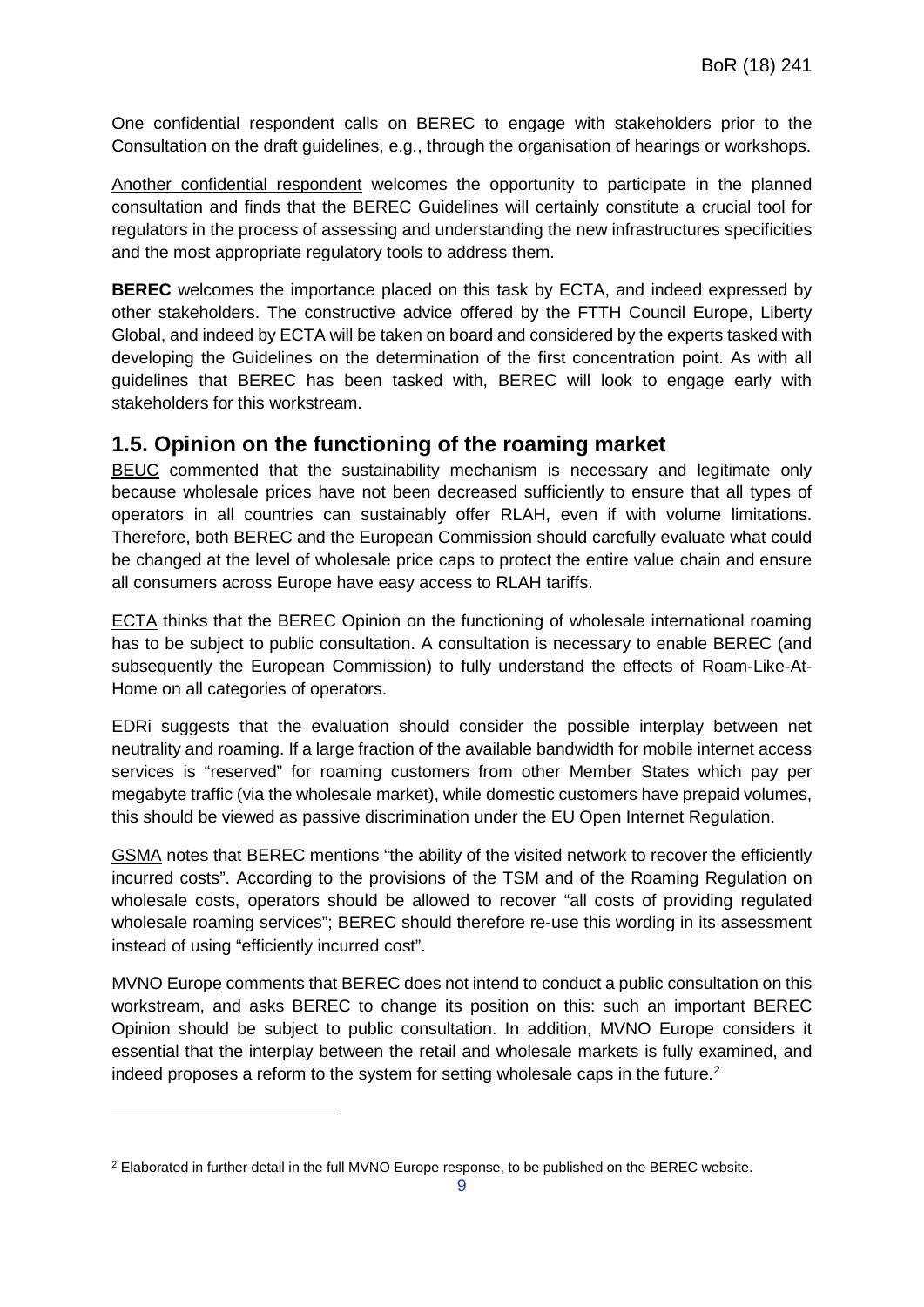One confidential respondent believes that the opinion issued by BEREC has a potential significant impact on stakeholders and should therefore be subject to consultation.

**BEREC** again notes the importance placed on additional public consultations by stakeholders, but reiterates the point that BEREC has committed to significant numbers of public consultations with respect to the mandatory tasks conferred on it in light of the EECC. Realistically, not all BEREC workstreams can go through the rigorous and time consuming process of public consultations, yet BEREC strives to conduct as many consultations as possible. Nevertheless, BEREC thanks the stakeholders that took the time to respond to this workstream during the public consultation on the WP 2019, and particularly appreciates the innovation expressed by MVNO Europe with regard to reform to the system of setting wholesale caps, and also the wording suggestion made by GSMA which will be considered by the relevant BEREC experts involved in this workstream.

## <span id="page-10-0"></span>**1.6. Guidelines on the consistent application of the co-investment criteria**

BEUC welcomes that BEREC will develop guidelines to ensure the consistent application of the criteria for assessing co-investments. The BEREC guidelines shall help ensure NRAs can still intervene in markets with ex-ante measures where necessary.

ECTA has advocated that co-investment criteria should be based on meaningful and genuine physical network co-ownership, and therefore ask BEREC to include the manner in which the proposed market test is to be conducted in its forthcoming Opinion.

FTTH Council Europe notes that it is up to the individual NRAs to implement the new Code in their Member States but BEREC could play an important role in setting out a common understanding of how NRAs would act is specific circumstances. Such guidance should be high level and could guide industry on how BEREC sees the new Code being implemented across a range of issues. Nevertheless it could already be made clear that only co-investment vehicles promoting VHCN should be interpreted as co-investment and therefore gets regulatory relief.

One confidential respondent states that engagement with stakeholders prior to the Consultation on the draft guidelines should also take place in this case, e.g., through the organisation of hearings or workshops. The respondent went on to state that the applicable provisions of the EECC are already very complex and that BEREC should avoid over-detailed specifications that may add further bureaucracy or complexity or lead to a restrictive interpretation of the provisions which at the end risks not reaching the goal of fostering coinvestment and risk sharing practices.

**BEREC** appreciates the positive comment and input provided by the four stakeholders in this case. Individually, the stakeholders have posited various perspectives that should be considered during the development of the Guidelines. In this case, the experts tasked with developing the Guidelines on the consistent application of the co-investment criteria will be briefed on stakeholder feedback and may take further opportunity to contact stakeholders as the workstream progresses, particularly in the early phase of the project.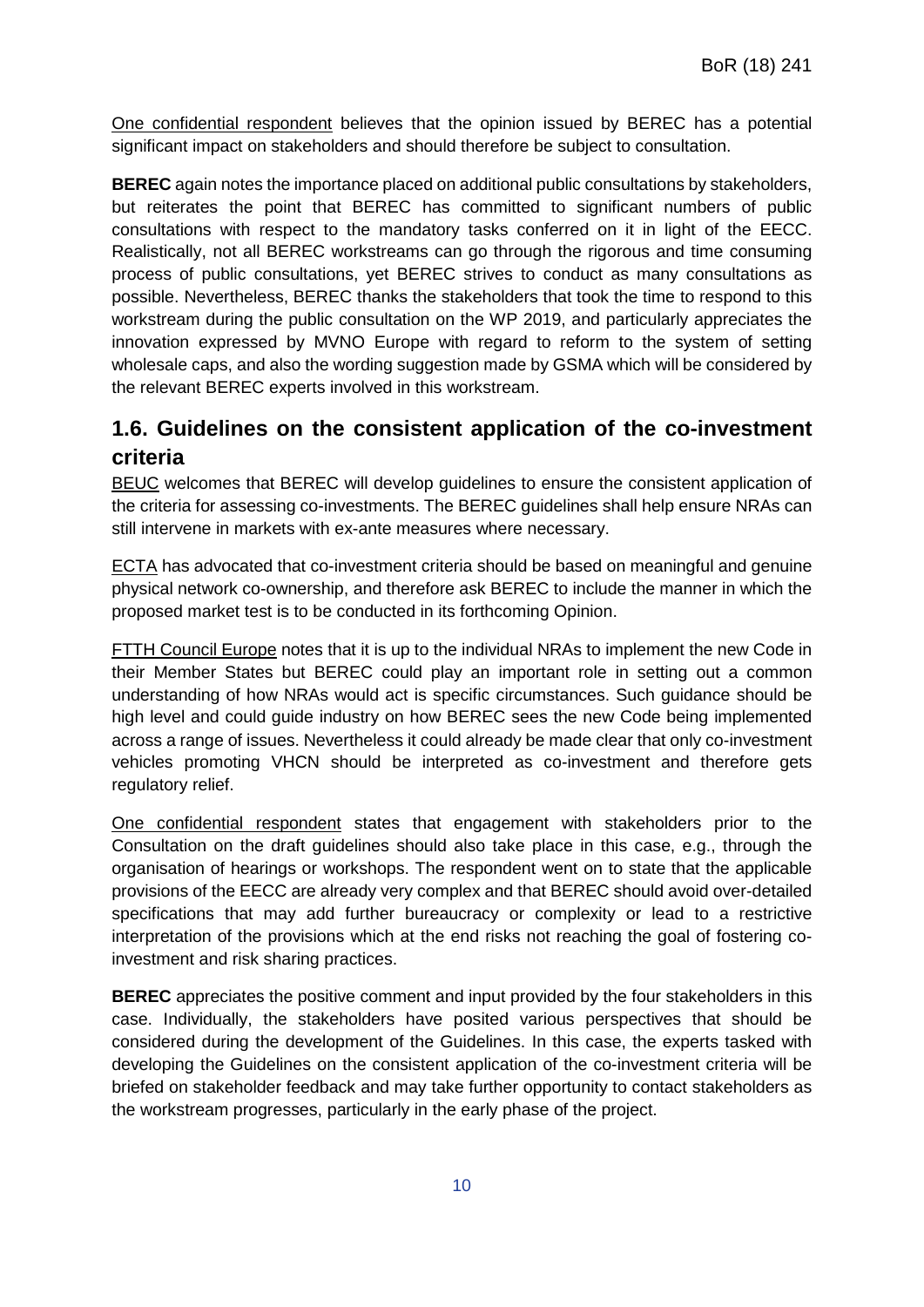## <span id="page-11-0"></span>**1.7. Opinion on the Review of the EC Recommendation on Relevant Markets**

BEUC looks forward to this Recommendation, and notes that it is essential for BEREC to keep a close eye on the market to identify those products and services within the electronic communications sector that may require the imposition of regulatory obligations set out in the EECC.

ECTA will ask the EC to consult on the actual text of the next iteration of its Recommendation. ECTA now asks BEREC to consult stakeholders on its Opinion on this key EC Recommendation, to ensure that this review is not conducted by the EC behind closed doors.

FTTH Council Europe hopes that BEREC will continue to engage with stakeholders in an open and transparent consultation process on these issues when they are finalised. While all parties have constraints on their resources, the use of workshops in addition to the proposed (longer) public consultations should help in that regard. While the FTTH Council Europe understands that a consultation is not available in every instance, greater use of workshops could give stakeholders a chance to input their views and feel connected to the process.

GSMA states that with regards to the process, they urge BEREC to consider allowing stakeholders to comment to its draft opinion, e.g. through a consultation. However, at the current time, since it is not known what substantive changes will be made to the Recommendation, it is difficult to take a view on the substance of this workstream.

Liberty Global notes that stakeholders will be able to provide input to the forthcoming consultation of the Commission proposal on the review of the Recommendation relevant markets itself. However, given that BEREC is committed to engage with stakeholders and this initiative to prepare an opinion impacts stakeholders interests, Liberty Global calls upon BEREC to ensure that stakeholders at all times are consulted and that their interests are taken into account.

MVNO Europe asks BEREC to change its position on its intention not to have a public consultation on this workstream; such an important BEREC Opinion should be subject to public consultation. MVNO Europe also note that the removal of Market 15 from this Recommendation in 2007 has had profound effects in terms of NRAs refraining from examining wholesale mobile markets.

One confidential respondent states that engagement with stakeholders is of the utmost importance in this case e.g., through the organisation of hearings or workshops. BEREC should also foresee a consultation with stakeholders at a later stage of the process (e.g. first draft of the opinion).

**BEREC** clearly sees the desire, among all stakeholders responding to this workstream in the public consultation, for some form of stakeholder engagement once the Review of the EC Recommendation begins and BEREC becomes involved and is, indeed, asked to provide an Opinion. BEREC will consider its options with respect to either a public consultation or indeed, as proposed reasonably by FTTH Council Europe, the option of a workshop.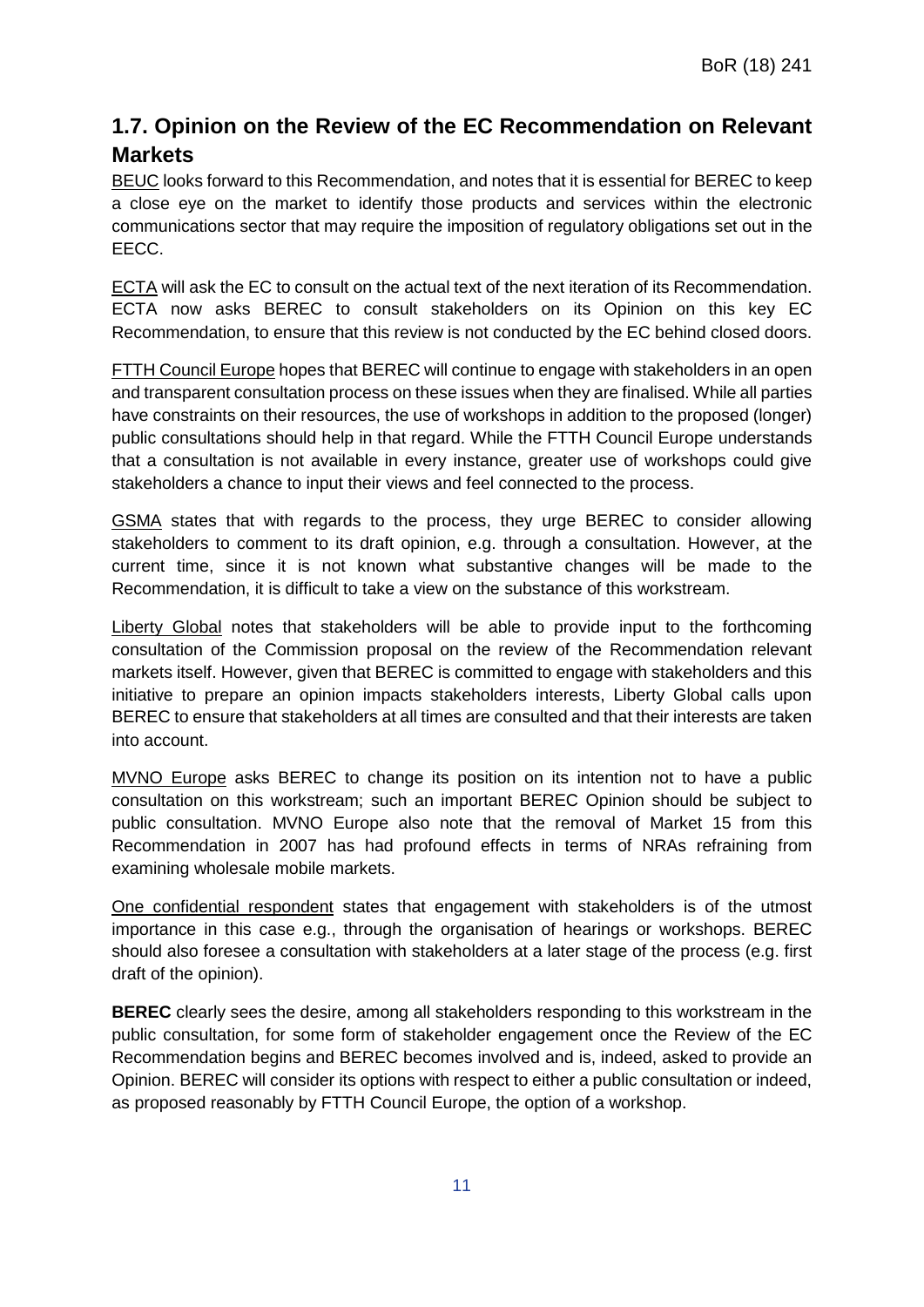### <span id="page-12-0"></span>**1.8. Migration from legacy to fibre-based networks**

ECTA strongly disagrees with BEREC's suggestion that its work on this topic would only consist of an internal workshop and summary report. The level of importance of this topic clearly justifies a public call for input, and a full consultation of stakeholders, to the same consultation standard as BEREC proposes for other topics. The importance of fit-for-purpose wholesale access, notably civil infrastructure access and fibre unbundling, sharing solutions such as wavelength division multiplexing, and future network slicing and virtualisation need to be properly assessed.

FTTH Council Europe states that BEREC could offer guidance to its members on the outcomes and all the issues that arise with copper switch-off beyond the decision of operators to invest or not (services such as video surveillance or security devices that draw power from the copper telecom network is another challenge for a migration from copper to fibre). The FTTH Council Europe believe that it would be timely for BEREC to look to the experiences gained thus far to look at the issues involved in a full copper-network switch off.

Open Fiber believes it is critical that a consistent European approach insists both on a procompetitive design of the process and on the necessity to monitor carefully the ways in which incumbents work out the migration processes, in order to safeguard the alternative operators' network/investments. More specifically the NRAs should guarantee that migration processes allow end customers to migrate towards the most performing VHC networks in order to maximise the consumer welfare. Since Open Fiber believes that the migration from legacy infrastructures to fibre-based networks will be the most relevant competitive process of the next decade in the telecom sector, Open Fiber communicates its willingness to bring its contribution in the upcoming workshops.

One confidential respondent comments that a simple internal workshop before the issuing of a report seems inadequate to address in detail all the technical, operational, regulatory and commercial challenges at stake. It is therefore necessary to establish a closer relationship with the stakeholders before the issuing of the report, e.g., by sharing the background information BEREC is considering as reference, ahead of the workshop and allow further discussion on the draft conclusions before the adoption and publication of the report.

Another confidential respondent invites BEREC to call for a public consultation rather than for a workshop so as to be able to collect a wider range of experiences, and maximize the outcome in terms of shareable knowledge across stakeholders, and to provide NRAs with a valuable tool to foster consistent approach across the Member States.

**BEREC** understands the point raised by all stakeholders responding to this workstream that an internal workshop alone cannot hope to cover and provide a sufficient output for such a complex topic. However, BEREC in 2019 (and indeed into 2020) is faced with an already heavy workload, with respect to the mandatory tasks in light of the EECC. Nevertheless, BEREC, in its WP 2019, sought to, in parallel to the mandatory tasks, include some discretionary work, and this workstream is one such project. In March 2019, BEREC will once again call on stakeholders, this time to provide initial input to the draft Work Programme 2020; the details mentioned here with respect to the migration from legacy to fibre-based networks, could indeed form part of a more comprehensive BEREC workstream in 2020. It should be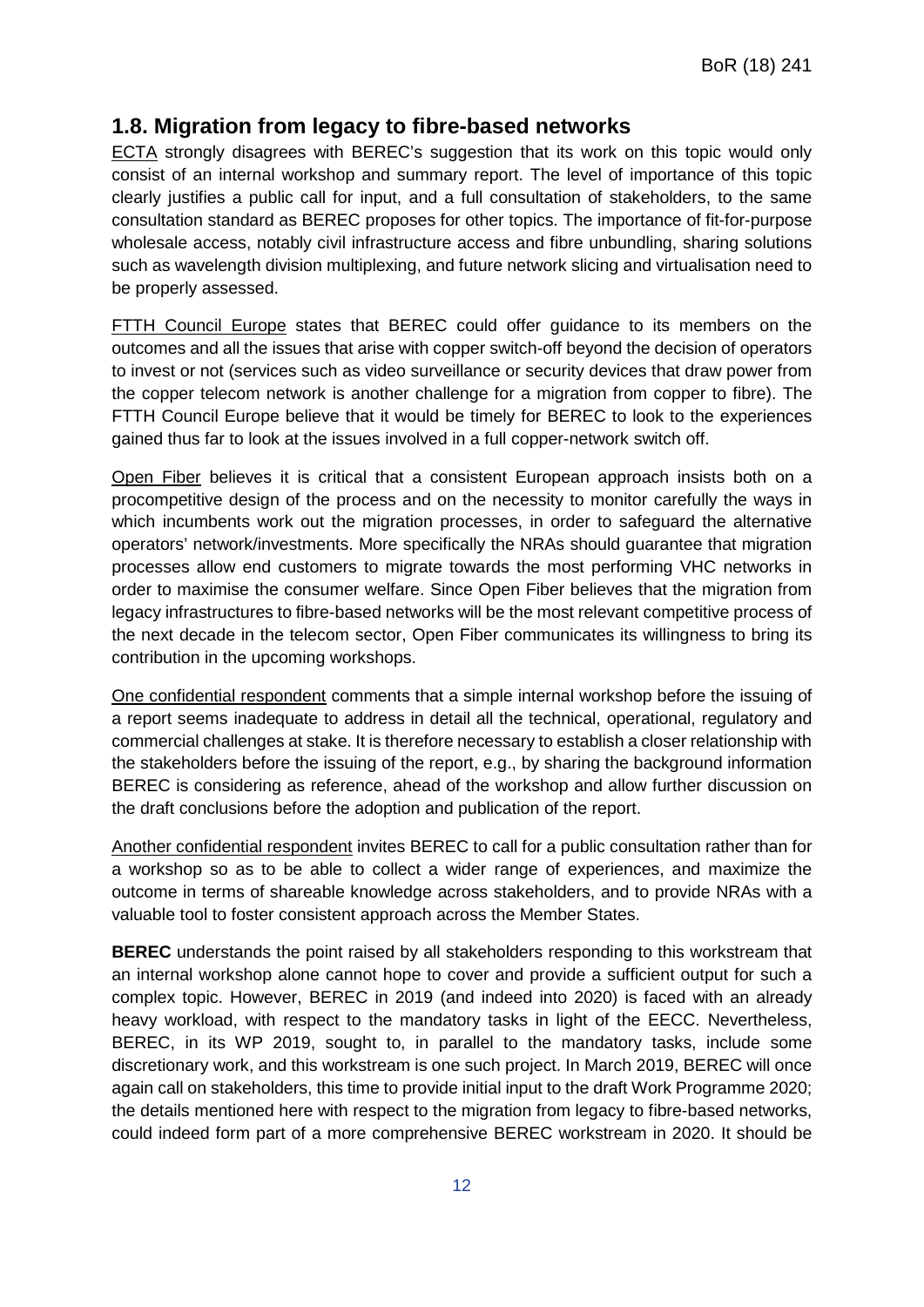noted that the report to be produced in light of the workshop will simply be a summary report of the workshop and will not, in any way, make policy conclusions or proposals.

#### <span id="page-13-0"></span>**1.9. Guidelines for geographical surveys of network deployments**

ECTA has policy concerns on the way in which geographical surveys may be conducted, and how they may influence regulation and competition. ECTA would therefore welcome an early call for input, prior to full consultation.

FTTH Council Europe states that BEREC is correct and justified to express concern to have market boundaries which are stable, not for the administrative burden it might impose on Regulators but rather because of the uncertainty it can create in a context where returns may take 20 years to be realised. The most extensive and detailed cost modelling exercise conducted in Europe was commissioned by the FTTH Council (and in which its Members cooperated and participated) and 'the' key cost driver that was identified in that study is population density and the associated built environment characteristics. The fact is that over a 20 year period, some areas can support entry whilst others have a much less likely capacity to do so. An appropriate differentiation of regulation in these areas will be important for investors. The cost drivers identified above will remain stable over time and thus can form the basis of a predictable regulatory delineation of geographic markets.

GSMA note that data collected on future mapping represents market intervention and public disclosure of it may lead to less investment, as operators will be reluctant to commit to investments that may be inefficient. Therefore, in order to ensure investment certainty and to best address end-user interests, data from surveys on NGN deployment, which would be made available to end-users, should not concern future deployments, but only focus on existing networks and already confirmed plans of networks deployments.

Liberty Global calls upon BEREC to ensure that the measures will be designed and adopted in line with the text and spirit of the applicable regulations, in a way to ensure they truly support and foster investments in new networks and avoid wasting public money by crowding out private investment.

One confidential respondent comments that BEREC Guidelines to assist NRAs on the consistent application of Geographical surveys of network deployments should be aimed at supporting an effective geographical market segmentation. Moreover, BEREC should also note that the possibility to designate areas where no undertaking or public authority has deployed or is planning to deploy a very high capacity network, might overlap with the segmentation of areas (white, grey, black) for State aid purposes, with the risk of creating different definitions for the same concepts, therefore reducing legal certainty.

**BEREC** appreciates the concerns regarding data collections on future mapping. This is absolutely an issue for the experts involved in developing the Guidelines to take into account. In addition, such experts will also be briefed on the issue raised by a confidential respondent regarding overlapping areas. With respect to ECTA's call for initial input, BEREC commits to engaging with stakeholders through the prescribed public consultation process. As with all guidelines that BEREC has been tasked with, BEREC will look to engage early with stakeholders for this workstream.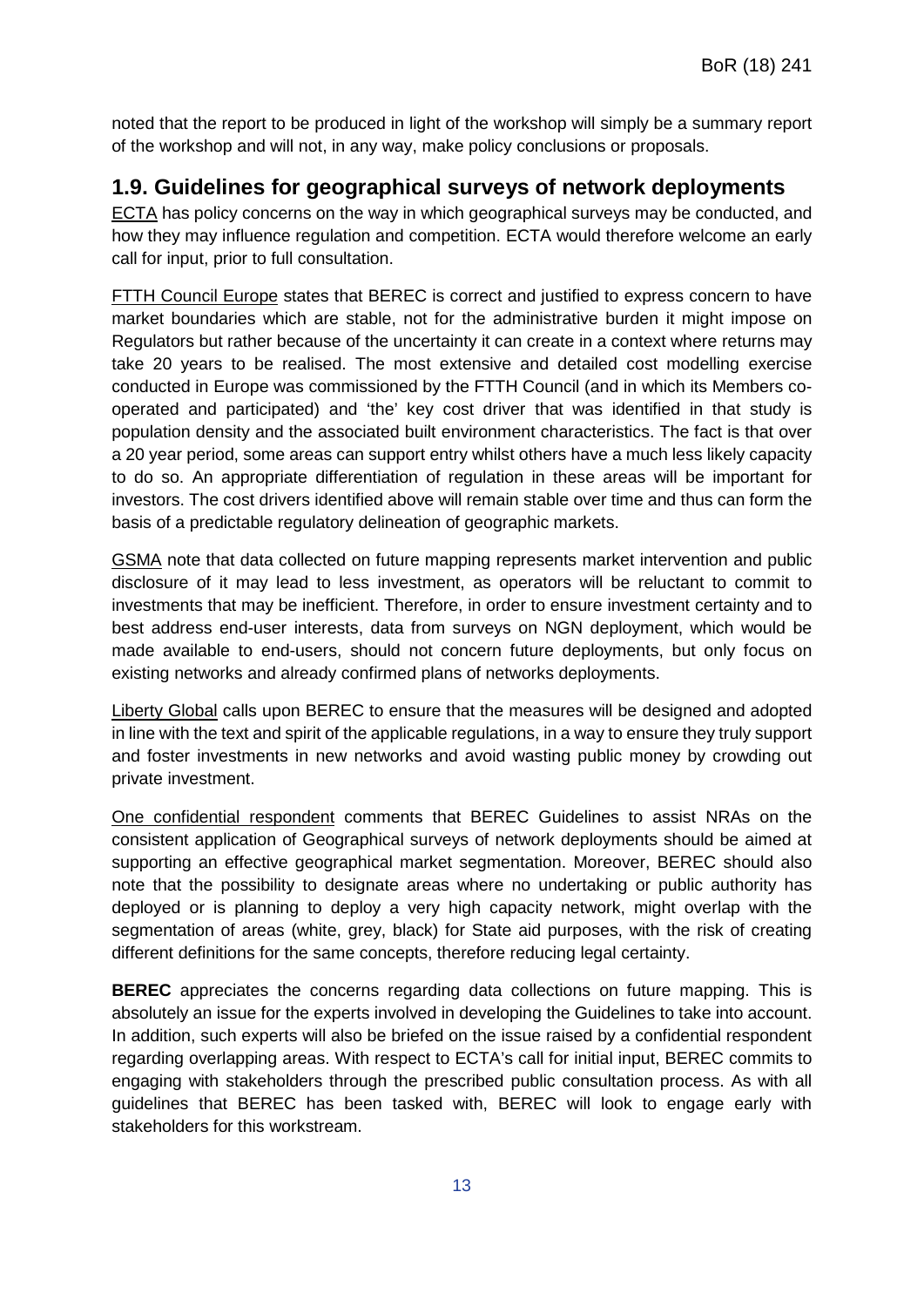## <span id="page-14-0"></span>**1.10. Guidelines on the minimum criteria for a reference offer (obligation of transparency)**

ECTA agrees on BEREC's approach, particularly with respect to initiating the work early. ECTA also provides proposals regarding a useful approach – i.e. for BEREC to conduct a rapid benchmark of the reference offers that have seen take-up by alternative operators, and those that have had limited or no take-up. Examining which specific elements (or subsequent modifications on iterations of reference offers) triggered material take-up, would also be highly relevant. Furthermore, the benchmark should also reveal how sustainable for alternative operators those reference offers have been and when and how they affected alternative operators' competitiveness as well as the time it took for NRAs to solve identified issues.

EDRi very much welcome this effort by BEREC because it contributes to much-needed transparency and non-discrimination in the field of inter-connection. This approach can lead to better comparisons between Member States and help identify persistent inter-connection disputes in the Digital Single Market.

One confidential respondent recommends the engagement with stakeholders ahead of the publication of the draft for discussion. The market has already a long experience of reference offers that should be taken into account.

**BEREC** appreciates the comments of all stakeholders responding to this workstream, and particularly thanks ECTA for its proposals, which will be taken into consideration by the experts involved in drafting the Guidelines on the minimum criteria for a reference offer. As with all guidelines that BEREC has been tasked with, BEREC will look to engage early with stakeholders for this workstream.

## <span id="page-14-1"></span>**1.11. Carry-over work on pricing for access to infrastructure & civil works**

ECTA considers that NRAs and BEREC do not currently have a sufficient sample of information on wholesale access pricing resulting from the implementation of the Broadband Cost Reduction Directive. Therefore, ECTA recommends that BEREC delays the finalisation of this Report, until a more robust set of information becomes available.

FTTH Council Europe is happy to participate in the ongoing consultation. However, the FTTH Council Europe hopes that BEREC will continue to engage with stakeholders in an open and transparent consultation process on these issues when they are finalised. While all parties have constraints on their resources, the use of workshops are a useful way to give stakeholders a chance to input their views and to continue to feel connected to the process.

Open Fiber considers that the access to existing infrastructures is of the utmost importance in order to build VHC networks in a timely and efficient way. Open Fiber expresses its concerns about the fact that the analysis concentrates on prices, while on field experience has taught that the most relevant barrier to accessing existing infrastructures are:

- the availability of information in a standardised format (in particular in the case of inbuilding infrastructure);
- the processes designed to access infrastructures, that normally do not allow to place massive orders for an area in which an operator is building a competitive network.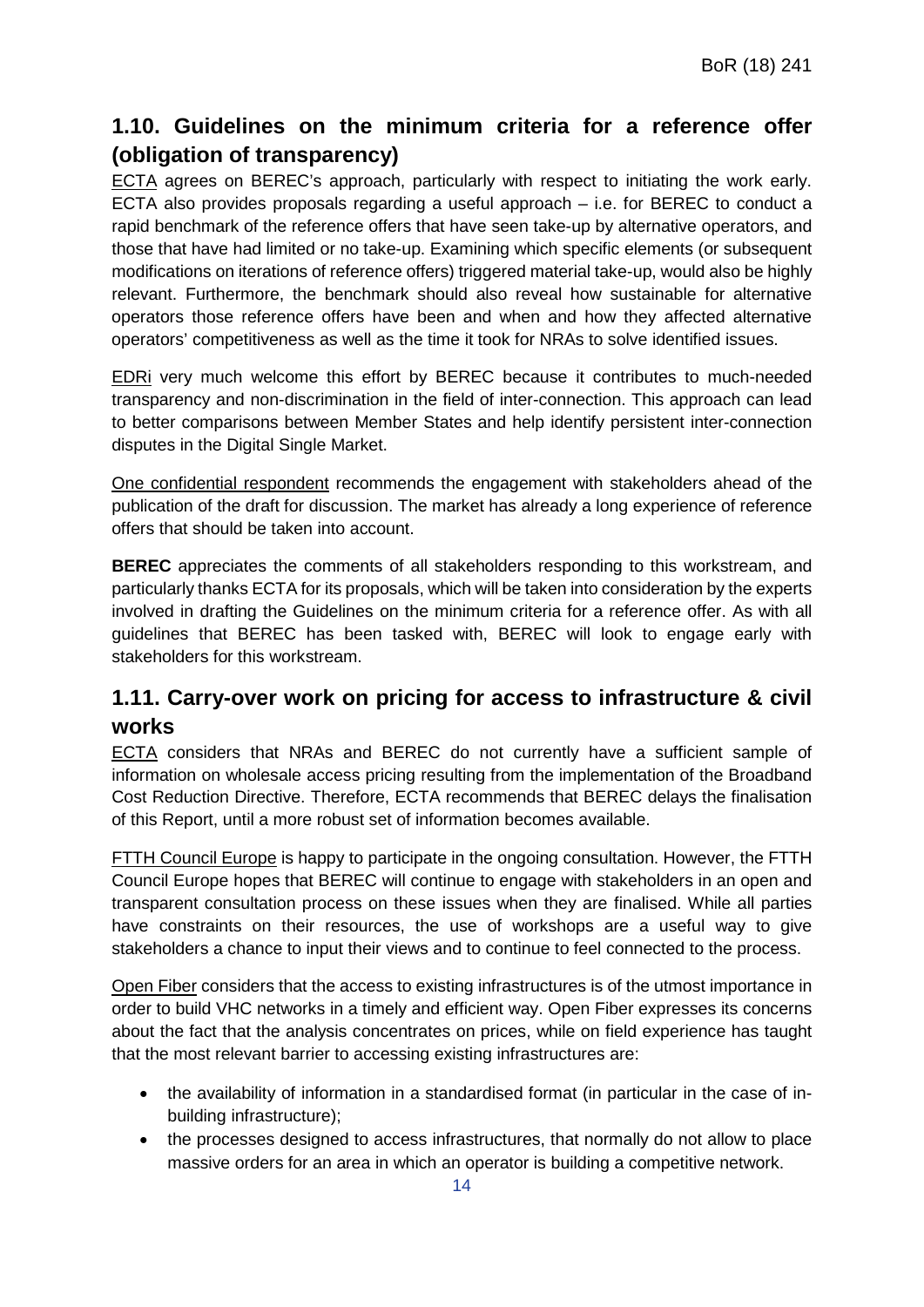Open Fiber suggests that the analysis should include these issues.

Liberty Global refers to its 7 November 2018 response to the public consultation on the report on pricing for access to infrastructure and civil works.

**BEREC** notes that some respondents have already contributed to the public consultation on the report on pricing for access to infrastructure and civil works. BEREC appreciates such contributions and will respond to them in the respective BEREC report on the outcome of the public consultation on the draft BEREC Report on Pricing for access to infrastructure and civil works according to the BCRD.

## <span id="page-15-0"></span>**1.12. Carry-over work on access to physical infrastructure in market analyses**

ECTA states that it has no material comments on this workstream, other than to ask for the full call for input and public consultation process.

FTTH Council Europe is happy to participate in the ongoing consultation. However, the FTTH Council Europe hopes that BEREC will continue to engage with stakeholders in an open and transparent consultation process on these issues when they are finalised. While all parties have constraints on their resources, the use of workshops are a useful way to give stakeholders a chance to input their views and to continue to feel connected to the process.

**BEREC** thanks both stakeholders for their inputs to this consultation and the consultation on the report on access to physical infrastructure in market analyses.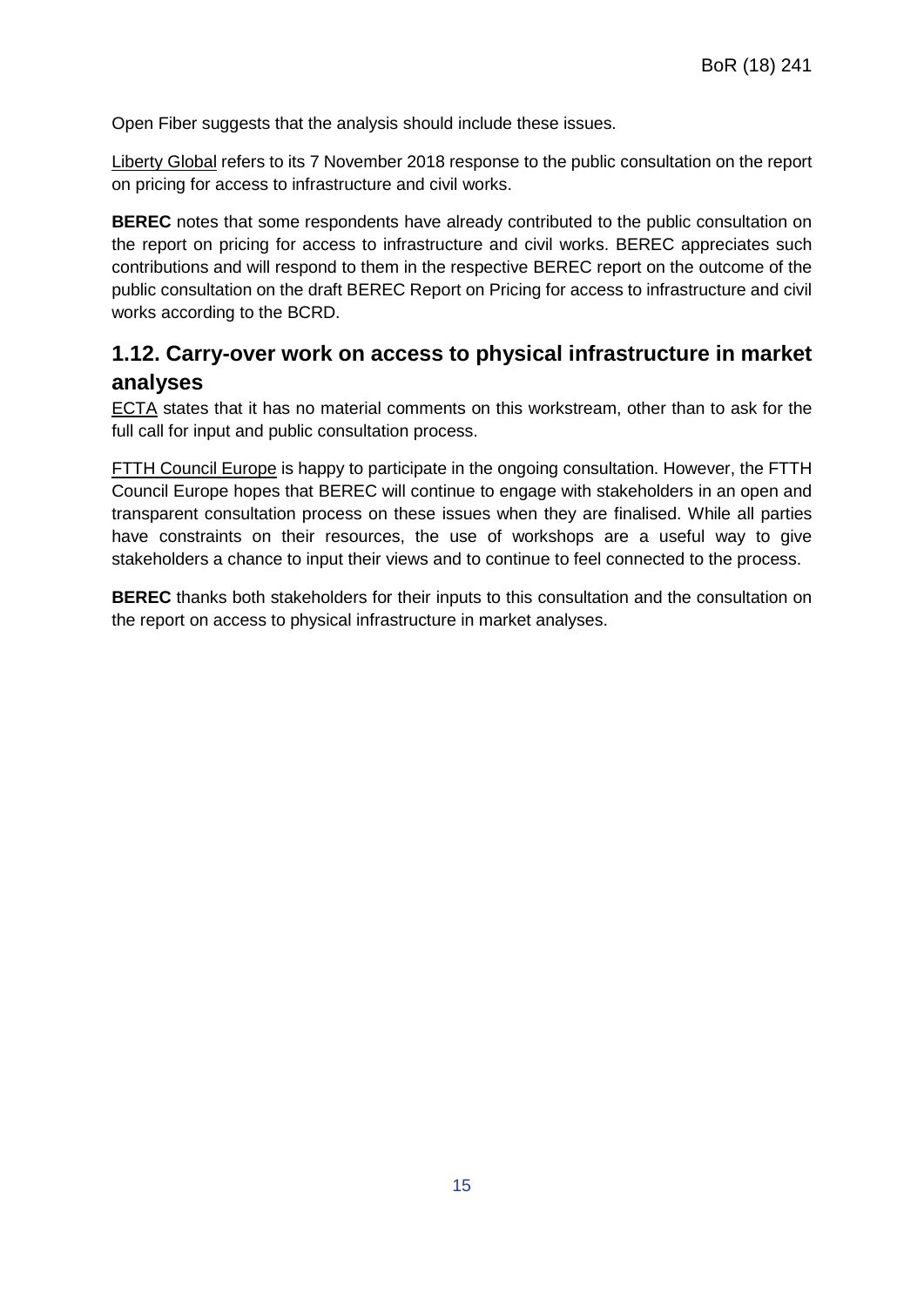## <span id="page-16-0"></span>**2. Strategic Priority 2: Monitoring potential bottlenecks in the distribution of digital services**

Stakeholders have provided detailed responses across each of the workstreams falling under Strategic Priority 2. In total, 27 individual responses were provided to the 5 workstreams under this Strategic Priority. The general sense with respect to these workstreams is that stakeholders are engaged with the matters at hand and consider them to be worthwhile and important. BEREC appreciates the positive support and valuable information provided by stakeholders during this public consultation on these matters.

## <span id="page-16-1"></span>**2.1 Guidelines on intra-EU communications**

BEUC does not see why any operator would have to charge more than the proposed fixed rates, considering today's origination, transit and termination costs. Therefore, BEUC disputes the necessity of having a sustainability mechanism in this case, but since the co-legislator foresaw it, understand and welcome that BEREC wants to ensure consistency of application. BEREC should thus be very strict in the criteria laid out for operators to justify an unsustainable scenario, and any application to be exempt from the rules and have the retail cap put at a higher level should be reviewed regularly and not later than one year after concession.

ECTA thinks that it is implausible that sustainability derogations will be granted on the basis of the Regulation, but ECTA will engage on this matter as a stakeholder if there are real questions for consideration.

EDRi urges BEREC to approach data collection with caution. In particular, the data collection should:

- not lead to more personal data being collected or generated by operators than otherwise would have been the case;
- aggregate and depersonalise all personal data to the greatest extent technically possible;
- ensure effective cooperation with competition and data protection authorities in all activities falling under Strategic Priority 2.

EDRi questions whether this work can be undertaken without a public consultation, not least due to the changes that have happened since 2015, when BEREC assessed the possibility of benchmark indicators.

GSMA states that as there is no BEREC consultation foreseen for this workstream, mostly due to the short time frame to adopt such guidelines, GSMA calls for BEREC to organise exchange with stakeholders before its adoption.

MVNO Europe formally ask BEREC to consider finding some way of at least informing stakeholders of its intentions in useful time, and to run an accelerated or mini-consultation on the proposed approach. MVNO Europe understands from the BEREC Stakeholder Forum that these guidelines will be focused on sustainability derogations, unless stakeholders ask for other points to be addressed. As regards sustainability derogations, MVNO Europe does not think that the draft text leaves much room for operators to successfully apply for derogations.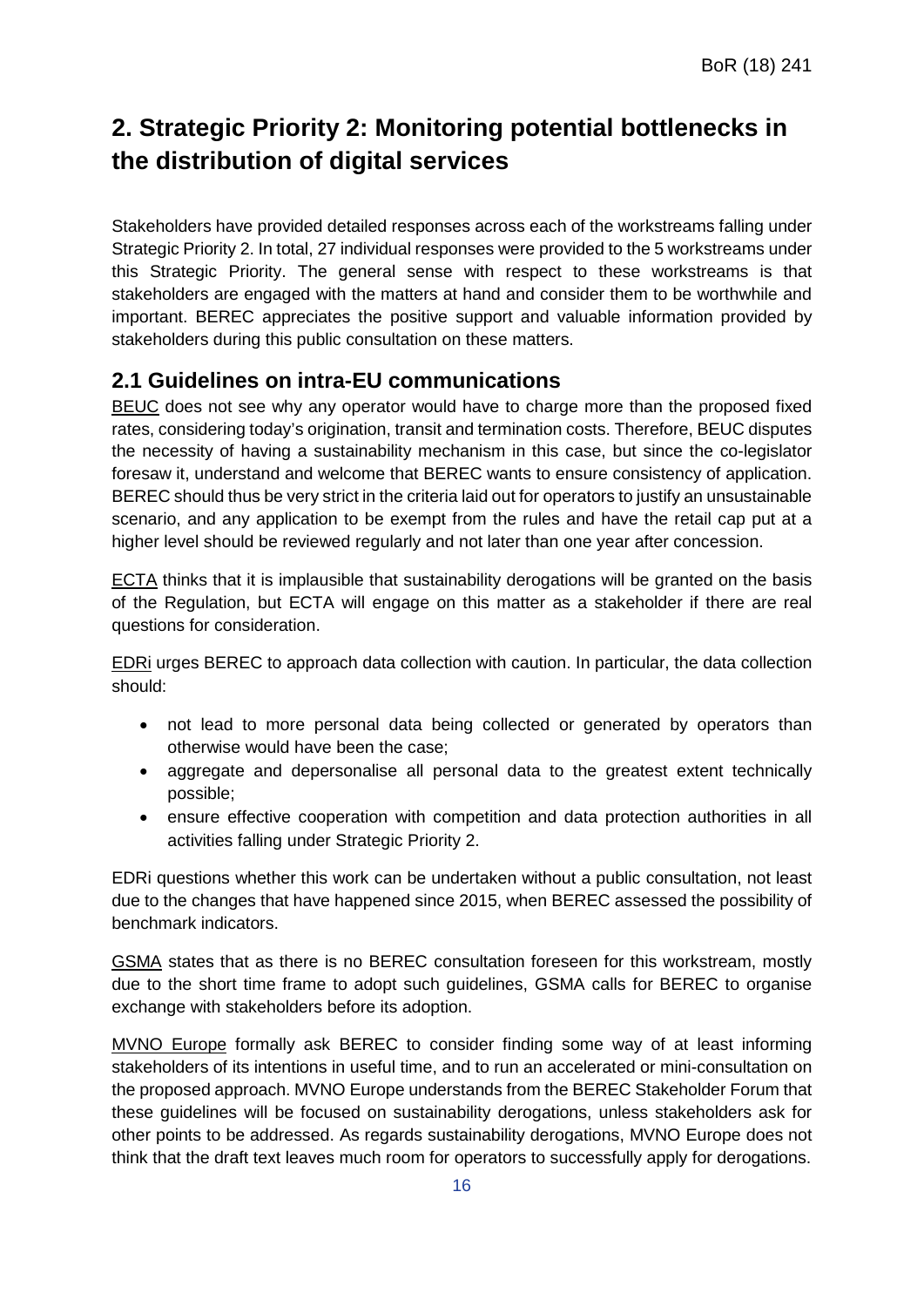Liberty Global calls upon BEREC to ensure that the measures will be designed and adopted in a way to ensure that stakeholders at all times are consulted and that their interests are taken into account. As there is no BEREC consultation foreseen for this element of the BEREC guidelines, Liberty Global calls on BEREC to organize exchanges with the stakeholders before its adoption. For reasons of clarity and consistency it is critical that stakeholders have a clear idea of what proper implementation would entail.

One confidential respondent regrets that no consultation is planned for this exercise. The respondent believes that such an approach does not match the principles of good law making and the application of the law.

**BEREC** accepts that the timeline for these Guidelines is particularly short, given the timelines set out for other Guidelines. However, this is what the regulation calls for and BEREC is acceding to this. To those stakeholders concerned about the lack of a public consultation, BEREC states that it will engage and exchange with stakeholders ahead of adoption of the guidelines, by holding a stakeholder workshop in January 2019 (as per the BEREC Work Programme 2019). In addition, BEREC notes the concerns expressed by both BEUC and EDRi and will take such comments into account during the work on these Guidelines.

## <span id="page-17-0"></span>**2.2 Report on harmonised collection of data from Authorised Undertakings & OTTs**

ECTA has no material comments on this workstream, other than to ask for it to be subject to public consultation. More generally, where BEREC proposes to make a workstream not subject to public consultation, ECTA would expect BEREC to articulate a reasoned justification.

Facebook welcomes harmonisation efforts by BEREC in this area. These efforts will be critical to avoid duplication of information requests by different NRAs and BEREC, and consistent with the fundamental goal of a Digital Single Market. Facebook encourages BEREC to continue its efforts in the design of a harmonized approach to data collection from OTTs in the EU. The report, however, should be open to public consultation in order to provide the opportunity to stakeholders to comment on any eventual operational/technical difficulties in providing the information requested, both relating to the indicators themselves and to the intended gathering periodicity. Finally, once a draft report has been developed, BEREC could consider organising a technical workshop to take into account stakeholders' views in a flexible way at the initial phase of the BEREC decision-making process.

GSMA notes that since OTTs that provide ECS have become crucial market players and are fully in scope of the EECC, the GSMA in principle supports that NRAs gain a better understanding of these services and improve respective data collection. BEREC may provide a valuable guidance in this regard, as data gathered by OTTs are an important tile to get a wider picture of competitive dynamics within the market. The GSMA also urges BEREC to consult with stakeholders on this report.

Liberty Global calls upon BEREC to ensure that the measures will be designed and adopted in line with the text and spirit of the applicable regulations, in a way to ensure that stakeholders at all times are consulted and that their interests are taken into account.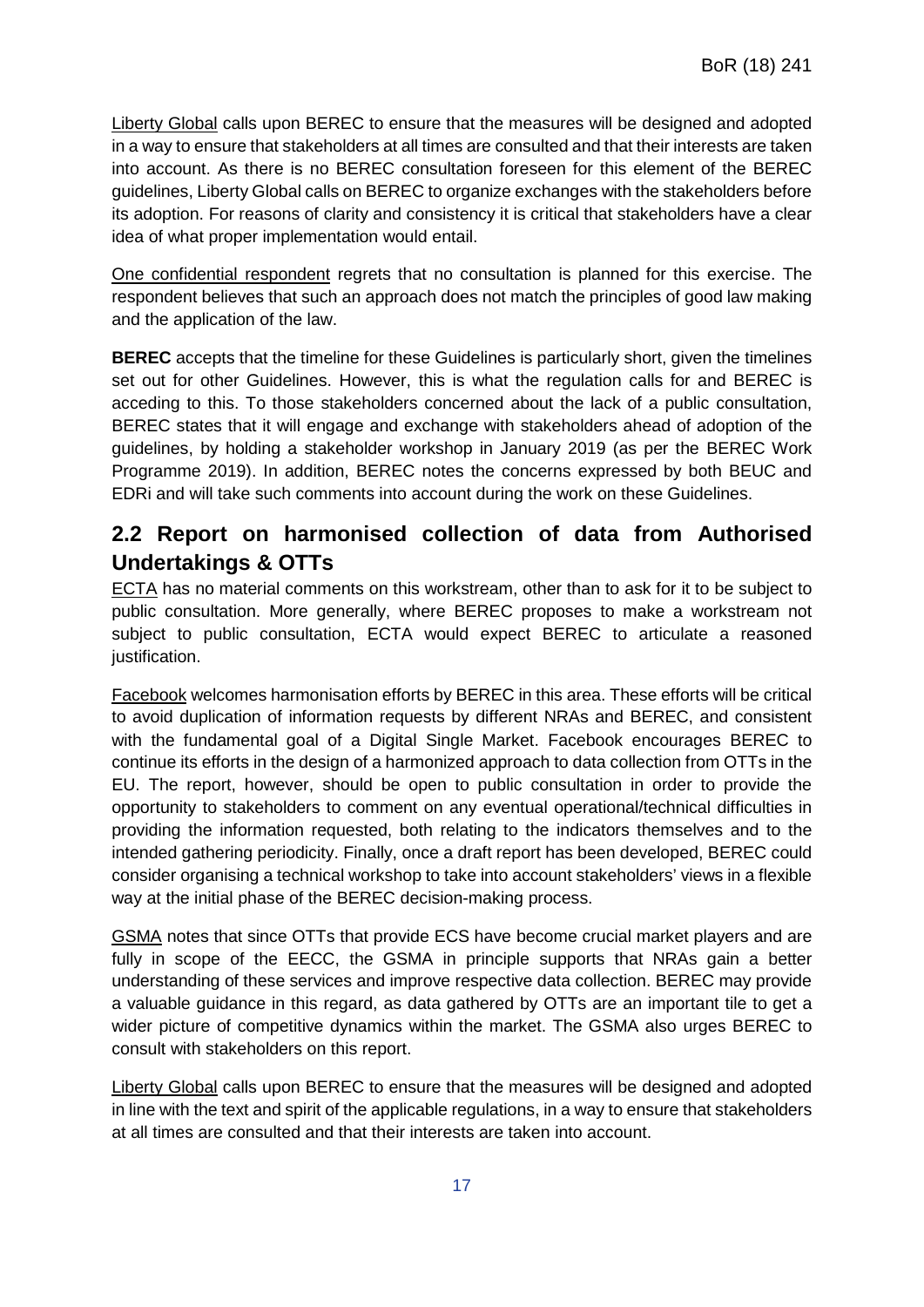One confidential respondent is convinced that OTTs hold valuable data that are useful in informing both regulators and consumers. This particularly refers to ECS provided by OTTs and which are fully in the scope of the EECC. The lack of such information would lead to incorrect assessments of the competitive landscape in the electronic communications market. A case in point was the lack of information on OTT voice and messaging services highlighted by the recent BEREC analysis of the intra-EU communications market in the EU. It appears highly valuable if BEREC facilitates the development of data gathering through NRAs with regard ICS provided by OTTs, supporting a consistent approach across Member States. The starting point should be to gather the same data as collected from telecom operators. BEREC should also consider the collection of additional data specifically relevant for Number-Independent ICS, particularly with regard to data-based business models and possible lockin effects through.

**BEREC** again notes the call for public consultation in relation to this workstream, but reiterates the point that, given the number of public consultations and the required resource intensity (not just for BEREC but indeed for stakeholders also) the focus of public consultations, with respect to the WP 2019, has to be the Guidelines mandated to BEREC in light of the EECC. However, the experts involved in producing this report can certainly engage in an ad hoc and informal basis with relevant stakeholders to take on board such soundings and inputs as provided here. The proposal by Facebook for BEREC to consider a technical workshop in light of a draft of the report is a very valid one, and well received by BEREC.

#### <span id="page-18-0"></span>**2.3 Ex-ante margin squeeze tests**

ECTA is disappointed to note that BEREC proposes not to involve stakeholders in this workstream. From ECTA's perspective, representing challenger operators whose business can be severely damaged by margin squeeze practices engaged in by SMP operators, this is not acceptable. ECTA strongly insist that BEREC change its position, and ensures both a call for input, and a public consultation on ex-ante margin squeeze tests, even if this means that the workstream will be delivered at a later date than currently planned.

FTTH Council Europe is concerned that the whole approach in this area is creating uncertainty particularly relating to new products and services. Market operators are told that the pricing flexibility will facilitate 'penetration pricing' in order to promote new networks and services but the FTTH Council Europe believe that it simply creates a kind of double jeopardy since both an ex-ante and ex-post pricing regimes will apply. In the face of such uncertainty and in particular in the context of the double jeopardy that exists by virtue of two relevant supervisory authorities, the likelihood that market operators will develop innovative and radical pricing solutions to drive take up looks weakened rather than strengthened. In a context where all the relevant research point to take-up rates as the determinative metric in determining the success or otherwise of FTTH projects, this is particularly problematic.

GSMA notes that as margin squeeze tests also cover bundles, including mobile services, BEREC should not limit this workstream to a workshop, but consult stakeholders on the draft report and on criticalities related to margin squeeze tests.

Liberty Global states that margin squeeze tests are relevant to stakeholders. BEREC should not limit this workstream to an internal workshop.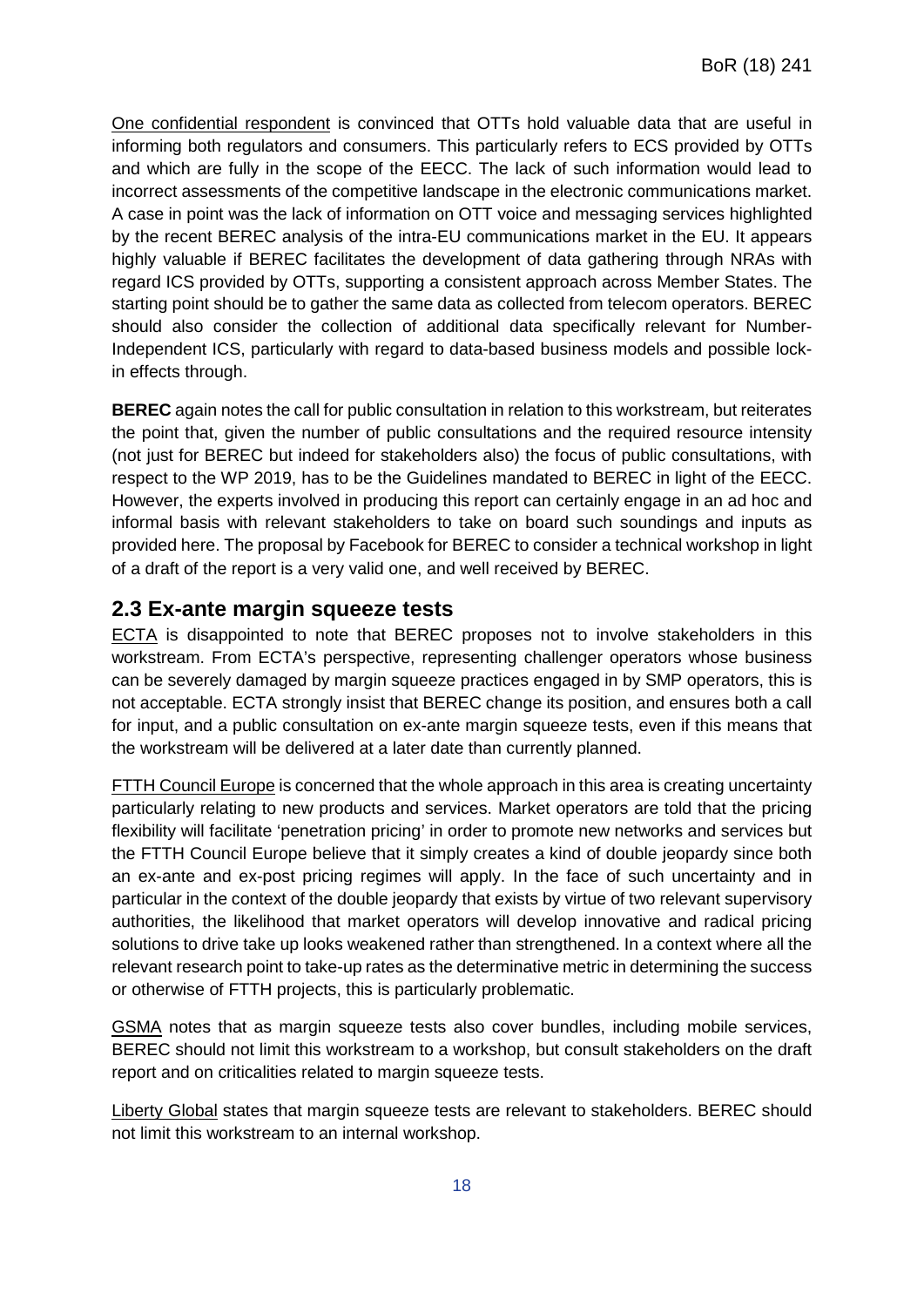Open Fiber highlights the experience of selective price cuts which have followed the market entry of wholesale-only operators. This experience required that wholesale prices charged by incumbents should be subjected to some ex-ante economic test in order to reduce the risk of setting prices at levels aiming at the exclusion of competitors. Since the same issue at retail level has been successfully solved through the development of replicability tests, Open Fiber suggest that an economic test similar to the replicability test applied for retail offers should be applied at wholesale level. The test should ensure that the wholesale price charged by an incumbent operator does not exclude an equally efficient wholesale operator from the market and should take as a reference cost orientation principles. Open Fiber suggests that the workshop should encompass also margin squeeze or other fit for purpose tests with the aim to assess the economic replicability of the incumbent offer at wholesale level.

One confidential respondent recommends the engagement with stakeholders before the issue of the report. It is important that the report addresses:

- how NRAs take account of divergent geographical competitive conditions in margin squeeze tests on UBB offers;
- whether the test on retail NGA offers replaces the cost orientation on wholesale access services, as envisaged by the Recommendation on non-discrimination measures and cost methodologies.

Another confidential respondent invites BEREC to call for a public consultation rather than for a workshop so as to be able to collect a wider range of experiences, and maximize the outcome in terms of shareable knowledge across stakeholders, and to provide NRA with a valuable tool to foster consistent approach across the Member States.

**BEREC** wishes to clearly state that the intention of this internal workshop is to allow NRAs to share experiences on the matter of ex-ante margin squeeze tests. No policy conclusions or proposals will be published in the summary report intended to follow the workshop itself. Having said that, BEREC recognises the importance of this matter for stakeholders and will gladly accept proposals for further work on this topic early in 2019, during the call for inputs to the BEREC Work Programme 2020. The information provided during this public consultation by FTTH Council Europe, Open Fiber, and also one confidential respondent is very pertinent to the matter at hand, and BEREC would willingly further engage on this topic once it has considered the experiences of its constituent NRAs by the means of this internal workshop.

#### <span id="page-19-0"></span>**2.4 Carry-over work on the data economy**

BEUC welcomes the work of BEREC on the data economy. Issues around data, as one of the main sources for innovation in digital markets, need to be addressed holistically and this includes regulatory agencies working in tandem to ensure that consumers are not harmed by anti-competitive or unfair practices undermining their rights and eroding consumer choice. BEUC will continue providing input to BEREC on this important workstream to ensure that policy-makers and regulators put the consumer's interest at the centre of a European data policy.

ECTA has not yet determined whether or how it may answer BEREC's ongoing public consultation on the data economy.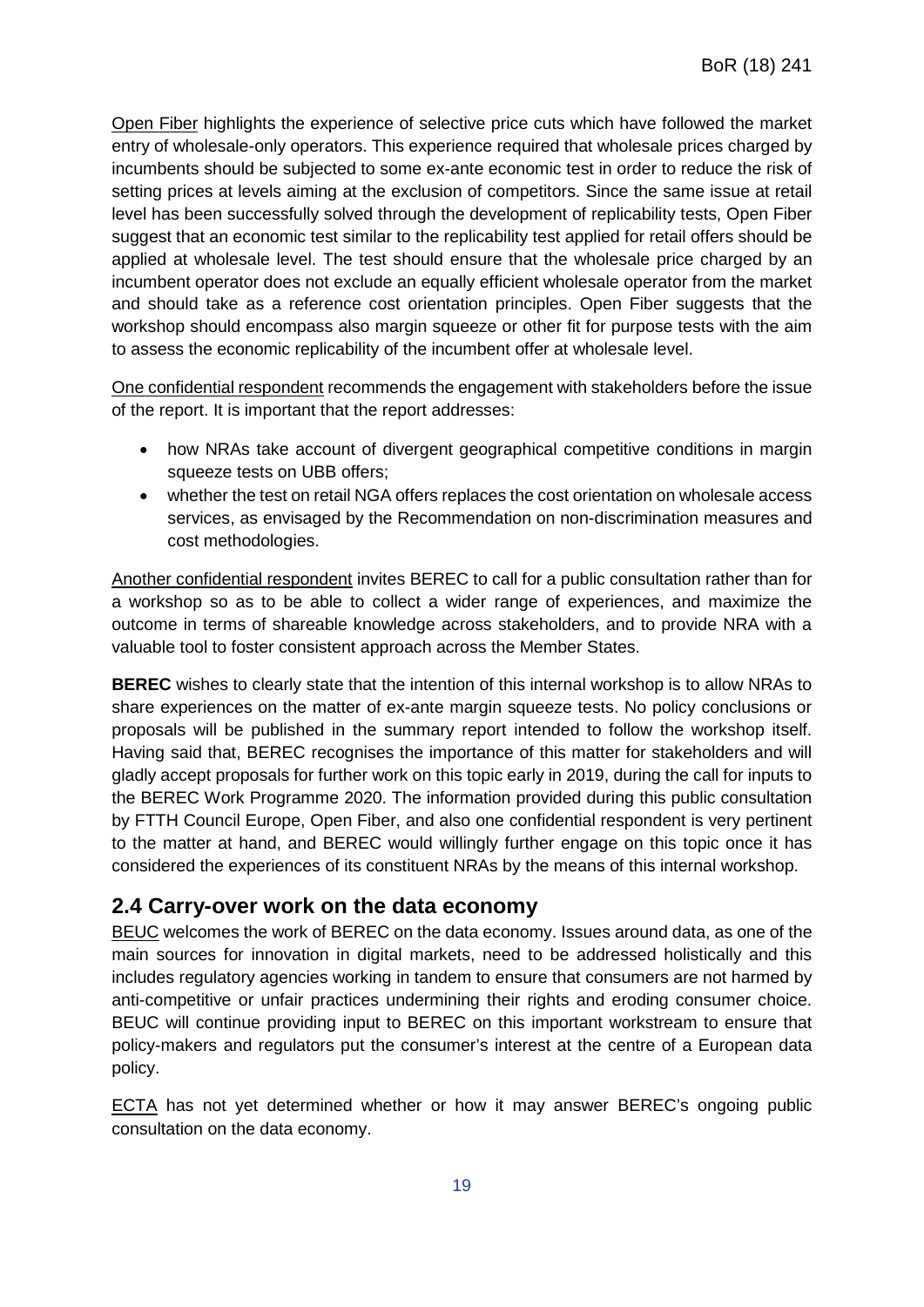EDRi notes that there are very significant issues regarding the anti-competitive use of personal data in the electronic communications services market. NRAs have particular experience, resources and powers, which means that there is potential for very effective and beneficial activities to be undertaken. Taking a purely market-driven approach will lead to problems, as this can lead to free-riding and breaches of trust that undermine confidence, take-up of services and, ultimately, innovation. This is clear from research undertaken both in the EU and in the US. On the other hand, there are clear market and regulatory failures related to how personal data are monetised in the electronic communications services market that could be effectively addressed by cooperation between BEREC and the European Data Protection Board. EDRi will provide further recommendations in our response to the BEREC consultation on the data economy.

Facebook will respond separately to BEREC's ongoing public consultation on the "Draft Report on the data economy".

GSMA will submit its input to BEREC with regards to this workstream when responding to the public consultation on the data economy.

**BEREC** thanks all respondents for considering their responses to the BEREC public consultation on the data economy and notes that further information will be submitted through that process. BEREC particularly thanks EDRi, in this instance, for elaborating its thoughts on the data economy in this process. Such consideration will be passed to the experts working on the data economy workstream for BEREC.

#### <span id="page-20-0"></span>**2.5 Carry-over work on Internet of Things indicators**

BEUC welcomes BEREC's initiative to provide a realistic statistical overview of the IoT landscape. Figures and predictions about the number of connected devices on the market differ depending on the source. Reliable, independent, statistics are necessary to inform regulatory actions in this area, in particular to overcome the challenge of ensuring the level and quality of connectivity necessary to enable the large-scale deployment of connected products and services and to allow consumers to take up all the opportunities brought about by the Internet of Things.

MVNO Europe explicitly wishes to support this workstream.

One confidential respondent also welcomes BEREC's initiative to provide a realistic statistical overview of the IoT landscape.

**BEREC** appreciates the support expressed by stakeholders for this workstream and looks forward to receiving responses to the public consultation on the matter once it is launched in light of the BEREC Plenary in December 2019.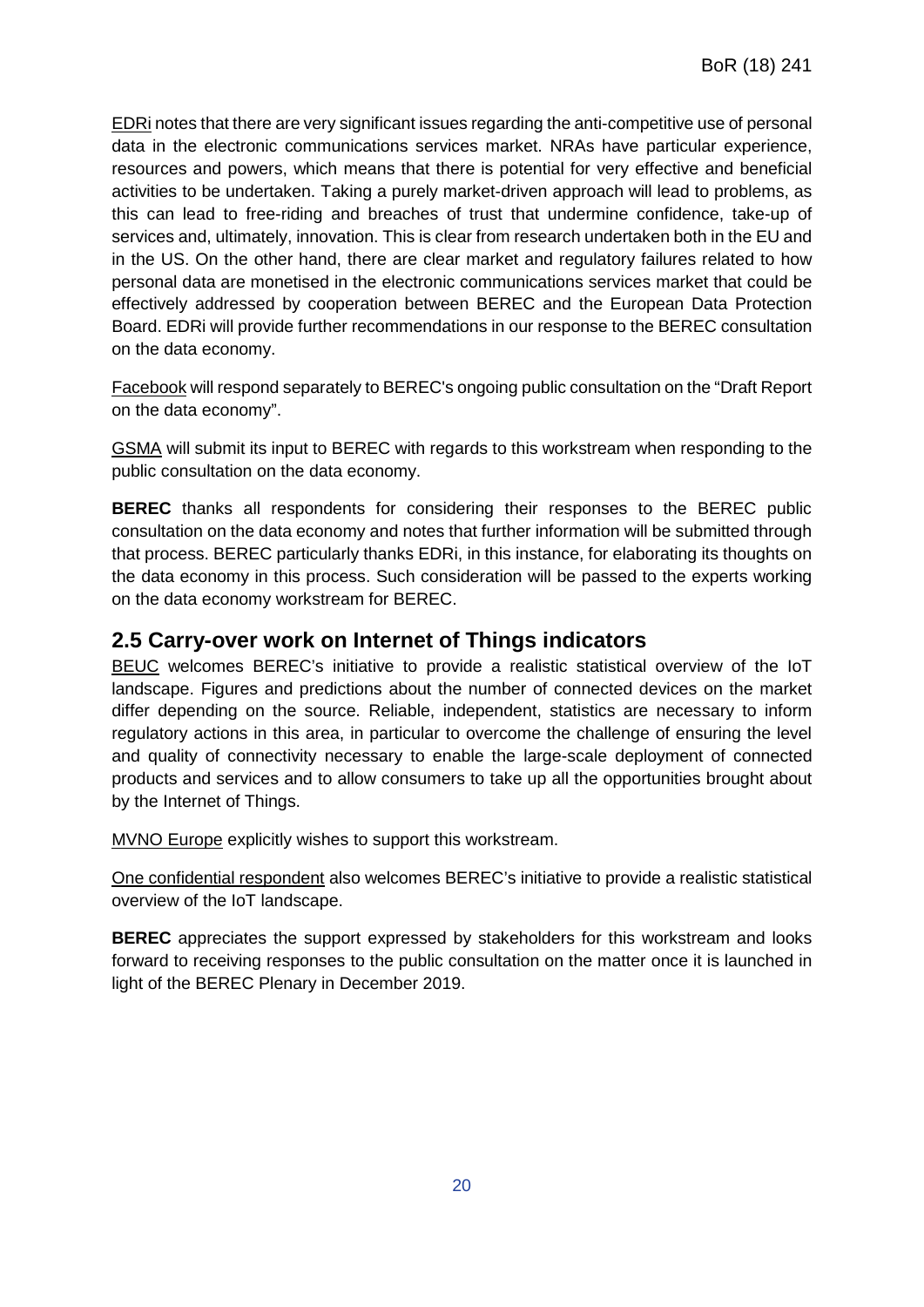## <span id="page-21-0"></span>**3. Strategic Priority 3: Enabling 5G and promoting innovation in network technologies**

Stakeholders have provided detailed responses across each of the workstreams falling under Strategic Priority 3. In total, 18 individual responses were provided to the 3 workstreams under this Strategic Priority. Stakeholders are very interested in the work of BEREC on the impact of 5G on regulation workstream, which will (in the final version of the WP 2019) essentially be a 'two-headed' project covering a broad 'pathfinder' study on the impact of 5G on regulation and the ecosystem, as well as a feasibility study with respect to the expected benefits from a consistent and coherent presentation of coverage information on 5G deployments for use by market sectors other than mobile network operators.

#### <span id="page-21-1"></span>**3.1 The impact of 5G on regulation**

ECTA broadly agrees with what BEREC proposes in terms of substance, as BEREC refers to the role of regulation in 'enabling the 5G ecosystem', and mention is made of sharing of small cells, enabling competition in vertical applications, roaming, etc. which ECTA understands to imply a pro-competitive approach and looking after end-user interests. ECTA suggests that BEREC makes a slight adjustment to this section of the draft WP2019, to put all the potential issues on an equal footing, i.e. put all of them in the same bullet-point list (alongside monitoring coverage/QoS and roll-out and sharing of small cells). A call for input, preceding a public consultation, seems essential, and ECTA therefore formally requests BEREC to apply its full consultation standard to this workstream.

EchoStar Mobile notes that BEREC made 5G a key focus of its Work Programme. BEREC intends, within the scope of its competence, to continue actively and closely following the development of 5G and will, where relevant, work in cooperation with other EU bodies (in particular RSPG) to identify potential hurdles to a smooth and quick implementation in the Member States. EchoStar Mobile would like to attract BEREC's attention to the following points. Whilst the importance of the smooth roll out of 5G in Europe cannot be underestimated, in particular for the vertical sectors, regulators should not overlook the importance of satellite services in the 5G ecosystem. It will not be possible to realise a ubiquitous coverage without the integration of satellites into 5G networks. When BEREC assesses the impact of the regulation on the 5G roll out, it is important that BEREC considers the important role of satellite in the 5G network to meet all of Europe's needs including for ubiquity and resiliency. BEREC should be closely cooperating with RSPG in order to promote the most comprehensive and technology neutral approach that will be beneficial to the European consumers.

EDRi strongly believes the existing net neutrality regulation and the current BEREC net neutrality implementation guidelines provide enough protection and flexibility when it comes to 5G. It is vital that BEREC does not base its assessment on marketing promises or simple commercial interests of certain stakeholders, but instead provides evidence-based guidance on concrete use-cases of 5G accordingly to existing legislative requirements. In this sense, EDRi welcomes BEREC's chair and regulators' recent findings concluding there is no evidence on the table that would demonstrate that current net neutrality rules are not flexible enough for 5G. In addition, EDRi also supports the position taken by EDRi's member organisation Article 19, for example: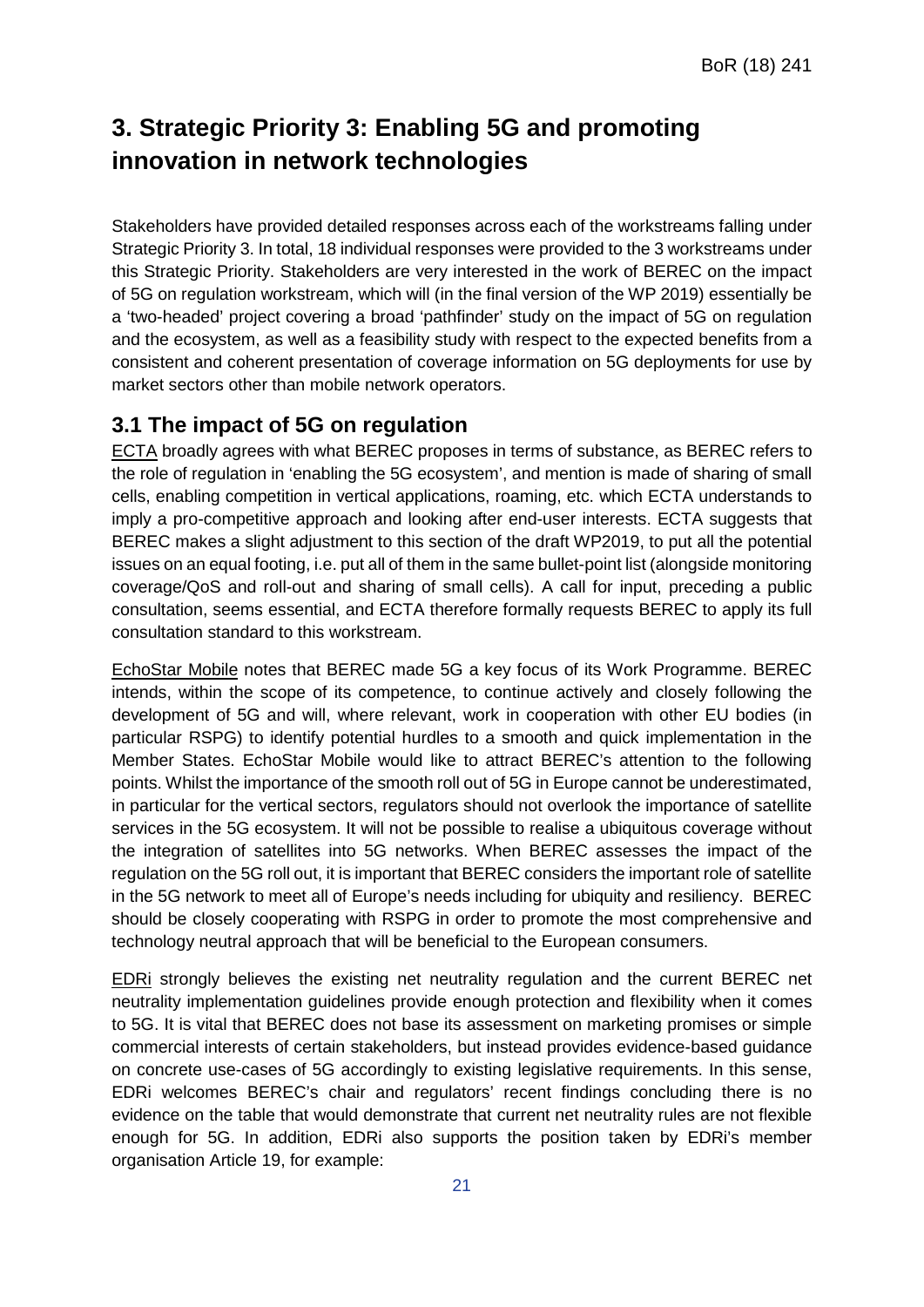"… In relation to BEREC's obligations to ensure robust and secure networks and its proposed obligations to empower consumers under its Strategic Priority 5, BEREC must pay close attention to the proposed security enhancements in the 5G standard. BEREC should consider whether the technological standardisation that is being undertaken by industry-driven bodies is indeed undertaken with a view to enable vertical separation. It or its members should consider capacity building in the field of technical standards development in the same way that they are committing, for example, to capacity building in ex ante margin squeeze. BEREC and its members should also consider monitoring more closely the work of standard setting fora by attending meetings and stimulating debate on the impact of technological standards on competition and users' rights."

Facebook fully supports BEREC's work to better understand the impact of 5G on regulation and the role of regulation in enabling the 5G ecosystem. Facebook encourages BEREC to seek broad input on these topics with the goal of promoting innovation, competition and investment. Facebook encourage BEREC to ensure these new innovations are adopted in a way that is consistent with the principles of net neutrality. While regulation should provide the flexibility needed to encourage innovation, it important that BEREC maintain strong net neutrality protections that will ensure the internet remains open for everyone. We look forward to working with BEREC to consider these issues in more detail.

FTTH Council Europe is currently conducting a cost study to compare the sequential investment in fibre and then 5G overlay compared to a co-ordinated investment plan. Significant cost savings appear to be available if there is a co-ordinated approach to investment. FTTH Council Europe would welcome work to look at restrictions to small cell development in Europe such as exclusivity agreements, planning and practical constraints. Given the symbiotic nature of the relationship between Fibre and 5G, BEREC should also consider the question of economic substitutability and/or complementarity and how that is changing in view of technical developments. FTTH Council Europe would be happy to share the results of its study with BEREC.

GSMA supports BEREC's view that new technologies, such as SDN or NFV are still at their formative stage, hence GSMA believes that there is no justification to include such new technologies or new innovative interfaces/services in the scope of the sector specific regulation. GSMA supports a fit for purpose and future proof regulatory framework that incentivizes long-term investments in 5G technology. GSMA encourages BEREC to liaise with RSPG and ensure consistency of the work of the two bodies.

Liberty Global notes that the promotion of innovation in network technologies should be broader than mobile only. The development of other radio technologies like WiFi and several fixed network technologies is essential. Hence, BEREC should not to look at mobile in isolation but to give due weight to promoting innovation of all networks. Liberty Global calls upon BEREC to ensure that the measures will be designed and adopted in line with the text and spirit of the applicable regulations, in a way to ensure that stakeholders at all times are consulted and that their interests are taken into account.

MVNO Europe note with satisfaction that BEREC refers explicitly to – among others – impacts in terms of market definition, network slicing, roaming, numbering and wholesale access to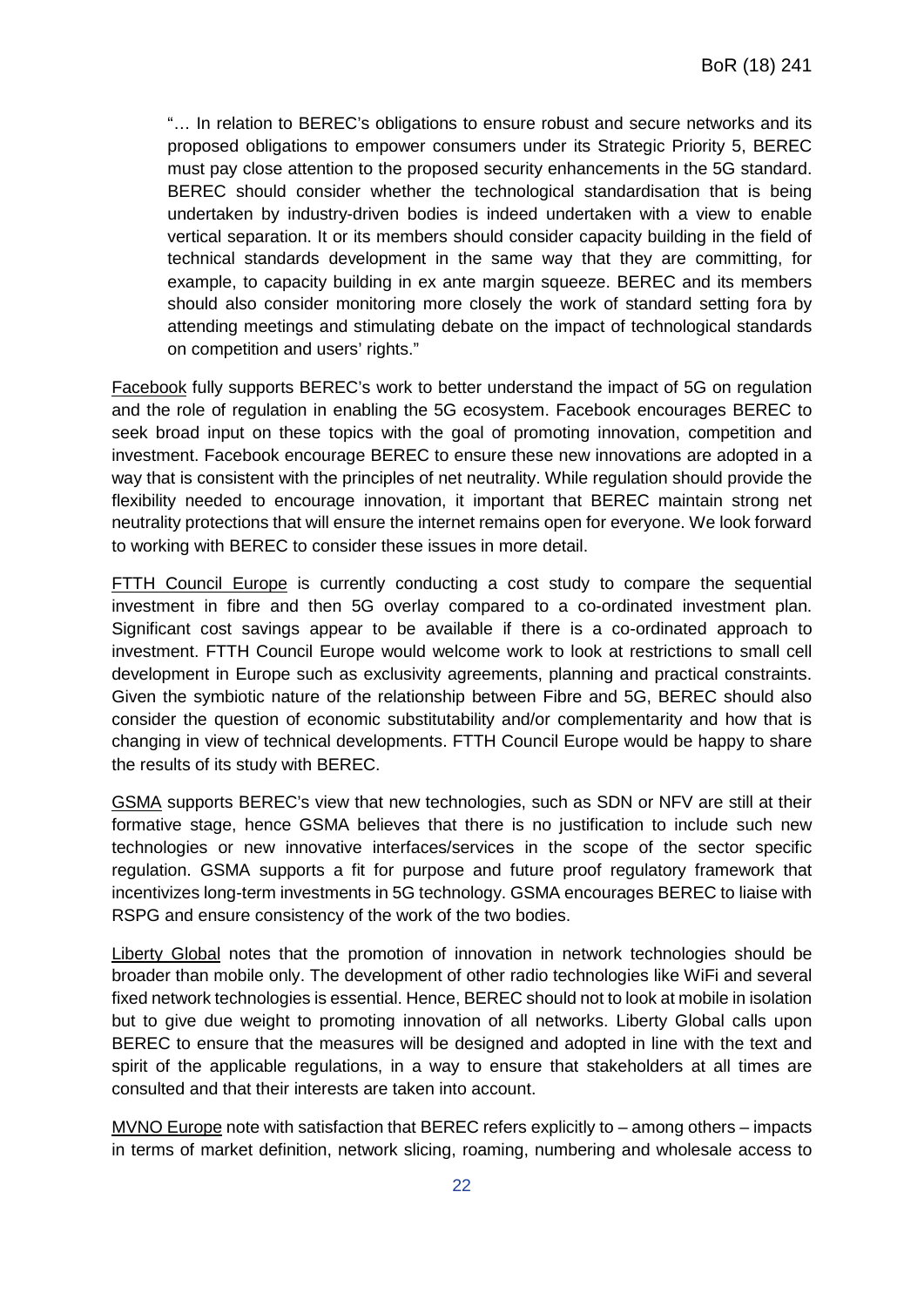mobile networks to enable competition in vertical applications. MVNO Europe hopes that the suggestions it made at the call for input stage were helpful in this regard, and asks BEREC to examine these again when carrying-out this workstream. MVNO Europe believes that BEREC needs to set up a specific team which focuses on understanding IoT and 5G markets (retail, 'industry vertical' and wholesale, including how 'network slicing' will really materialise), covering all technologies and ecosystems involved, and the competitive dynamics at play – including specific attention for potentially anticompetitive developments.

Patrick Leask set out a lot of technical detail regarding the technologies inherent in 5G networks, which mean that modelling the network is becoming impractical due to increased complexity and a dynamically evolving network configuration. Patrick Leask presented material covering virtualisation, cell heterogeneity, massive MIMO and beamforming, selfoptimising networks, KPIs and KQIs.

One confidential respondent comments that such a complex issue as this requires further stakeholder engagement ahead of the publication of the draft report. The respondent believes that the focus should rather be on the regulatory incentives for the fast roll out of 5G, considering the mobile/fixed convergence and the possible impact on the outlook on the ECS markets, identifying the costs and administrative hurdles and recommendations to public authorities to facilitate deployment.

Another confidential respondent appreciates BEREC's approach to this project. In particular, the respondent believes that only NRAs under the BEREC guidance are capable of assessing the true potential of wholesale access ex ante measures in terms of competition. The respondent truly regards regulation as an engine to unleash the potential of infrastructure, by correcting inefficiencies in market functioning. Furthermore, the respondent believes that this BEREC project will also raise the due attention on the opportunities that wholesale access to mobile networks represent in order to enable competition, foster investments, and enhance consumers' access to innovative services.

**BEREC** appreciates the significant level of interest in this workstream (indeed it is the most commented on workstream across the entire WP 2019), and thanks stakeholders for their engagement. The work overall will take in a broad 'pathfinder' study on the impact of 5G on regulation and the ecosystem, as well as a feasibility study with respect to the expected benefits from a consistent and coherent presentation of coverage information on 5G deployments for use by market sectors other than mobile network operators (which will, indeed, provide input to the 'pathfinder' study). Therefore, as this 'two-headed' project is still germinating within BEREC, the material and commentary provided by all stakeholders here will be taken into consideration by the relevant BEREC experts for their consideration as they continue to elaborate the details for the workstream.

#### <span id="page-23-0"></span>**3.2 Peer review process**

ECTA understands that the EECC implies that the RSPG-led peer review process on radio spectrum assignment will occur in a closed forum. ECTA thinks that it is essential for stakeholders to understand how and by whom BEREC may be represented in this context, and what its contributions might be. ECTA emphasises that if peer reviews on radio spectrum assignment occur in practice (which is uncertain at this stage, given that it is an option for NRAs or competent authorities), it needs to be clear that any changes to a draft decision which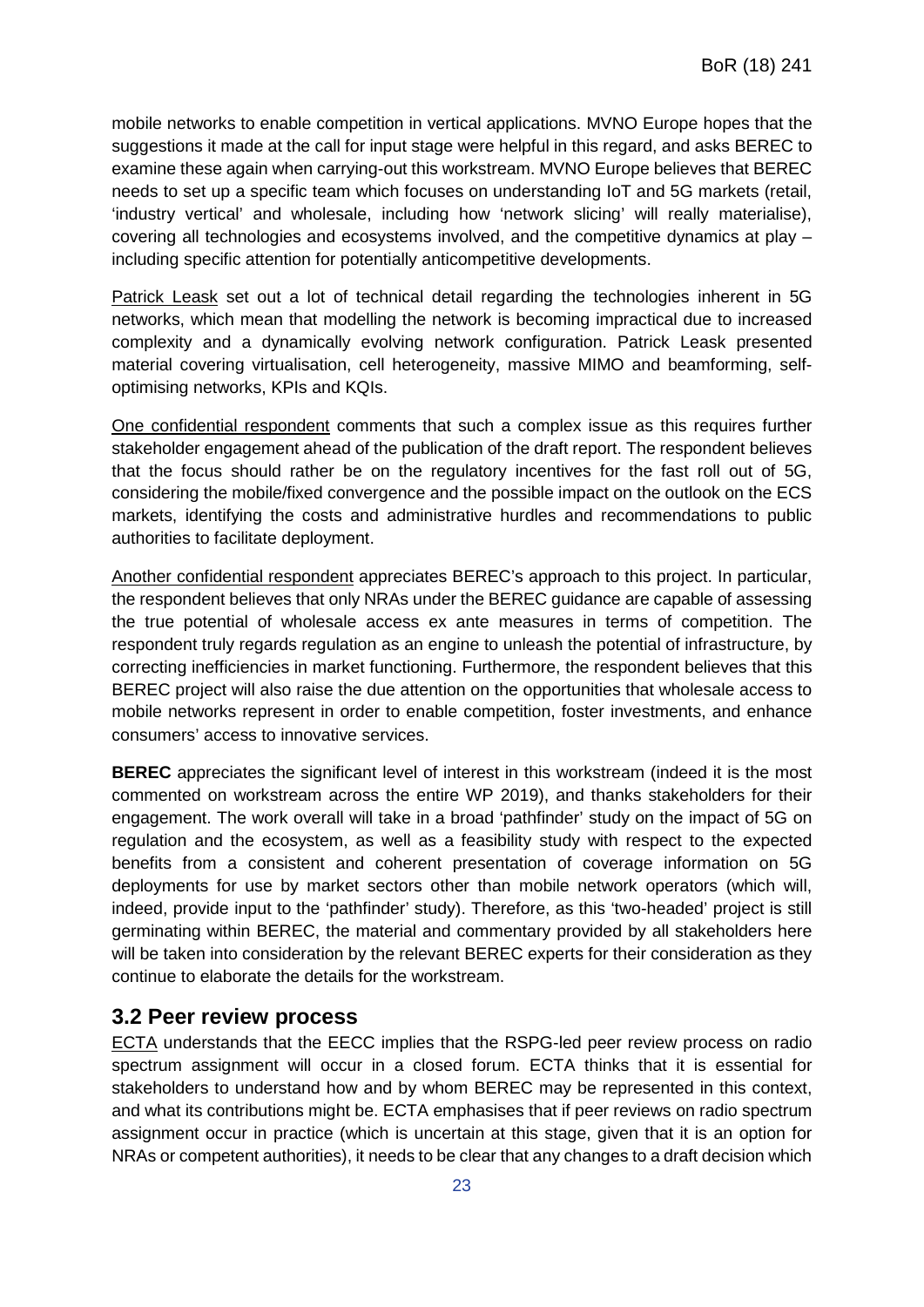would already have been the subject of national consultation, needs to be subject to a new national consultation.

**BEREC** appreciates ECTA's commentary on this workstream, but cannot, at this time, comment on the hypothetical situation, or the likelihood, of new national consultations for draft decisions changed in light of peer review processes.

#### <span id="page-24-0"></span>**3.3 Carry-over work on Common Position on infrastructure sharing**

ECTA has no material comments on this workstream. ECTA supports this initiative and the manner in which it is carried out.

FTTH Council Europe believes that this work should be extended to include an assessment of the efficacy of fixed network sharing.

GSMA considers that infrastructure sharing can play a useful role, however should remain a voluntary commercial step between operators as it has already been achieved in different Member States by several mobile network operators, under the control of competition rules. If NRAs opt for sharing obligations when granting spectrum licenses, as foreseen in the EECC, this should be done after having assessed the impacts of such measures on investments and infrastructure competition.

Mobile and Wireless Forum calls on BEREC to address the adverse impacts of arbitrarily low EMF exposure limits in the WP 2019. Science-based and harmonised EMF exposure limits are crucial for an effective and efficient roll-out of 5G infrastructure. Thus, Mobile and Wireless Forum encourages BEREC to promote at Member States level the implementation of EMF exposure limits as laid down in Council Recommendation 1999/519/EC. The Mobile and Wireless Forum noticed that in the draft WP 2019 BEREC again highlights the importance of infrastructure sharing. The Mobile and Wireless Forum draws BEREC's attention to the EMF exposure limits at Member States level as one of the most important determinations of infrastructure sharing.

Open Fiber notes that the development of the 5G licensing process throughout Europe is taking place within a multi-operator environment and this may entail a relevant risk of underinvestment in infrastructures, if operators do not put in place effective cost sharing programs. One of the most promising scenarios is the appearance of Neutral Hosts, acting as wholesaleonly operators, which build and manage relevant infrastructures for a plurality of network operators. The resulting cost sharing could in fact prove to be effective both in maintaining competition among a higher number of operators and in extending network coverage, to the benefit of all customers. Open Fiber suggests an investigation in order to identify how NRAs may help foster this scenario within the boundaries set by the new EECC.

One confidential respondent recommends the engagement with stakeholders prior to the Consultation on the common position, e.g., through the organisation of hearings or workshops, to discuss preliminary findings and possible conclusions.

**BEREC** thanks all stakeholders for responding to this workstream, and particularly for the support expressed for it. Regarding the calls for additional work suggested by FTTH Council Europe and Open Fiber, BEREC would note that in early 2019, BEREC will call again for inputs to the draft BEREC Work Programme 2020, at which point stakeholders can propose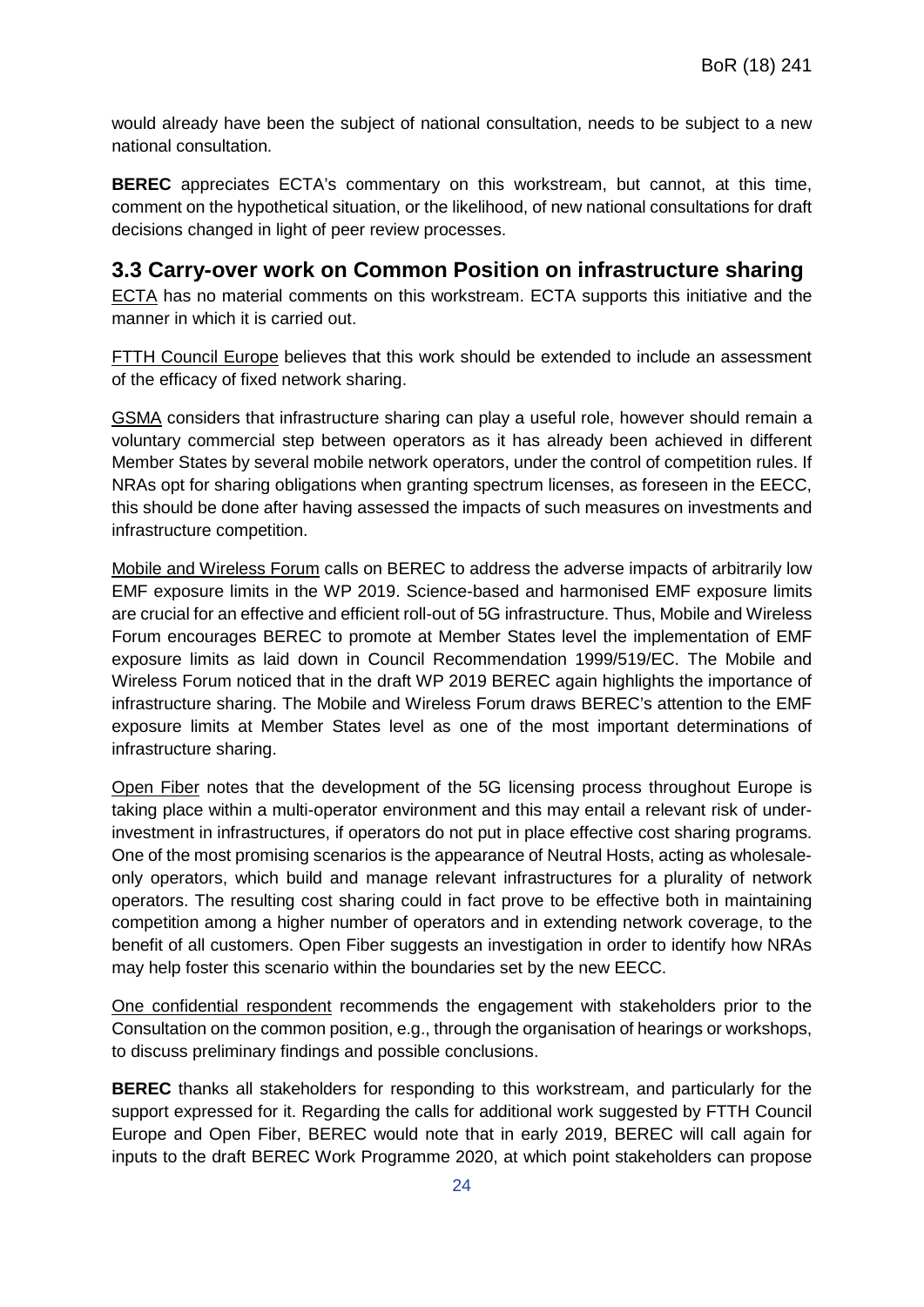new work for BEREC to engage in. Regarding the comment made by the confidential respondent, BEREC conducted a consultation in 2018 on this project and therefore does not now intend to engage with stakeholders again. Finally, with respect to the comments made by the Mobile and Wireless Forum, the EC intends to undertake a study to assess whether there is a requirement to address matters specifically related to EMF exposure limits. As recently as 8 October 2018, the ICNIRP consulted on the limits to which the respondent refers. This is not a task for BEREC.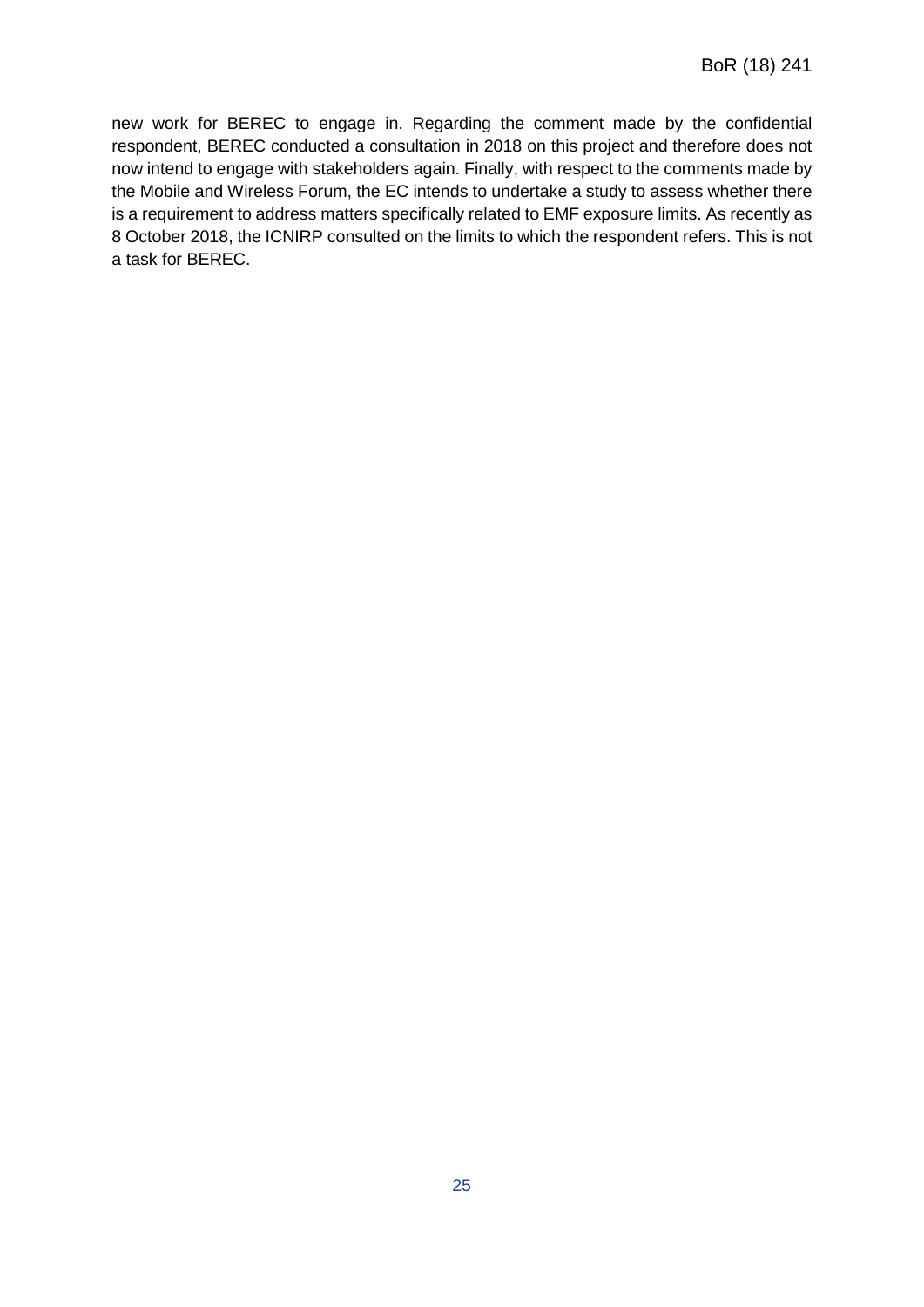## <span id="page-26-0"></span>**4. Strategic Priority 4: Fostering a consistent approach of the net neutrality principles**

Stakeholders have provided detailed responses across each of the workstreams falling under Strategic Priority 4. In total, 21 individual responses were provided to the 3 workstreams under this Strategic Priority. Stakeholders are particularly engaged with all of BEREC's work on Net Neutrality and have offered suggestions in terms of the update to the Guidelines as well as pointing out some concerns with respect to the development of the Net Neutrality measurement tool.

#### <span id="page-26-1"></span>**4.1 Update to the Guidelines on Net Neutrality**

BEUC welcomed BEREC's 2016 guidelines as the necessary compromise to ensure a consumer-focused, coordinated implementation of the Net Neutrality Regulation. A few areas remained unfortunately weak or under-developed though, such as the rules on zero-rating and the rules on speeds of internet access services. Should BEREC re-assess its guidelines, the changes should be focused mainly on these two areas.

ECTA welcomes that BEREC will consult again on potentially updating the Guidelines on net neutrality (after calling for input in 2018). This is necessary, and is the right approach.

EDRi welcomes the ongoing importance that BEREC accords net neutrality for freedom of expression, competition and innovation in Europe. EDRi would also request particular attention to be given to the issue of zero-rating. According to BEREC's own analysis, right now 27 EU countries have Zero-Rating offers in their markets while not a single regulator has issued a remedy against any of these offers. The regulation clearly prohibits harmful types of commercial practices and agreements. This issue needs further attention and study. To this end, it is important that BEREC proactively publicise the consultation among relevant market players that are the victims of this practice.

Facebook supports BEREC's implementation of strong net neutrality protections to ensure that providers of IAS do not interfere with end-users' ability to access the online content and services of their choice. With respect to zero-rating practices, Facebook supports BEREC's approach that zero-rating is not an automatic or 'per se' violation of net neutrality but, instead, can be reviewed by NRAs on a case-by-case basis. Facebook believes, however, that the text of the Guidelines, as well as the application of the Guidelines in practice, should provide greater flexibility for consumers to benefit from zero-rating offers where there is no evidence of actual consumer harm. Facebook respectfully encourages BEREC to build in a general concept of flexibility as the guiding principle to NRAs in their application of the Guidelines. Providing NRAs with clarity and flexibility is particularly important in fast-changing markets with new technologies, such as 5G, which allow for a range of new services, applications and business models, many of which cannot yet be anticipated. An overly prescriptive and narrow interpretation of the Guidelines at such an early stage of 5G technology development could potentially hamper innovation and undermine the inherent principle of technology neutrality in the Regulation and Guidelines. It also risks undermining regulatory and business certainty, and depriving consumers in their choice of new and innovative products and services.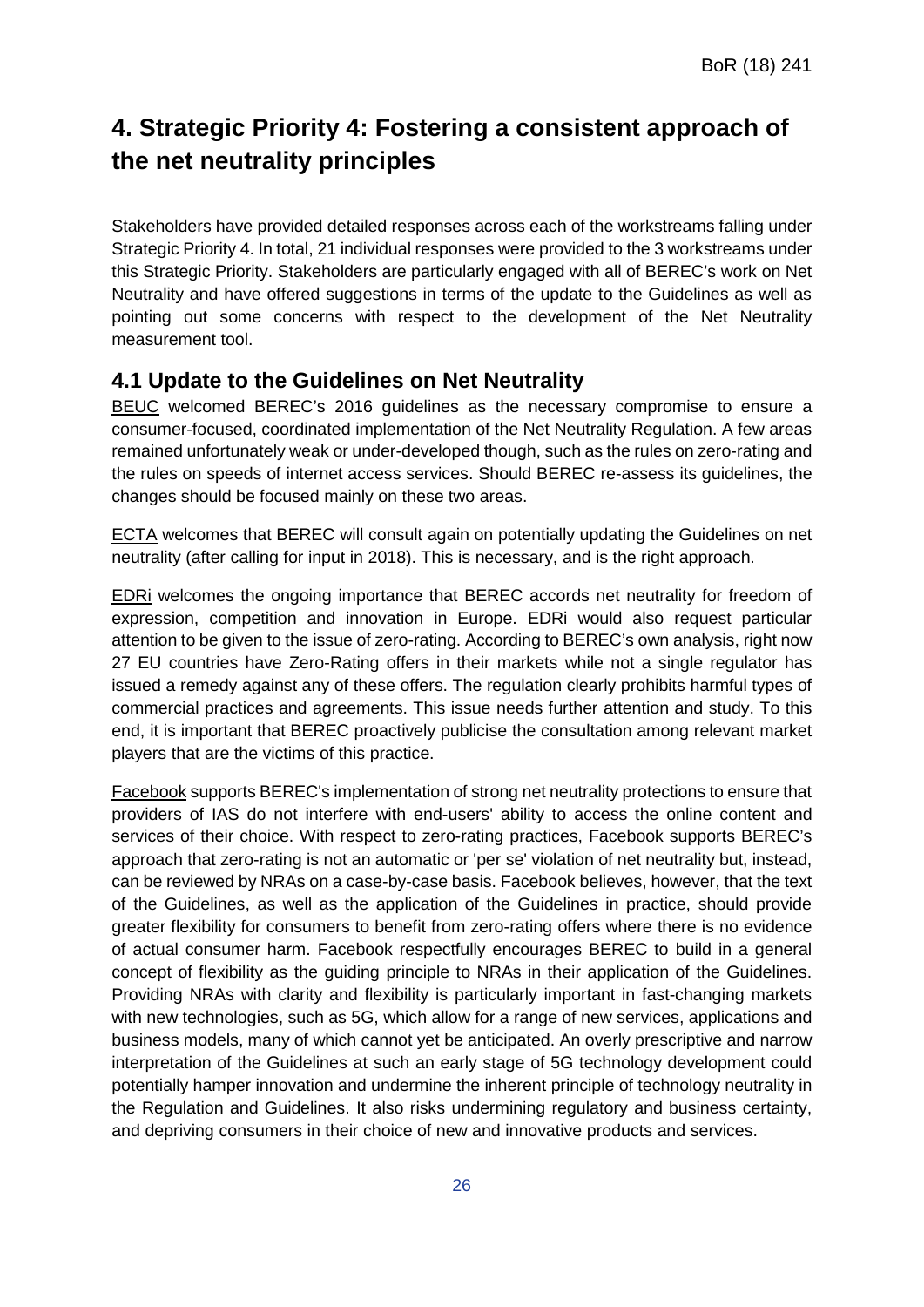GSMA, together with ETNO and Cable Europe, has previously submitted a joint response to the BEREC public consultation on Evaluation of the application of Regulation (EU) 2015/2120 and the BEREC Net Neutrality Guidelines. GSMA encourages BEREC to take utmost account of that contribution with regards to potential updates to the existing BEREC NN Guidelines foreseen by BEREC in 2019. Beyond this, BEREC should take care that transparency requirement in the scope of connectivity quality should support end-users informed choice and must not harm innovation. Information requirements need to be strictly limited to what most end-users consider as useful and must not encompass parameters operators cannot provide.

Liberty Global would like to bring to BEREC's attention a potential discrepancy between the WP2019 and BEREC's report of 8 October 2018 on "the implementation of Net Neutrality Regulation and BEREC Net Neutrality Guidelines". In the conclusions section the report quotes: "BEREC concludes so far that the net neutrality guidelines are well suited to assist NRAs in performing their tasks of supervision and enforcement as set out in Article 5 of the Regulation". Hence the need for updating the net neutrality guidelines is unclear. Considering that an evaluation of the net neutrality regulation by the Commission will be conducted by 30 April 2019, it would be more appropriate to await the outcome of this evaluation before deciding on an update of net neutrality guidelines.

One confidential respondent welcomes the initiative of BEREC to update the guidelines on net neutrality. BEREC Guidelines should clearly acknowledge that:

- One end user can have multiple IASs with different traffic management settings
- Different end users can have different IASs with different traffic management settings

The BEREC Guidelines should acknowledge that new traffic management methods contribute to better quality and a more efficient use of network resources and that these have both commercial and technical benefits for operators and consumers. The BEREC Guidelines should clearly recognise:

- What is "necessary" as a quality requirement for services should be defined by the needs of the end user of the service;
- When assessing the quality of networks, today's measurement systems and performance indicators should be avoided in relation to future networks;
- A co-regulatory European expert working group should be established to monitor developments and encourage innovation in relation to 5G and quality differentiation for services other than IAS within the framework of the Open Internet Regulation.

Another confidential respondent welcomes BEREC's view on maintaining and improving the guidance on the appropriate implementation of Net Neutrality. Moreover, the respondent invites BEREC to tackle the negative effects that a lose application of NN principles might generate in terms of reduced competition. This scenario affects negatively alternative operators, in particular MVNOs, which cannot compete with MNOs on the offer of unlimited data traffic for categories of services in zero rating scenarios. Therefore, the respondent welcomes public consultation planned by BEREC on the Opinion, in which it may be recommended to update selected parts of the 2016 NN Guidelines and invites BEREC to tackle also the economic constraints suffered by MVNOs in the application of the NN principles, in particular with regard to zero rating policies.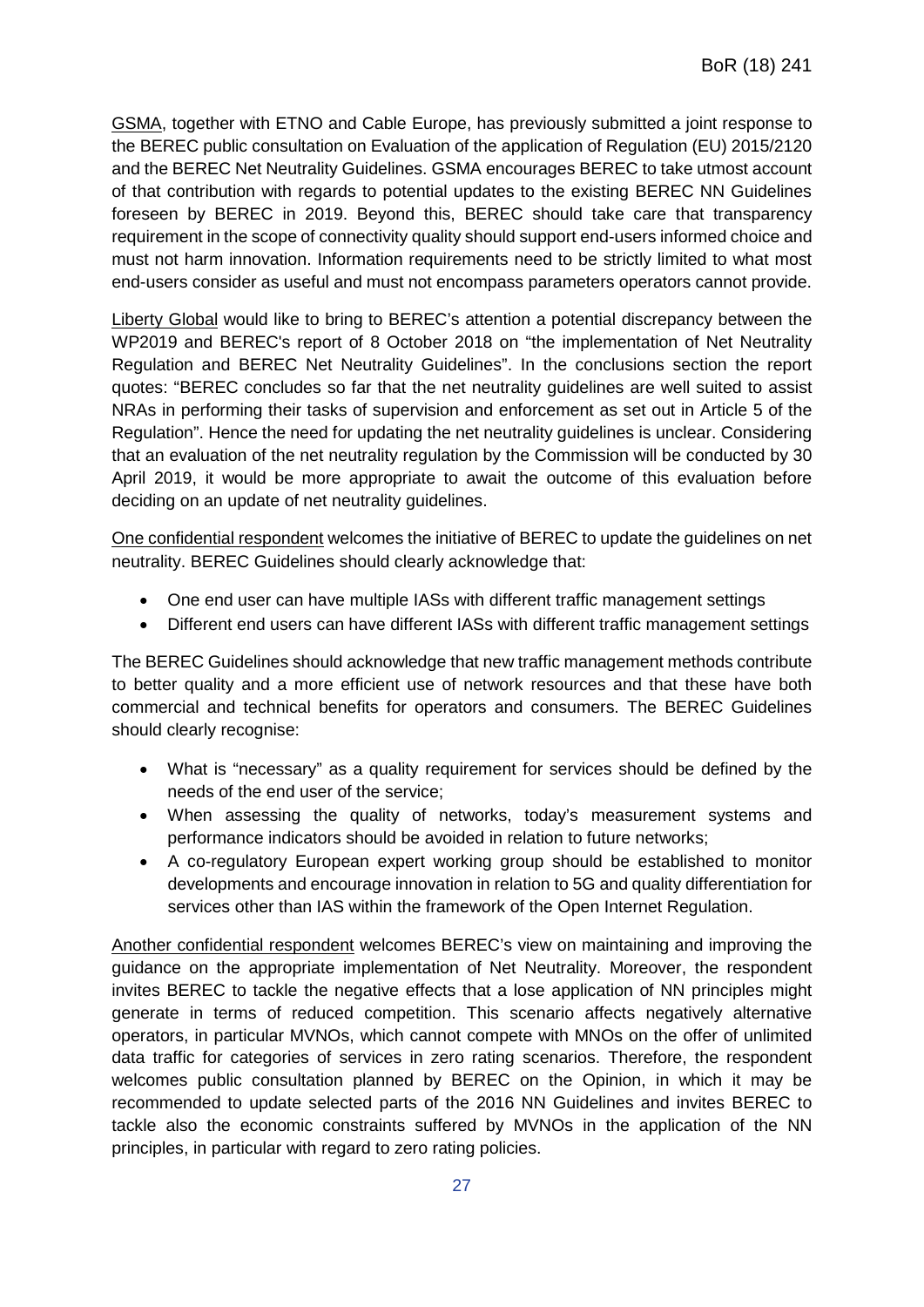**BEREC** welcomes the proposals for development of the Net Neutrality Guidelines made by BEUC, EDRi, Facebook, and one confidential respondent. This workstream includes a period of public consultation in 2019, which will allow for stakeholders to engage actively with BEREC on the update to the Guidelines. In addition, as with all guidelines that BEREC has been tasked with, BEREC will look to engage early with stakeholders for this workstream.

#### <span id="page-28-0"></span>**4.2 Report on the implementation of the Net Neutrality Regulation**

ECTA has no material comments on this workstream, and assumes that this concerns a factual BEREC Report.

EDRi welcomes the attention that will be accorded to zero-rating. EDRi requests that the activity be broadened, however, in order to conduct a study about the current situation on commercial practices and agreements (zero-rating and application-specific data volumes) and their impact on the cross-border provisioning of content, application and services. Such a study should create an open data set about such commercial offerings, similar to the Mobile Broadband Monitor of the European Commission.

Facebook encourages BEREC to increase transparency in its working processes, particularly at the experts working group level. Facilitating more dialogue with stakeholders at this stage is crucial for BEREC to fulfil its tasks, particularly considering the new responsibilities provided by the EECC.

GSMA state that the BEREC NN Guidelines have formulated a too restrictive interpretation of the Regulation on some aspects, while acknowledging the need of the greater legal certainty when it comes to implementation of the Regulation. Regulators should be extremely cautious when assessing or implementing the rules at a time new network evolutions are ongoing; compared to the date of adoption of the Guidelines, 5G networks and its specific features are now becoming a reality. Such evolutions and corresponding investments should be supported by a clear, predictable and future proof framework, for the benefits of the European citizens, businesses and EU competitiveness.

Liberty Global considers the report on the implementation of the Net Neutrality Regulation to be an annual report, as done in previous years. Liberty Global would like to point out that compared to previous reports, some discrepancies exist between the feedback provided by NRAs and/or interpretation and compilation from BEREC and what stakeholders are actually observing and experimenting. Liberty Global believes it would be of great value to involve stakeholders in feeding back.

One confidential respondent stated that the report should be subject to public consultation, before adoption.

Another confidential respondent is thankful that BEREC intends to discuss national cases including expressly cases of zero-rating.

**BEREC** thanks stakeholders for responding to this workstream in the WP 2019. Again, a number of stakeholders have requested that BEREC includes a public consultation period for this workstream, and BEREC must reiterate that, practically speaking, not all of its workstreams can include a public consultation. This report is, akin to what ECTA and Liberty Global state in their responses, essentially an annual, factual monitoring report, and BEREC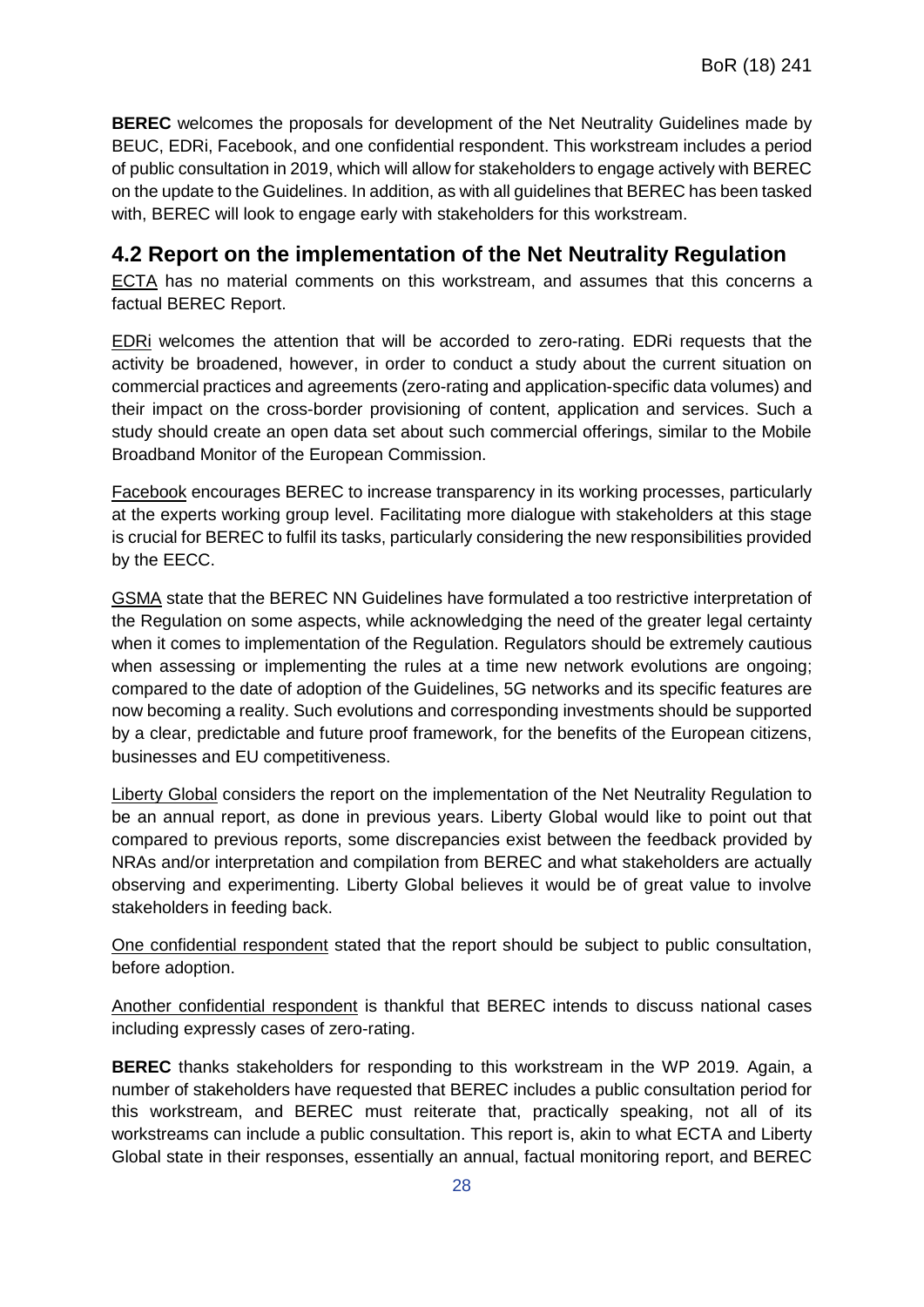does not consider it necessary to consult for this workstream. Regarding the comment made by EDRi that BEREC should conduct a study about the current situation on commercial practices and agreements (zero-rating and application-specific data volumes) and their impact on the cross-border provisioning of content, application and services; BEREC would welcome EDRi's proposal when it consults on inputs for the draft BEREC Work Programme 2020. Unfortunately, at this time, the workload and timeline for the WP 2019 is already comprehensive and additional work cannot be accommodated.

#### <span id="page-29-0"></span>**4.3 Carry-over work on BEREC Net Neutrality measurement tool**

ECTA has previously expressed doubts on the costs a net neutrality measurement tool may impose on operators, but currently does not have comments on this workstream.

EDRi welcomes the BEREC Net Neutrality measurement tool and look forward to its deployment. EDRi hopes BEREC will continue to advertise the take-up of this tool among its members and observers. The interest of the Indian regulator TRAI and the increasing interest of municipalities in the USA about this tool proves the correct decision of BEREC to lead the way. EDRi recommends BEREC to also think about ways in which this measurement tool can be tied into complaint and enforcement procedures. Users that measure potentially unreasonable traffic management behaviour on a tool from a regulatory authority are important stakeholders for the fulfilment of the mandate of every NRA. Transparent and comprehensive complaint procedures would greatly benefit from such integration.

Facebook welcomes BEREC initiatives aimed at providing transparency in the market and proven data-based evidence of how net neutrality is preserved in the EU.

GSMA welcome BEREC's carry-over work on NN measurement tool. However, the work dedicated to development of such a tool should result in a product that is robust, provide reliable information to consumers that build trust, while avoiding inappropriate burdens or misleading conclusions. The tool must be also tailored in a way that fraud is not possible, and compatible with the operators' internal control of information systems. Measurement tools that generate non-reliable performance indications undermine trust and lead to unjustified complaints and legal disputes about contractual compliance. Taking into account the vast experience of operators concerning and many constructive dialogues between NRAs and operators in this regard, BEREC should closely consult with the operators.

Liberty Global would advise to run the development of this tool through the appropriate ESO (European Standards Organizations) channels. Even though it is a good step forward towards finding harmonization across NRAs, this tool is not guaranteed to be standardized and may create discrepancies with other tools used by the industry. Liberty Global strongly urges BEREC, NRAs and the industry to find a common approach for measuring Internet performance and believe the ESO is the right forum for reaching such consensus.

One confidential respondent noted that cooperation between NRAs and operators on national levels with regard to the development of measurement tools for IAS speed parameters have proven to be very fruitful. This practice should thus be adopted also by BEREC, as this ensures adequacy and efficiency, and is also part of a good administration of such development. The tool must be also tailored in a way that fraud is not possible, and compatible with the operators' internal control of information systems.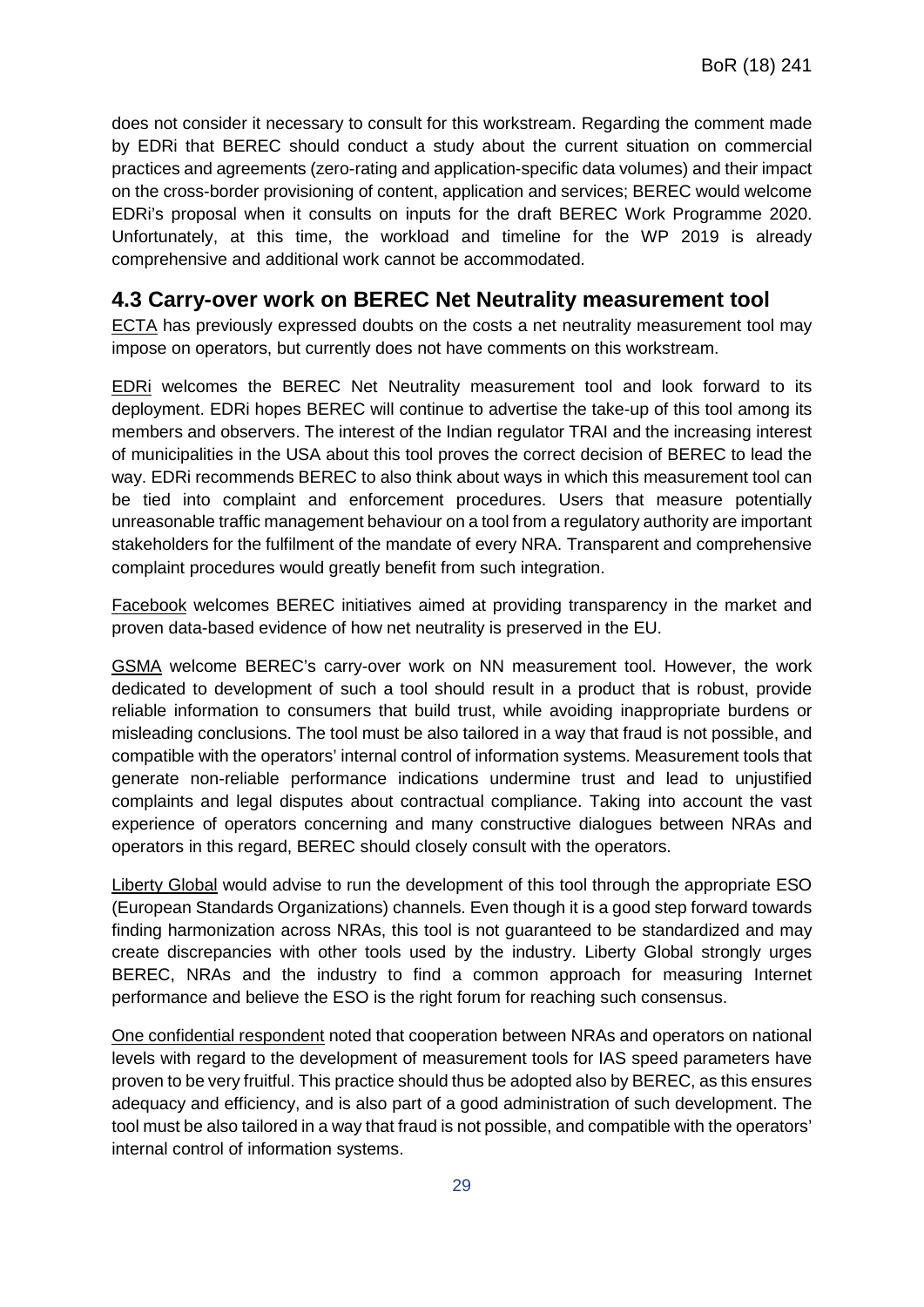**BEREC** again thanks stakeholders for their interest in this significant BEREC workstream in the area of Net Neutrality. As BEREC is committing a lot of resource to this project, ensuring that the end product is a quality output is of the utmost importance to BEREC, and taking on board such comments as provided by stakeholders here is crucial. EDRi's complimentary comments are well received as are the proposal to take into account complaint and enforcement procedures. GSMA refers to further consultation with stakeholders, but BEREC must reiterate that consultation on the tool has already been conducted. However, opportunities such as this (i.e. input to the WP 2019) for stakeholders to provide further comment are noted by BEREC. Finally, Liberty Global's comment regarding ESO channels will also be taken into consideration by BEREC.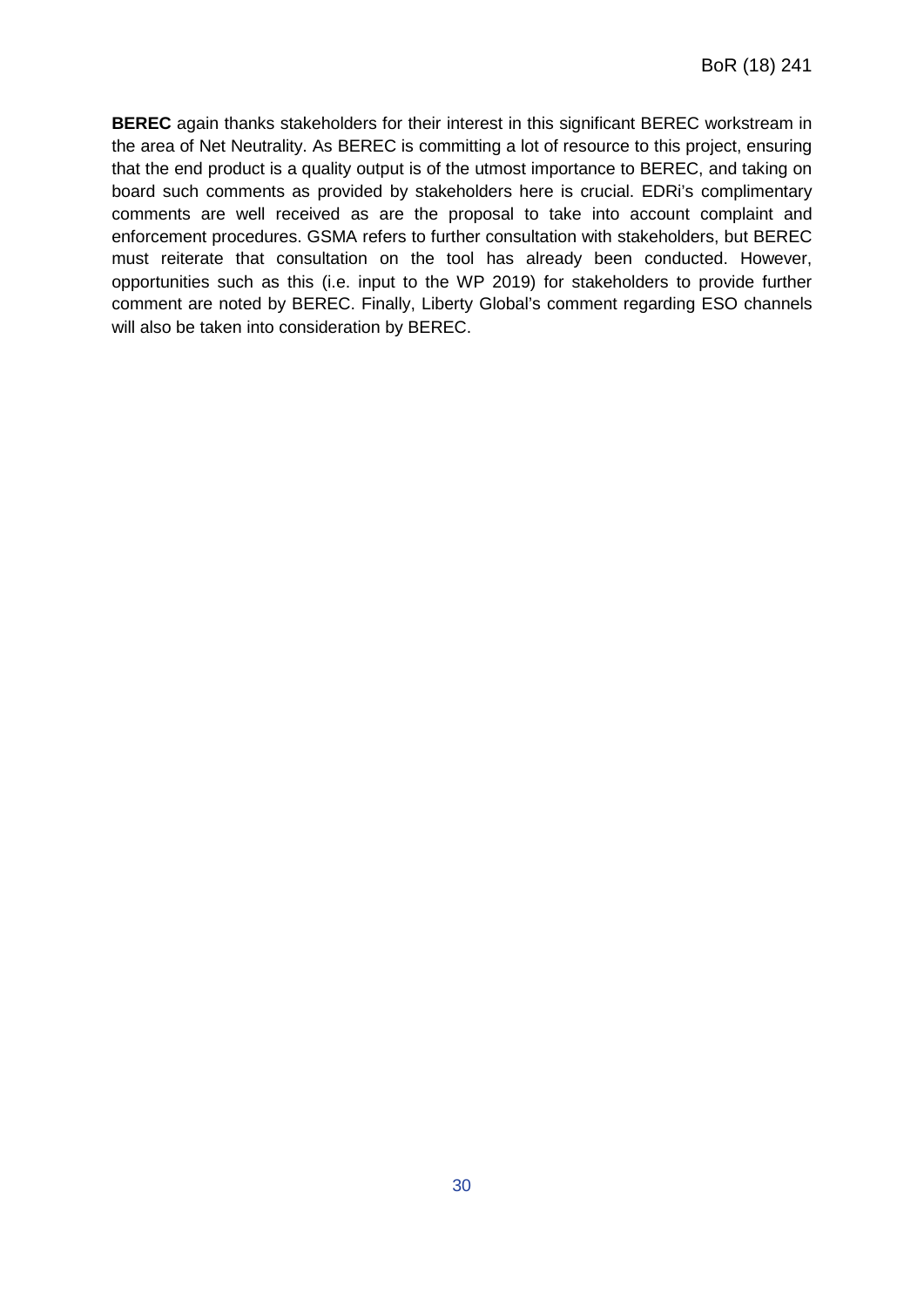## <span id="page-31-0"></span>**5. Strategic Priority 5: Exploring new ways to boost consumer empowerment**

Stakeholders have provided detailed responses across each of the workstreams falling under Strategic Priority 5. In total, 51 individual responses were provided to the 10 workstreams under this Strategic Priority. Stakeholders are particularly engaged with respect to BEREC's proposed vision for Europe's telecom consumers as well as BEREC's proposed report on defining adequate broadband internet access service.

### <span id="page-31-1"></span>**5.1 Guidelines on general authorisation notifications transmitted to competent authorities**

BEUC questions the reason for including this workstream under the Strategic Priority on consumer empowerment.

ECTA supports this workstream for its potential to lead to reduced regulatory burdens on operators and facilitating market entry and transparency. At the same time, ECTA wishes to emphasise that the new Guidelines should not suggest the introduction of unnecessary additional information requirements. A common template and a common database at BEREC level will avoid fragmentation, and avoid operators having to notify activities and be subject to regulation imposed by, and fees levied by, multiple national authorities.

Facebook welcomes the acknowledgement in the EECC of the technical and market differences between IAS, NB-ICS and NI-ICS. Such fundamental differences pose different regulatory challenges, which, as set out in the EECC, lead to variances in the obligations applicable to the various categories of ECS. This is reflected, for instance, in the scope of the general authorisation regime, limited to the provision of ECN or the provision of ECS other than NI-ICS. BEREC's work on the General Authorisation notifications should reinforce this important distinction to ensure full harmonization.

GSMA notes that the CircaBC databank on Article 7/7a proceedings has proved to be a valuable source for stakeholders, and that BEREC should copy the way the EC deploys the official correspondence that is clearly arranged of those proceedings on CircaBC's website.

One confidential respondent reflects the same comments made by GSMA.

**BEREC** appreciates the question posed by BEUC, however it considers that inclusion under the consumer empowerment Strategic Priority remains appropriate. BEREC appreciates the suggestion proposed by GSMA and a confidential respondent, and also thanks both ECTA and Facebook for their support, and their useful and supporting comments, for this workstream. As with all guidelines that BEREC has been tasked with, BEREC will look to engage early with stakeholders for this workstream.

## <span id="page-31-2"></span>**5.2 Guidelines on common criteria for undertakings other than ECN/ECS to manage numbering resources**

BEUC questions the reason for including this workstream under the Strategic Priority on consumer empowerment.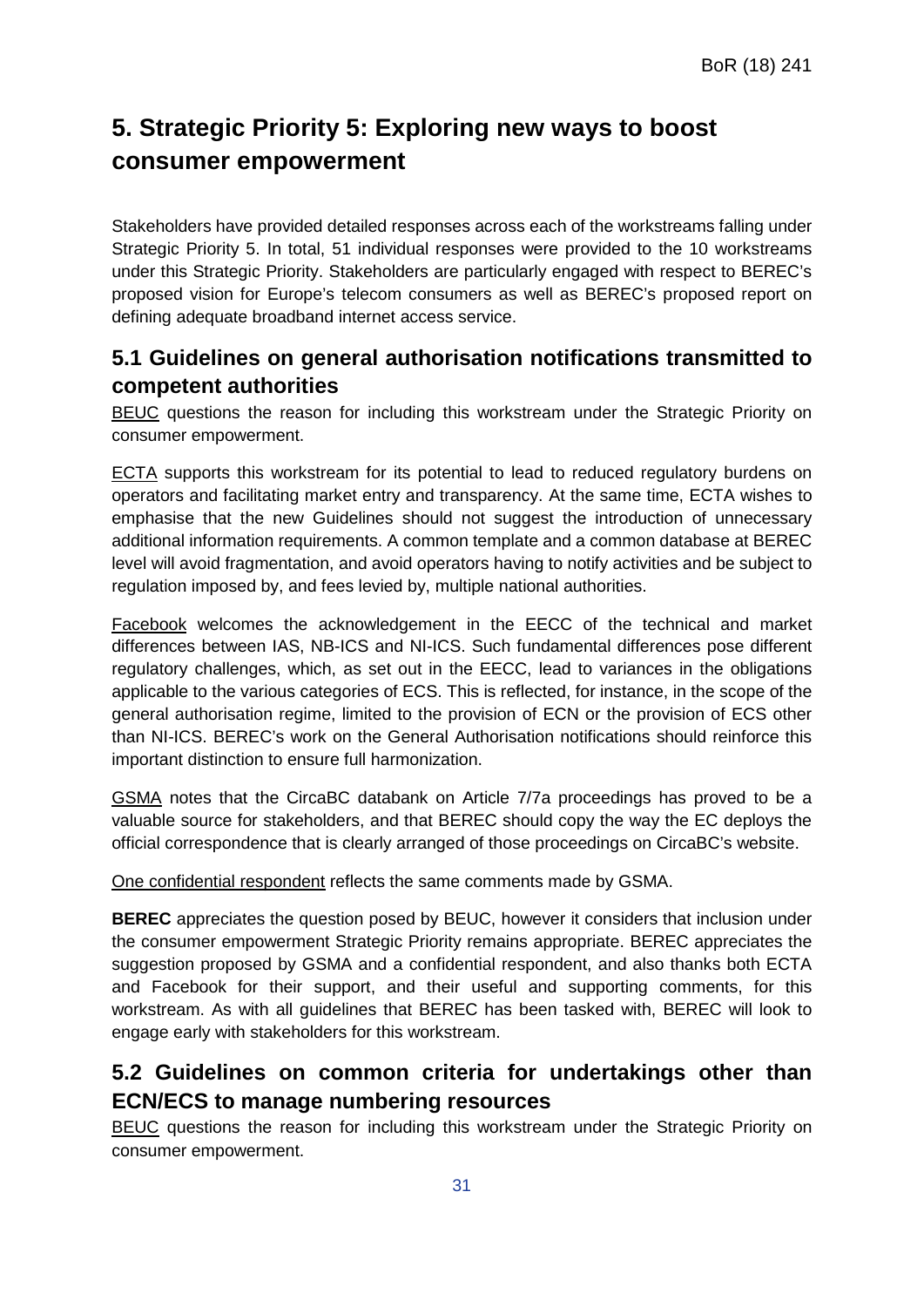ECTA has no material comments on this workstream, but is concerned about BEREC's sequencing of its workstreams. This appears to ECTA to be a low priority item, which could conceivably be pushed back in BEREC's calendar.

GSMA states that BEREC should aim at ensuring that undertakings other than ECN/ECS are under the obligations to ensure that numbering resources are used efficiently, and in case where allocated resources are not used within a given period, they are returned to the national authorities.

One confidential respondent commented that this work should not only be based on a benchmarking of NRA best practices; it should also be based on the most important criterion that entities who are assigned numbering resources should be able to exhibit a relationship with a public network and/or service operator, since the numbering resources will have to be implemented inside the public networks and publicly available services in order to be useable.

**BEREC** appreciates the question posed by BEUC, however it considers that inclusion under the consumer empowerment Strategic Priority remains appropriate. While BEREC appreciates ECTA's concern with respect to prioritisation, BEREC has undertaken a detailed prioritisation of the workstreams in the WP 2019, and therefore will maintain the timing for this project. Regarding GSMA's comment – BEREC does not have such responsibility. With respect to the comment of the confidential respondent – as BEREC develops the Guidelines for common criteria, such input will be taken into account. As with all guidelines that BEREC has been tasked with, BEREC will look to engage early with stakeholders for this workstream.

#### <span id="page-32-0"></span>**5.3 Input to EC regarding contract summary template**

BEUC welcomes BEREC's input to the Commission on the contract summary template ahead of the implementing report. A single European contract information sheet should help consumers to better understand telecom offers and easily compare between them. BEUC welcomes the separate public consultation on this issue, to which it has submitted a contribution.

ECTA is filing comments on BEREC's consultation on a contract summary template, which is conducted in parallel. Given that BEREC's 2018 consultation does not contain any indication of the expected contents of its Opinion on a contract summary template, it is essential for BEREC to consult in 2019 on the exact contents of its forthcoming Opinion.

Facebook will contribute separately to the ongoing BEREC consultation on the Draft Report on contractual simplification.

GSMA will submit its input to BEREC with regards to this workstream when responding to the public consultation on contractual simplification.

Liberty Global supports the view that providing easily understandable information is an essential element for ensuring the welfare and protection of end-users. Liberty Global does not see the necessity for a specified format for this information (e.g. font size, layout). When a specific format is required, it should be kept to the minimum. Implementation of a specified format comes with significant administrative costs and it is unclear whether consumers view the product information sheets as helpful in their decision making process. Liberty Global refers to its 7 November 2018 response to the consultation.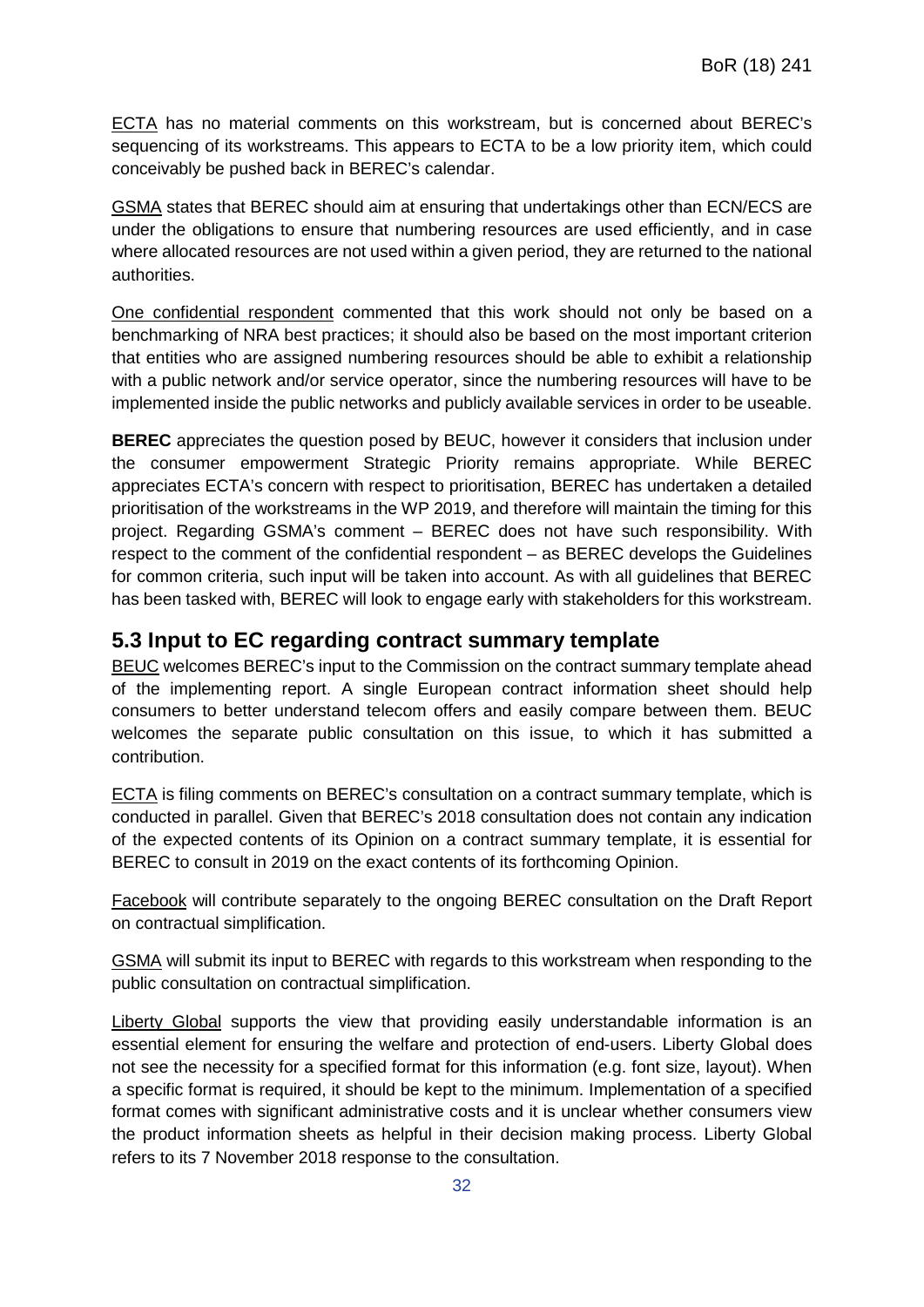MVNO Europe asks BEREC to bear in mind that contract summaries, as will be required by the draft EECC, are intended to make things simple. MVNO Europe hopes that BEREC is not envisaging to include significant levels of information in summary templates, as this would make matters complex rather than simplifying them. MVNO Europe requests BEREC to hold a public consultation on the actual draft contract summary template, before or providing its input to the European Commission.

One confidential respondent believes that the introduction of a contract summary would greatly benefit final users; indeed the respondent has already introduced its own simplified form, but at the same time warns BEREC that the introduction of a regulated contract summary should not negatively affect the possibility of operators to bring to the market innovative offers comprising also new services. In this light, the respondent asks BEREC to assess the risk of an excessive standardisation that might risk reducing the competition.

**BEREC** appreciates that some (or indeed all) of the respondents are also providing a separate response to the public consultation on this topic, and clearly it is more appropriate for BEREC to respond to such comments through that process. However, regarding the requests from some stakeholders for BEREC to hold another public consultation on the draft contract summary template, BEREC's role is clear in this matter, i.e. to provide input to the EC on basic minimum information elements which the contract summary template should contain. Finally, regarding the point mentioned by the confidential respondent about excessive standardisation, BEREC will take this into account as it develops its input to the EC.

#### <span id="page-33-0"></span>**5.4 Guidelines detailing quality of service parameters**

BEUC welcomes BEREC's input to the Commission on the contract summary template ahead of the implementing report. A single European contract information sheet should help consumers to better understand telecom offers and easily compare between them. BEUC welcomes the separate public consultation on this issue, to which it has submitted a contribution.

ECTA asks BEREC to be cognisant of the fact that alternative operators relying on wholesale access to SMP operators' networks (or other operators' networks) do not control the most essential elements of the quality of the service provided. Prior to imposing QoS parameters/QoS parameter publication in substantial detail, NRAs and BEREC should initiate explicit workstreams focusing on ensuring proven non-discrimination on QoS between wholesale access providers, and access takers.

EDRi refers to a statement made at the public debriefing for the 36<sup>th</sup> BEREC Plenary meeting, according to which "in almost half of the countries, ISPs have not yet included required speed information in their contracts". According to EDRi, the enforcement of Article 4 of the Open Internet Regulation is devastating and needs to be urgently addressed.

GSMA comments that BEREC should recognise that quality of service measurement parameters and methodologies must be based on already existing consolidated technical and scientific foundations. According to GSMA, BEREC needs to avoid duplication of work concerning the definition of quality of service parameters already done in the scope of the BEREC Guidelines referring to Art. 4 of the Open Internet Regulation. BEREC should provide clear guidance concerning the transposition of the EECC in national law. Far reaching or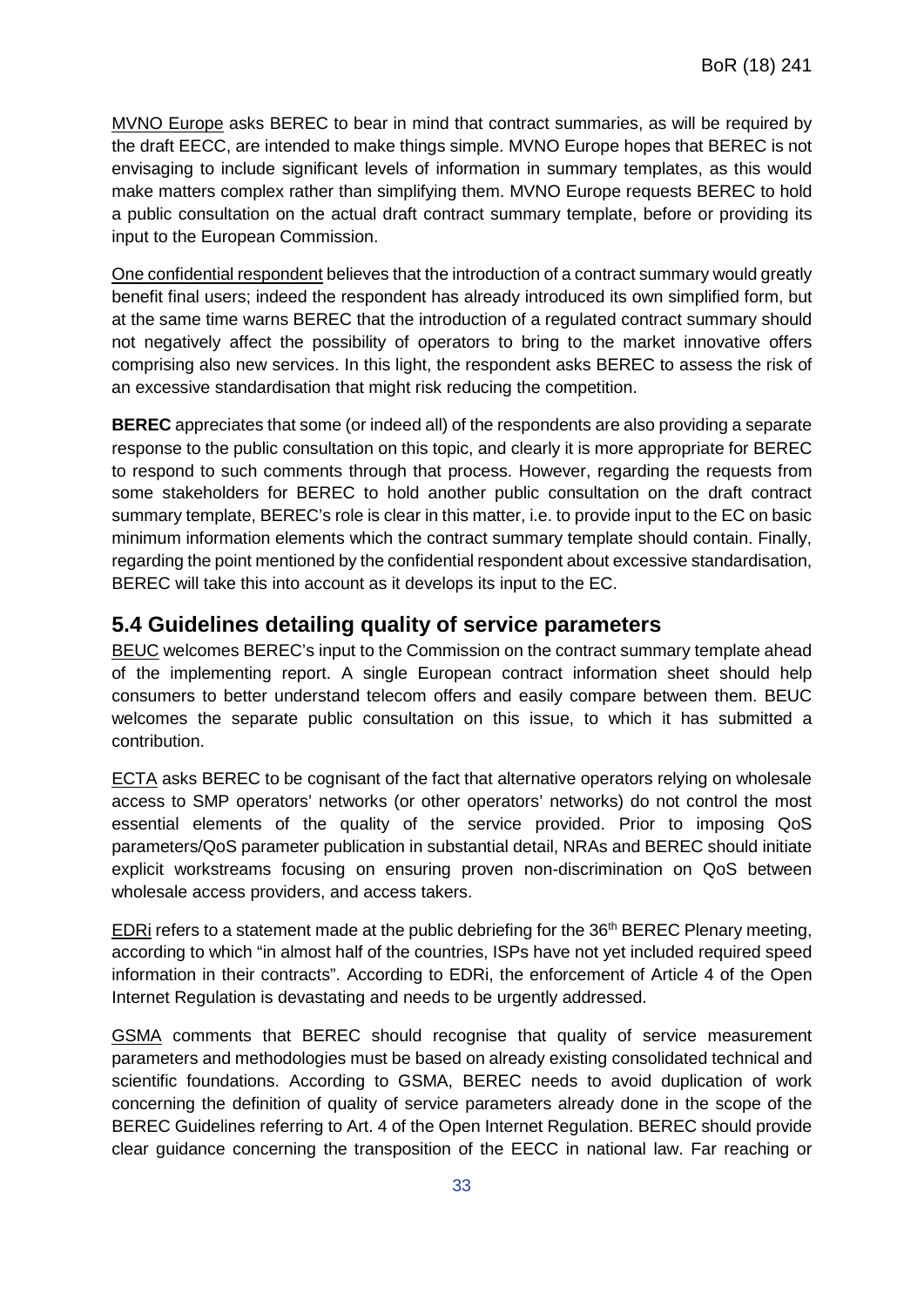overly prescriptive guidance should be avoided to not provide disincentives for operators to offer ICS with ensured quality. Instead, BEREC should ensure that ICS-providers have an incentive to offer services with ensured quality. As a matter of principle, when identifying the parameters for quality BEREC should consider the view of the majority of end-users and concentrate only on key information. Parameters that are hardly relevant for consumers and possibly only of interest with regard to a small minority, should not become part of a regulatory information requirement.

Liberty Global states that BEREC should run this or parts of this report through ESO's (European Standards Organizations) channels, as it is of great importance that industry and ESOs are involved in the definition of these parameters. Liberty Global urges BEREC to address the need of identifying different technologies and access networks in order to assess the different QoS parameters. A one-size-fits-all solution or parameter may not be appropriate.

Patrick Leask noted work that the ITU is currently undertaking to create some very relevant specifications in this area<sup>3</sup> and states that it would seem sensible for BEREC to align its QoS approach with these $4$ .

One confidential respondent comments that BEREC needs to keep in mind that in IP-based networks the offering of ensured quality of ICS is a commercial decision of the undertaking.

**BEREC** thanks all stakeholders for responding on what is clearly an important workstream. BEREC particularly appreciates the support expressed by BEUC. Regarding ECTA's suggestion that NRAs and BEREC should initiate explicit workstream, BEREC would suggest to ECTA that it could propose such workstreams during the call for inputs to the BEREC Work Programme 2020. The suggestions offered by GSMA, Liberty Global, Patrick Leask and a confidential respondent will be provided to the relevant BEREC experts involved in this workstream.

## <span id="page-34-0"></span>**5.5 Report on Member States' best practices to support the defining of adequate broadband internet access service**

BEUC welcomes BEREC's work on broadband IAS, and will be happy to contribute with national examples that have worked for consumers in different EU countries.

ECTA looks forward to BEREC's public consultation and think that a call for input is also warranted. ECTA asks BEREC to be cognisant of the fact that those alternative operators which rely on wholesale access to SMP operators' networks (or other operators' networks) do not control the most essential elements of the quality of the service provided. ECTA considers that the completion of this workstream should be moved to the end of 2020.

EDRi states that in relation to mobile services, any data cap should be carefully considered, particularly if combined with zero-rating services. As is clear from all relevant research, socially disadvantaged users are very concerned about predictable costs. As a result, zero-rating

-

<span id="page-34-1"></span><sup>3</sup> <https://www.itu.int/en/ITU-T/studygroups/2017-2020/12/Pages/default.aspx>

<span id="page-34-2"></span><sup>&</sup>lt;sup>4</sup> E.RQUAL: Strategies to Establish Quality Measurement Frameworks; E.MTSM: Measurement Scenarios, Advanced Measurement Systems and Sampling Methodologies to Monitor the QoS in Mobile Networks.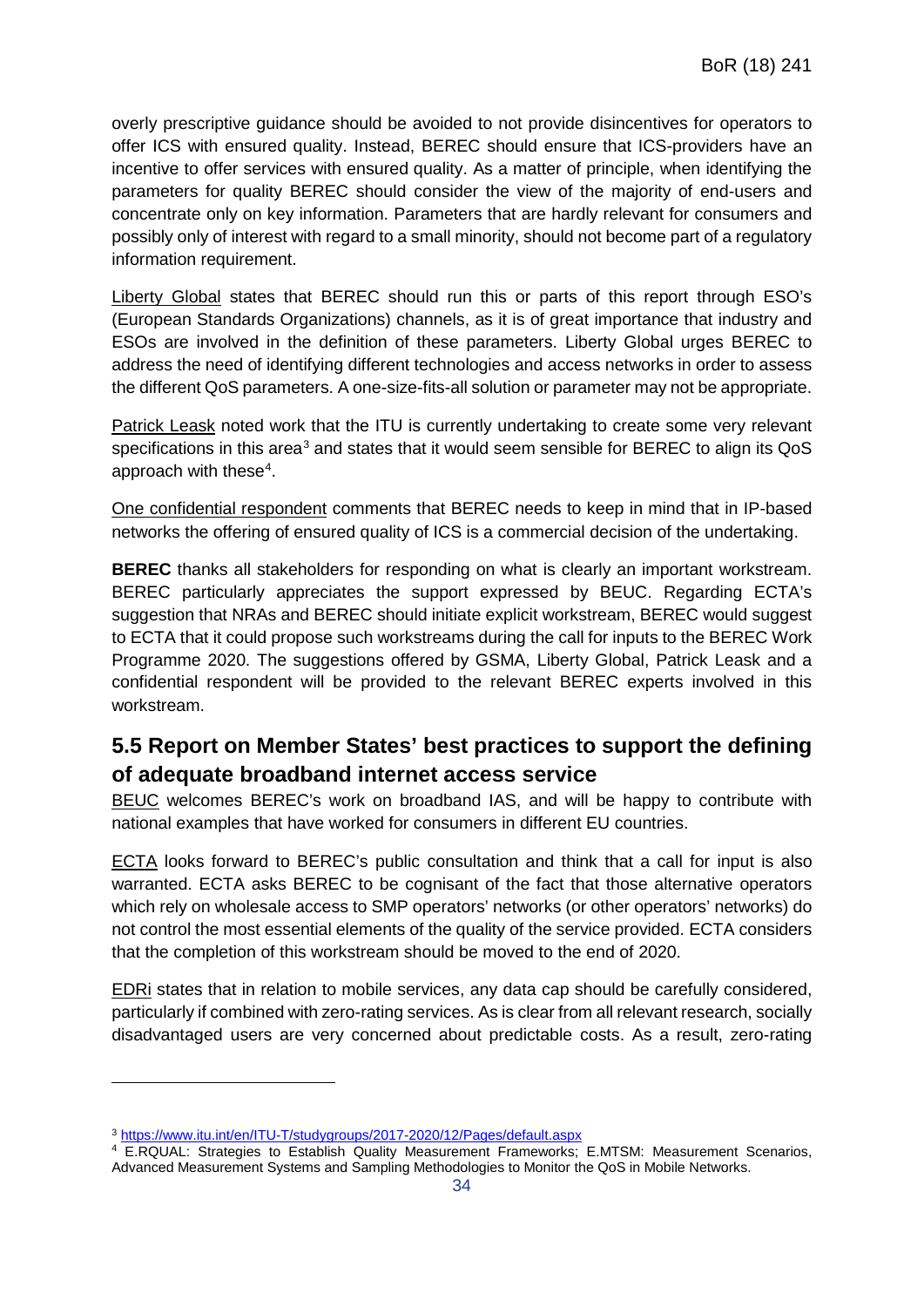(even if combined with a high data cap) will have the practical impact of preventing the consumer's full social and economic participation in the digital economy.

FTTH Council Europe notes that there should be a consistency between the ambitions stated for Europe and the definition of adequate broadband IAS. Since the European legislators have set network targets of VHCN across the EU, even though these targets are independent of the end user experience, the FTTH Council Europe believes that BEREC should reflect in some way the capacity of VHCNs in the definition of adequate broadband IAS.

GSMA states that BEREC should specify the criteria "minimum bandwidth enjoyed" with regards to the speed actually used or subscribed to by most consumers.

Liberty Global calls upon BEREC to ensure that the measures will be designed and adopted in line with the text and spirit of the applicable regulations, in a way to ensure that stakeholders at all times are consulted and that their interests are taken into account.

One confidential respondent noted that the obligation for MS to define adequate broadband IAS based on "the minimum bandwidth enjoyed by the majority of consumers" risks leading to very high quality requirements, far beyond any safeguard provision based on the primary criteria to define the speed that is based on a list of indispensable services. BEREC should strive for a consistent approach, not providing a guidance to Member States that conflicts with the safeguard criteria of "indispensable services".

**BEREC** thanks all stakeholders for their early input to this workstream. ECTA states that this workstream should be moved to the end of 2020, but BEREC has gone through a prioritisation of workstreams and the timing set out in the draft WP 2019 is the most appropriate timing for this project that BEREC can achieve. Again, clearly stakeholders have put thought, time and consideration into their responses and BEREC thanks EDRi, FTTH Council Europe, GSMA, Liberty Global, and a confidential respondent. BEREC will provide such inputs to the experts that will lead this project to set out MS best practices with respect to the definition of adequate broadband internet access service, and further engagement between the relevant experts and stakeholders will proceed.

## <span id="page-35-0"></span>**5.6 Workshop to move towards a vision for Europe's telecoms consumers**

BEUC welcomes that 'consumer empowerment' continues to be a strategic priority for BEREC and applauds the launch of this specific workstream on a vision for Europe's telecom consumers. BEUC welcomes that BEREC and its members recognise the importance of working closely with consumer organisations and look forward to contributing to this crucial work.

ECTA often agrees with BEUC positions, in that these are often pro-competitive. However, ECTA feels compelled to comment that a bilateral process between BEREC and BEUC, which would apparently not involve other stakeholders, is a matter of concern. ECTA believes that all BEREC initiatives should be open to all interested stakeholders, and that specific stakeholders should not be given a greater weight than others. ECTA considers itself to be a key stakeholder on these matters, and hereby asks to be included in any BEREC initiatives on consumer markets and business services markets.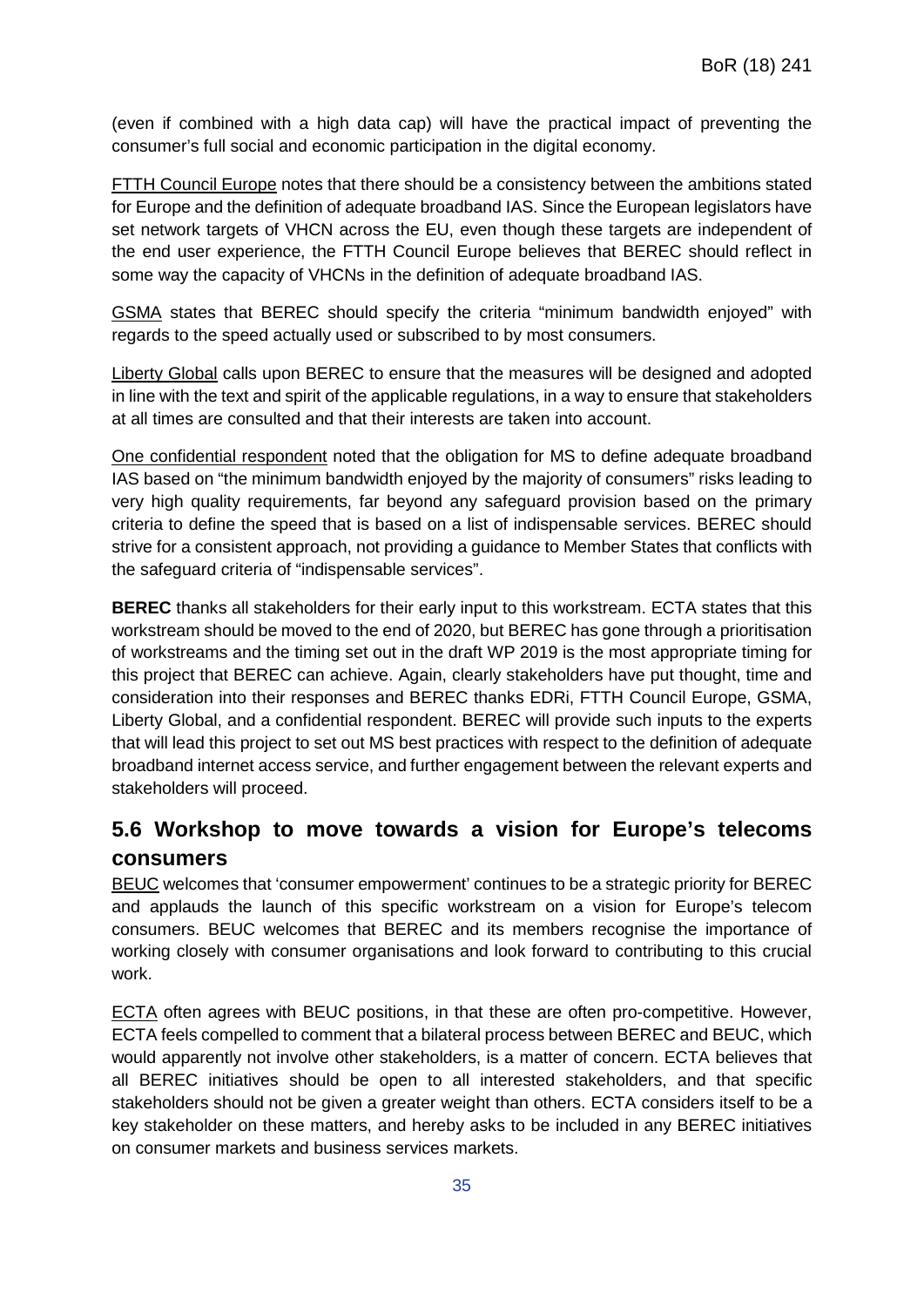EDRi warmly welcomes this initiative. Insofar as any such discussions would touch on fundamental rights issues (personal data protection, privacy and freedom of expression, for example), EDRi would be happy to provide complementary support for these discussions.

Facebook encourages BEREC to extend the dialogue for a vision of Europe's telecoms consumers to a broader audience, including other public and industry stakeholders.

FTTH Council Europe believes that, for this project, BEREC should also consider the accuracy of advertising of speeds. The FTTH Council Europe has noted a significant discrepancy between advertised and delivered speeds, a phenomenon remarked upon by BEREC and the Commission but it is not something being actively monitored.

GSMA comments that most of the areas in the context of consumer empowerment are relevant beyond the telecoms sector and should not be considered in an isolated way, but in the broader context as perceived by consumers. In general, consumer protection is one of the most important issues for the end-user experience. The use of digital applications, of which the most used are provided by OTTs, will continue to rapidly grow in the future. Therefore, the GSMA has continuously advocated the importance of consumer protection in terms of transparent information and terms of conditions of the used application independently of the provider of the application on a level playing field basis. GSMA is looking forward to discuss the above-mentioned points in further detail in the relevant BEREC workshop foreseen in 2019. GSMA would like to emphasize that not only consumer agencies but also operators are very crucial stakeholders in this context and can provide valuable input to this important discussion.

Liberty Global states that most of the areas in the context of consumer empowerment are relevant beyond the telecoms sector and should not be considered in an isolated way, but in the broader context as perceived by consumers. Liberty Global is looking forward to participate in the BEREC workshop in 2019, not only consumer agencies but also operators are very crucial stakeholders in this context and can provide valuable input to this important discussion.

MVNO Europe notes that BEREC intends to engage in a bilateral workshop with BEUC, the body bringing together various national consumer associations. Whilst MVNO Europe enjoys excellent working relations with BEUC, it would be justified to open the workshop to interested stakeholders, or at least to allow them to be observers.

One confidential respondent strongly suggests that BEREC involves a broader range of stakeholders, including service providers, in the planned workshop. In addition, enhanced cooperation between NRAs and consumer organisations – including national agencies- should take place in full transparency towards other interested parties.

**BEREC** thanks the stakeholders for commenting on this workstream and responds by stating that the intention of the workshop is to gain a deeper understanding of consumer concerns and perspectives, and BEREC feels that this can, at least initially, be best achieved through collaboration with BEUC. However, that is not to say that BEREC can't gain such understanding through collaboration or connection with other organisations, and indeed the responses here confirm that. BEREC seeks to gain deeper understandings on a range of matters across a range of stakeholders. A number of respondents have proposed that they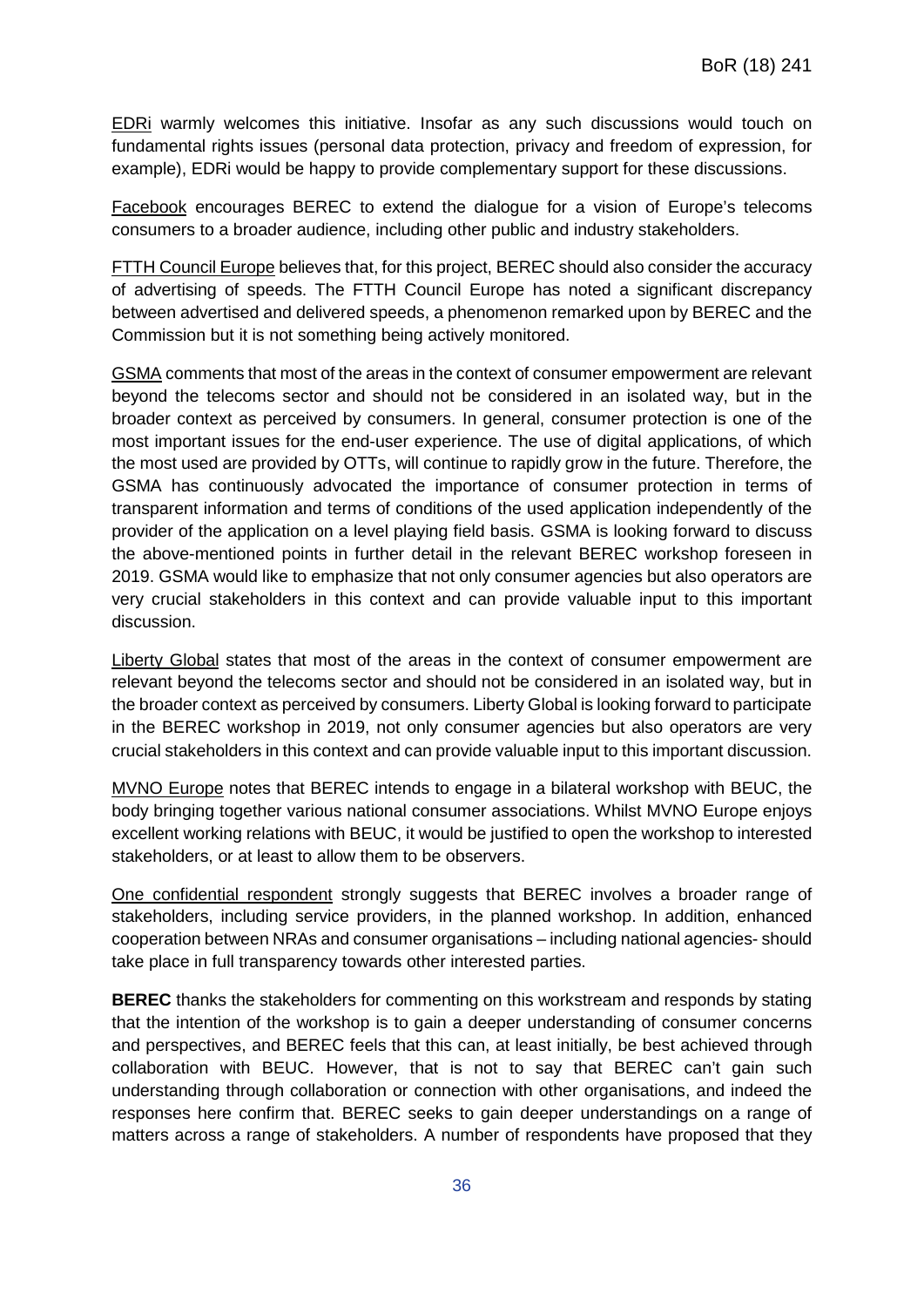would be happy and available to participate in such a workshop, however BEREC cannot confirm attendance at such a workshop at this stage.

## <span id="page-37-0"></span>**5.7 Guidelines on how to assess the effectiveness of public warning systems transmitted by alternative means to mobile NB-ICS**

ECTA understands that the deadline for this BEREC workstream is well beyond all other deadlines. ECTA has no position on it at this stage, and asks BEREC to push it back in its calendar, so as to not divert resources away from immediate priorities.

EENA would like to highlight the importance of such guidelines in order to ensure a correct implementation of the EECC. The assessment of "effectiveness" of the alternatives is indeed crucial. In that context, EENA welcomes BEREC's approach in this Work Programme. When assessing the effectiveness of such alternatives, EENA would like to stress on the fact that visitors should also receive the alert. As a consequence, the assessment of some KPIs, such as the 'reach' or the examination of what is considered to be "receivable by end-users in an easy manner" should look not only at the citizens but also at the visitors. EENA welcomes the fact that BEREC will also seek the input from emergency services and their related national authorities. In addition, EENA, which has worked on this topic for the last 10 years remain at the disposal of BEREC for any specific information.

EDRi believes that there should be no privacy cost in such a system. In particular, the location of an identified or identifiable user should not be collected by the provider of the public warning system. Privacy by design requirements are instrumental in ensuring this. The text describing this priority provides no insights into what the perceived benefits of an app would be and it also fails to mention any perceived benefits of a registration system. EDRi recommends BEREC to approach this question from the opposite perspective – what are the limitations of an SMS-based system that would justify financial and other costs of any other measures that may be considered?

Facebook recognises the important role of public warning systems in order to protect citizens in case of a major emergency situation and is fully committed to contribute to BEREC work in this area. With respect to emergency services obligations in general, Facebook believes that the approach adopted in the EECC strikes an appropriate balance given the different functionalities of NB-ICS and NI-ICS, and agrees with the overall approach adopted under the EECC to subject NI-ICS to lighter touch regulation. As BEREC and other policymakers consider whether extension of the public warning system is necessary, Facebook encourages BEREC to ensure that any requirements are flexible enough to allow mobile apps to innovate and build new experiences that benefit their users and complement the emergency services of network-based service providers. Mobile apps including NI-ICS can offer services that are different than those of NB-ICS, but that are complementary and valuable to people in an emergency. Facebook remains fully committed to working with BEREC on this item. Facebook is available to explain the challenges that NI-ICS may face related to mimicking technical functions performed by NB-ICS, and to share experience with our Safety Check and other Crisis Response tools. Facebook encourages BEREC to consider organising a workshop to learn more about the role that NI-ICS play during emergencies.

GSMA comments that when assessing the effectiveness of PWS, BEREC should take into account end-users actual usage habits, particularly with regard to messaging. Also,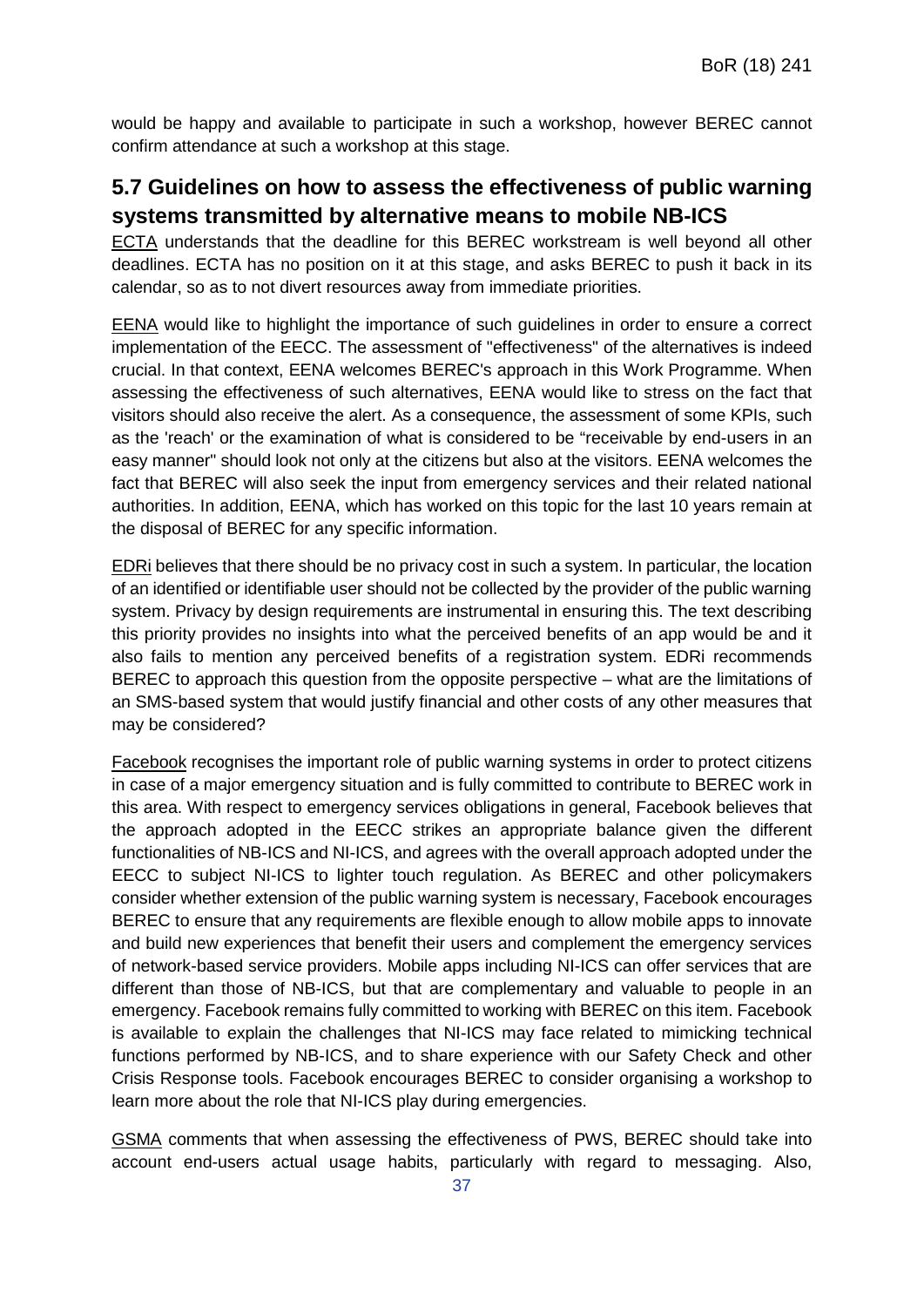proportionality concerning costs and benefit need to be taken into account when assessing effectiveness. Resulting costs for providers of ECN and ECS should be publicly refunded, keeping in mind that PWS are a public objective and lead to considerably high costs for providers particular in case of network-based solutions.

One confidential respondent commented that the purpose of the Guidelines should not only be to ensure a common approach across Member States to the assessment of the effectiveness of alternative public warning systems (those using mobile NB-ICS; and those using ECS, other than mobile NB-ICS and broadcasting, or through a mobile app) but also on the costs incurred by industry to develop such systems. When assessing effectiveness of PWS, BEREC should take into account end-users actual usage habits, particularly with regard to messaging. Moreover, proportionality concerning costs and benefit needs to be taken into account when assessing effectiveness.

**BEREC** thanks all respondents for their comments on this workstream. Noting ECTA's request to push this workstream back, BEREC has conducted a prioritisation process for all workstreams in the WP 2019 and is satisfied that it has prioritised projects appropriately. BEREC thanks EENA, Facebook, EDRi, GSMA and one confidential respondent for providing very valuable feedback. The experts responsible for preparing these Guidelines will be briefed accordingly on the information offered by the stakeholders, and will consider such feedback as appropriate. Further contact between stakeholders and BEREC experts can occur at a later date on this matter. As with all guidelines that BEREC has been tasked with, BEREC will look to engage early with stakeholders for this workstream.

## <span id="page-38-0"></span>**5.8 Workshop on the use of E.164 numbers in cross-border fraud and misuse**

ECTA considers that restricting this topic to a BEREC-internal workshop and summary report is not the way to go. NRAs and BEREC probably only see the tip of the iceberg on telecoms fraud. Involvement of industry stakeholders is essential to help root out issues which strongly affect the industry and, can hurt end-users.

One confidential respondent states that this workshop should not only discuss and examine the cross-border aspect of purposely fraudulent connection fees, but also issues related to spoofing (e.g. Calling Line Identity modification or removal) and possibility the direct support by EC towards extra-UE countries practices.

**BEREC** thanks ECTA and the confidential respondent for submitting their comments. While the outline of the project presented in the WP 2019 won't be adjusted at this time, experts responsible for delivering the workshop will be briefed on the responses and can take such advice on board. As a first step, BEREC believes that the internal workshop is the best option for a sharing of experience. BEREC would be happy for ECTA to make a proposal for an open workshop at a future date, when BEREC calls for inputs to the Work Programme 2020.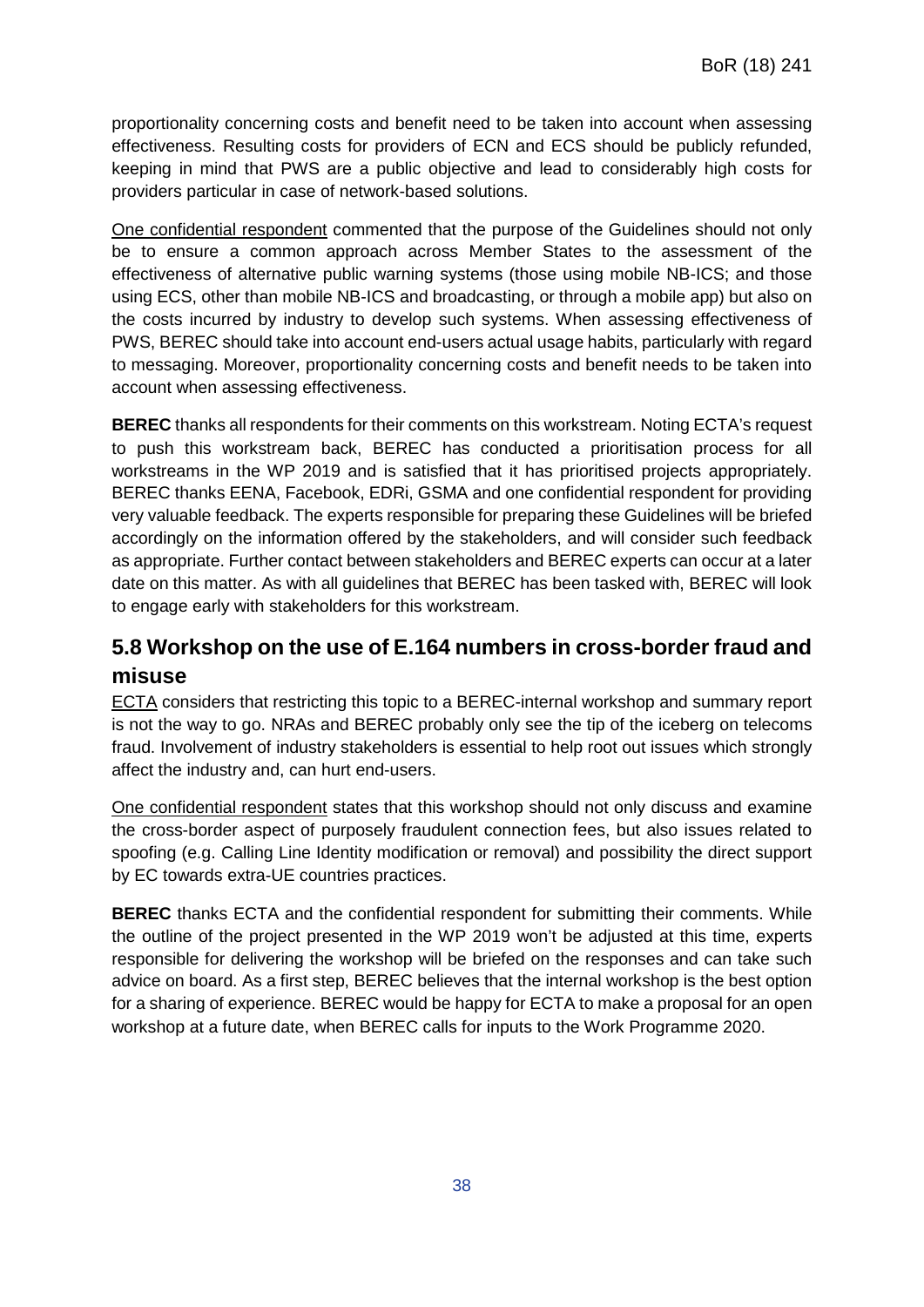## <span id="page-39-0"></span>**5.9 Carry-over work on termination of contracts and switching providers**

ECTA currently has no comments on this BEREC workstream, but has a high interest in understanding what BEREC may propose. Therefore, it is essential for BEREC to conduct a public consultation on what it intends to put forward in a final Report.

GSMA states that such an assessment needs to anticipate the broader digital market, since potential barriers for switching and termination are not at all a sector-specific challenge. This particularly refers to developments such as data-portability, which are much more relevant with regards to data-based business models that are mostly found with regard to other services than IAS or NB ICS. The GDPR has only recently introduced new obligations that are meant to tackle also issues with regards to lock-in effects caused by personal data.

Liberty Global calls upon BEREC to ensure that the measures will be designed and adopted in line with the text and spirit of the applicable regulations, in a way to ensure that stakeholders at all times are consulted and that their interests are taken into account.

One confidential respondent states that the EECC includes numerous updates and new provisions that are supposed to further facilitate termination and switching of contracts. An assessment of switching and termination just before Member States transpose all of these rules will therefore only provide an outdated retrospective picture. To truly add value to the discussion BEREC should postpone this assessment. BEREC's report should have a balanced approach that takes into account the complexity of switching and portability processes and that possible mistakes may from any party involved: by the transferring and receiving providers as well as by the end-user.

**BEREC** appreciates all stakeholder input to this carry-over workstream from 2018, which has indeed included a public consultation already. Regarding ECTA's comment, stakeholders have had the opportunity to provide input already during that public consultation. GSMA, Liberty Global and one confidential respondent all make similar points with respect to postponing the assessment. BEREC intends to publish the report in light of the first Plenary of 2019 as scheduled. However, during the drafting of the final document, relevant BEREC experts can take into account such information submitted here by GSMA, Liberty Global and one confidential respondent, which, no doubt, has also been provided to the public consultation on this matter.

## <span id="page-39-1"></span>**5.10 Input to European Commission methodology on pricing of bundles**

ECTA currently has no comments on this BEREC workstream, but we have high interest in understanding what BEREC may propose. Therefore, it is essential for BEREC to conduct a public consultation on what it intends to put forward in a final Report.

Liberty Global states that as bundles are by no means sector-specific, BEREC should base its consideration on the specification of bundles included in horizontal consumer law and strive for consistency.

GSMA notes that consumers demand bundles across the digital market, which allows a seamless and convenient user-experience. Any assessment of bundles should therefore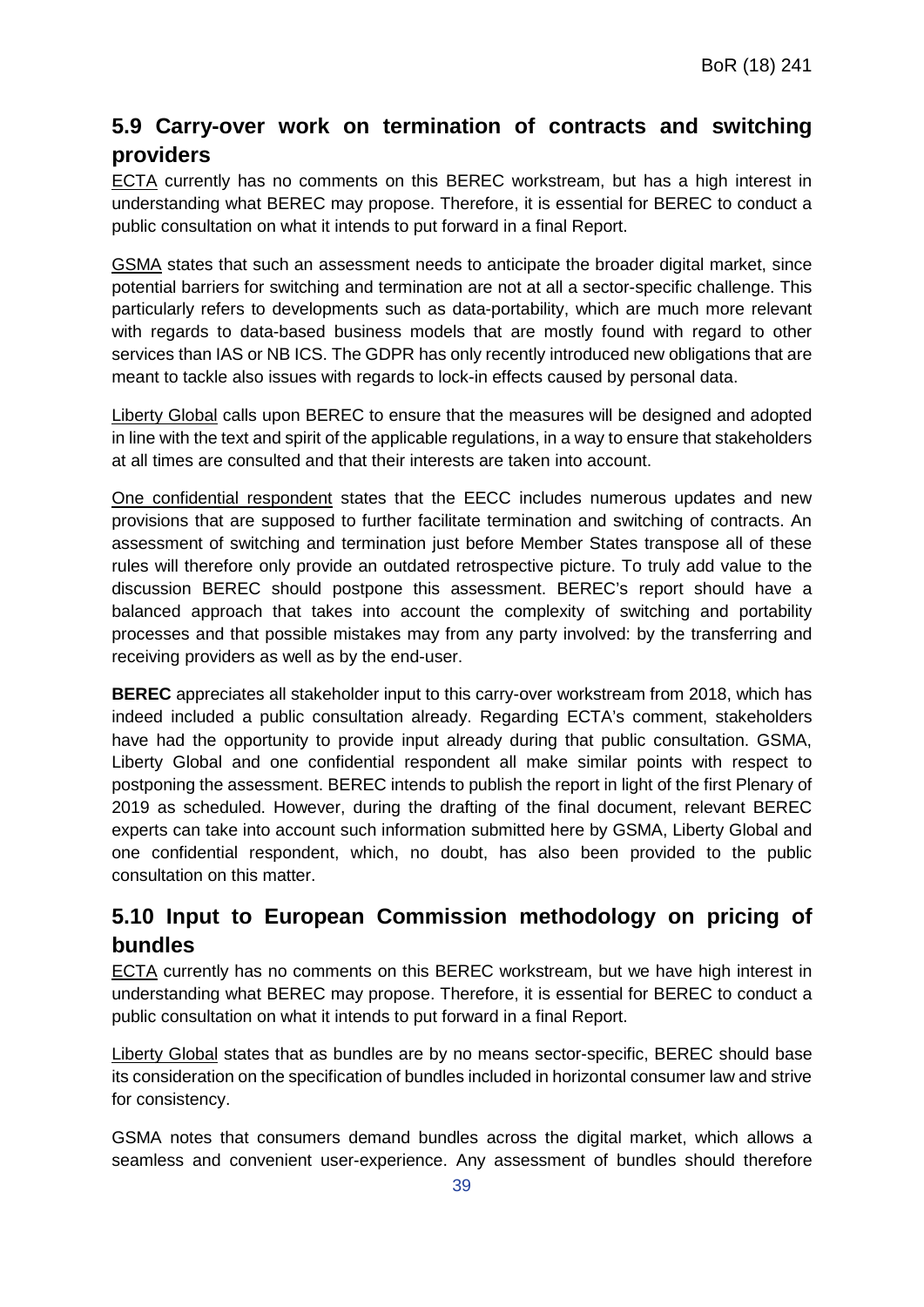consider this broader picture. The draft directive on digital content, which is at a final stage of legislation and also covers NI ICS, defines bundles as "different elements of the bundle are offered by the same trader to the same consumer under a single contract".

One confidential respondent urges BEREC to take a broader perspective and consider bundles offered by telecom operators in a larger context. Also, BEREC should take neutral perspective, equally assessing the significant benefits linked to bundled offerings, e.g. convenient and seamless customer experience. BEREC's input should take into account the new obligations on bundles introduced by the EECC, which are likely to affect the factors involved in the calculation of bundle pricing (e.g., predictability of customer retention) and, beyond, the offering of bundles in general.

**BEREC** has, in 2018, already provided input to the EC's methodology on the pricing of bundles.<sup>[5](#page-40-0)</sup> The current workstream will involve BEREC's participation in an EC workshop (date to be confirmed). BEREC notes the inputs from stakeholders and will consider its input at the workshop in light of these comments.

-

5

<span id="page-40-0"></span>[https://berec.europa.eu/eng/document\\_register/subject\\_matter/berec/regulatory\\_best\\_practices/methodologies/8](https://berec.europa.eu/eng/document_register/subject_matter/berec/regulatory_best_practices/methodologies/8255-european-benchmark-of-the-pricing-of-bundles-8211-methodology-guidelines) [255-european-benchmark-of-the-pricing-of-bundles-8211-methodology-guidelines](https://berec.europa.eu/eng/document_register/subject_matter/berec/regulatory_best_practices/methodologies/8255-european-benchmark-of-the-pricing-of-bundles-8211-methodology-guidelines)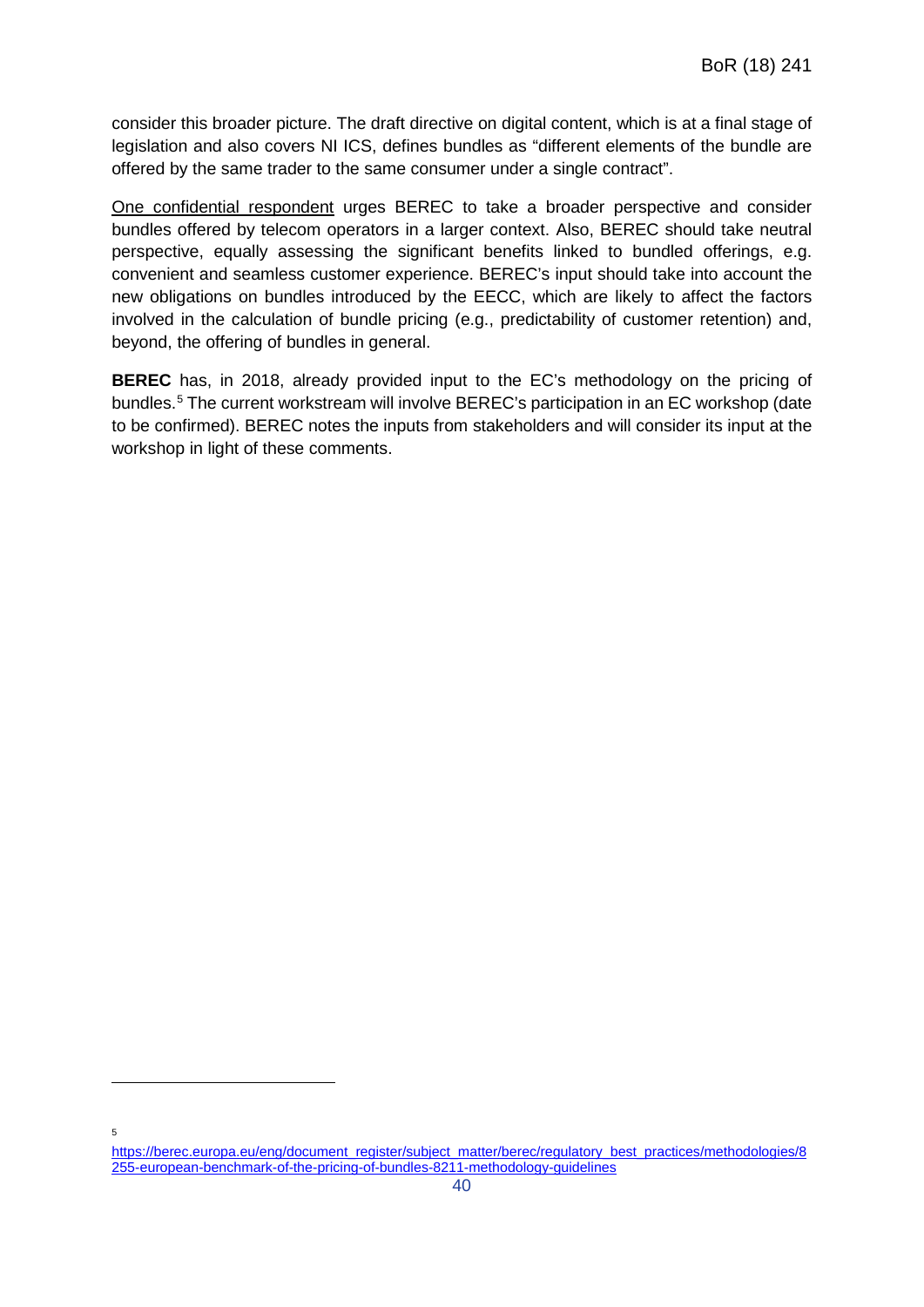## <span id="page-41-0"></span>**6. BEREC obligatory work and stakeholder engagement**

Stakeholders have provided detailed responses across each of the workstreams falling under BEREC's obligatory work and stakeholder engagement. In total, 50 individual responses were provided to the 18 workstreams presented, including the additional comments/proposals, which BEREC greatly appreciates the time that stakeholders took to provide input on (as well as across all other workstreams).

### <span id="page-41-1"></span>**6.1 Ad hoc input to the European Commission**

ECTA considers that all BEREC input to the EC should be subject to public consultation. This is important, notably given the EC's poor track record on not (fully) publicly consulting on the actual text of iterations of the EC Recommendation on Relevant Markets, as well as on the Implementation Act on mobile international roaming. BEREC can help to improve transparency and consultation in these and other areas. ECTA will, of course, also insist on the EC improving its own transparency and consultation practices.

GSMA states that all ad hoc work should be carried out transparently and be open for stakeholder input.

MVNO Europe understands that a certain extent of confidentiality of discussions is inevitable. However, MVNO Europe thinks that – as BEREC has done at various points leading up to the Roaming Regulation and draft EECC – BEREC should publish its Opinions, Reports input papers and technical background analyses, and consult stakeholders where possible.

One confidential respondent suggests that all the requests and outcomes thereof should be public and open to consultation and stakeholder feedback.

**BEREC** thanks all stakeholders for providing input to this workstream. BEREC looks to be transparent across all its workstreams but, as MVNO Europe recognises, a certain extent of confidentiality of discussions is inevitable. BEREC will publicly consult where it considers it appropriate with respect to such ad hoc input to the European Commission.

#### <span id="page-41-2"></span>**6.2 Implementation of the BEREC Regulation**

ECTA is firmly of the opinion that BEREC's rules of procedure and the internal guidelines for the operation of BEREC Expert Working Groups are a matter for legitimate public scrutiny, befitting a public authority entrusted with having to 'do the heavy lifting' to resolve major aspects of outstanding key policy issues (in some cases going well beyond merely technical implementation issues). ECTA considers that these documents, which are not merely administrative in nature, as they may affect the way in which policy is formulated, should be published, and indeed should be subject to public consultation.

GSMA comments that the update of the BoR Rules of Procedure and the update of the EWG guidelines should lead to more transparency, e.g. by publications of minutes, enhanced stakeholder consultation and engagement as well as interim reports.

One confidential respondent notes that the revised rules applicable to Expert Working Groups should account for the need for enhanced transparency. Publication of minutes, interim reports, and the establishment of structured channels of stakeholder engagement and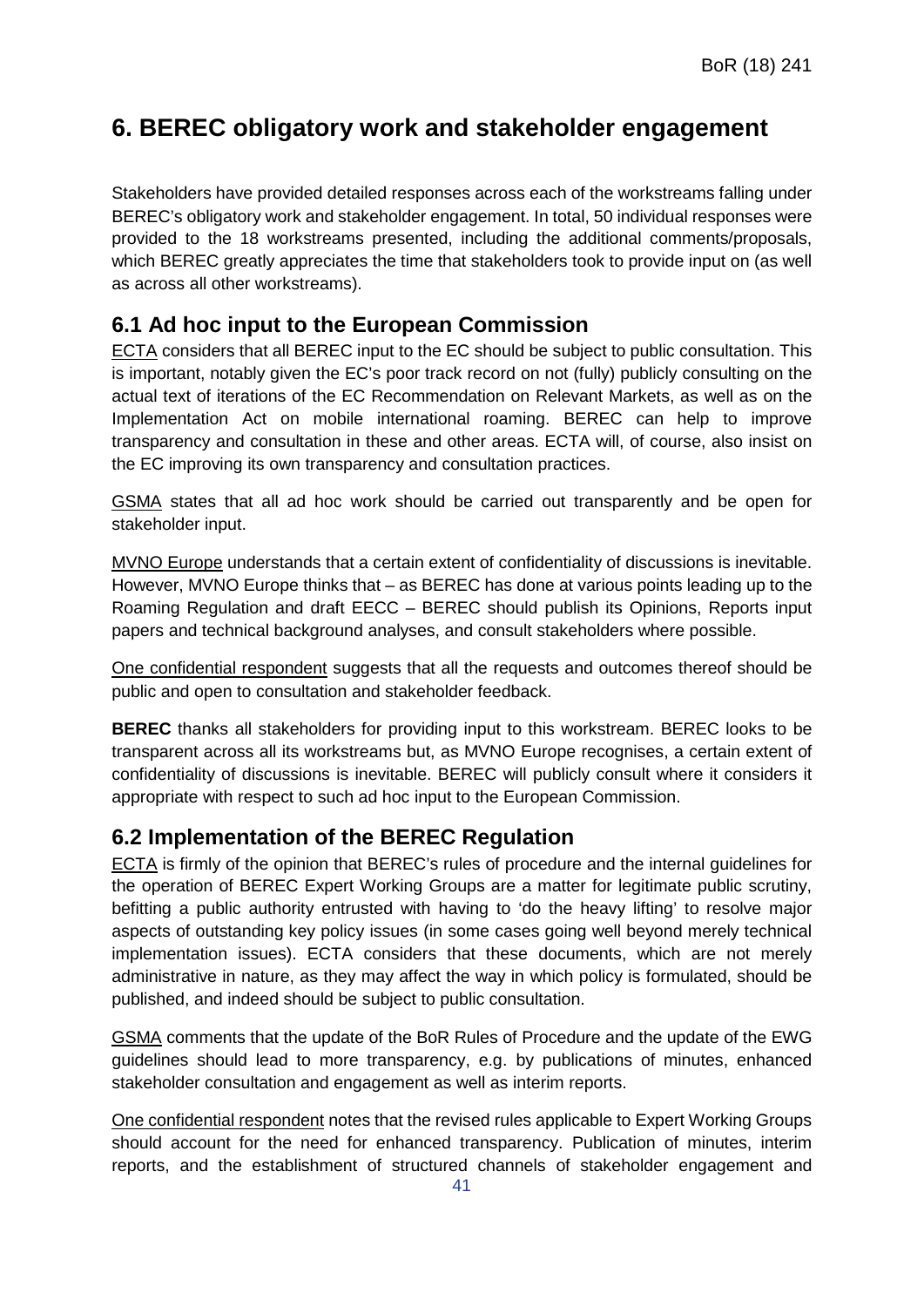consultation procedures are paramount to increase the transparency and quality of work of the EWGs.

**BEREC** thanks all stakeholders for providing input to this workstream and notes that it will indeed publish the documents set out in the Deliverable section for this workstream.

#### <span id="page-42-0"></span>**6.3 Database of E.164 numbers of European emergency services**

ECTA has not at present considered this matter, and therefore has no comments to make at this time.

EENA welcomes the fact that this database will be handled at an institutional level and is at the disposal of BEREC and CEPT/ECO if any assistance is needed.

One confidential respondent noted that this database of E.164 numbers of European emergency services aimed at ensuring that they are able to contact each other from one Member State to another may be very useful in order to speed the emergency procedures. It is essential that this DB be internal among PSAPs, supplied and updated directly by competent national Administrations and strictly not publicly accessible.

**BEREC** thanks all stakeholders for providing input to this workstream and makes no further comment.

## <span id="page-42-1"></span>**6.4 Database of numbering resources with a right of extraterritorial use within the European Union**

ECTA has not at present considered this matter, and therefore has no comments to make at this time.

One confidential respondent noted that this central registry database on the numbering resources with a right of extraterritorial use within the Union, would be very useful provided that the NRA of country A (donating the block of national numbers to be used extraterritorially in Country B) and the NRA of country B (receiving the block of national numbers of country A, to be used extraterritorially in country B) are both involved in the registration process in the central registry database. That would help minimize risks of frauds and misuse of numbers, and ease legal intercept procedures. This central Registry should be populated ad update by all NRAs and accessible also by authorized operators since it is essential for awareness of different numbering origin and handling and of applicability to not interpersonal services as defined by EECC.

**BEREC** thanks stakeholders for providing input to this workstream and makes no further comment.

## <span id="page-42-2"></span>**6.5 BEREC input to the setting of single EU-wide maximum fixed/mobile voice termination rate**

ECTA is concerned that the manner in which this work is being conducted by the EC makes it nearly impossible for industry stakeholders to provide meaningful input. Stakeholders are basically excluded from interacting with the EC and the EC's consultants, and are required to reach out to NRAs, or to expect ultra-short-term NRA consultations. The effect of the EC's approach may be that most NRAs are side-lined from this exercise, and that only those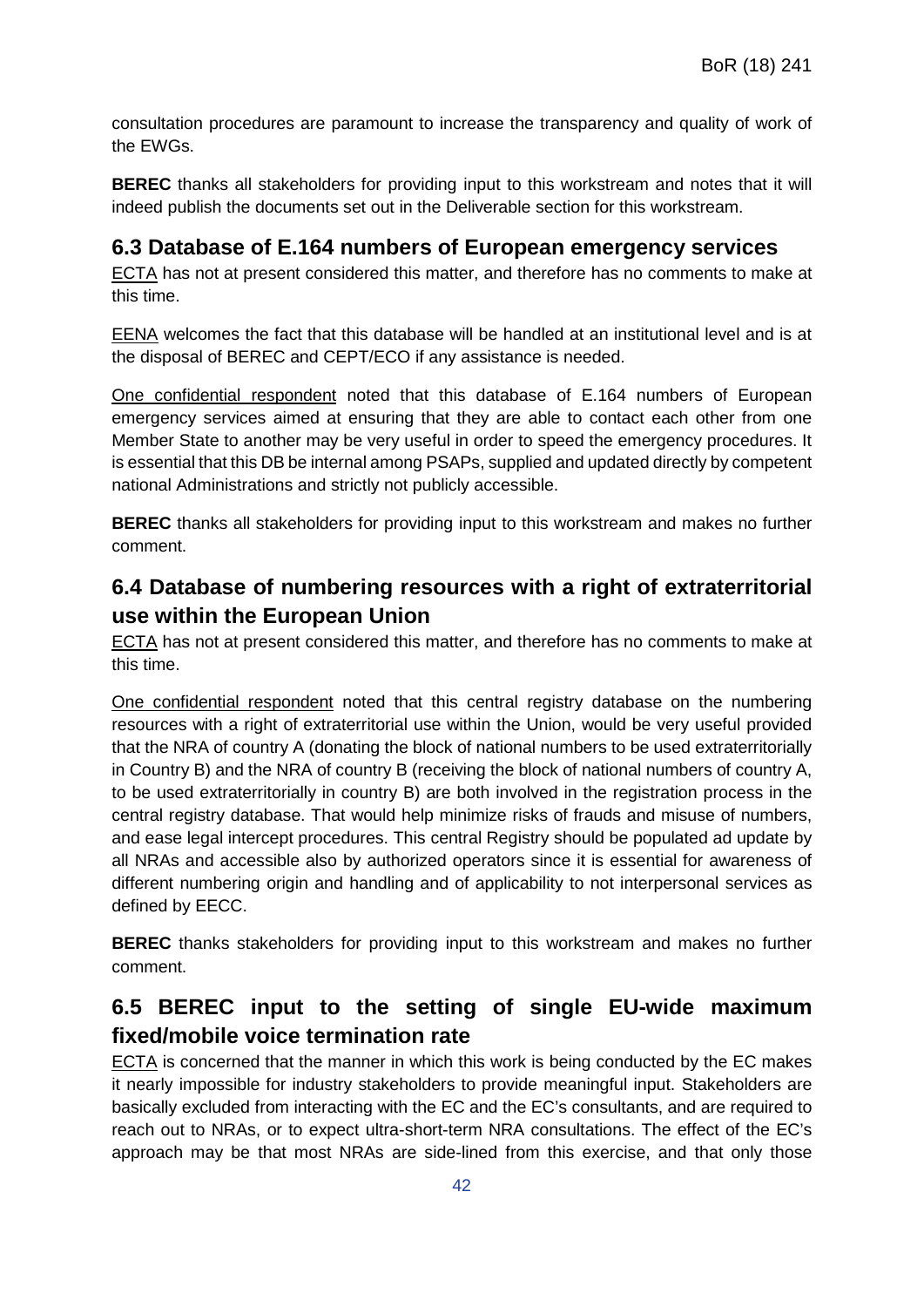industry stakeholders which have the most resources to interact with NRAs may be able to effectively address this subject. ECTA considers it essential for BEREC to conduct a public consultation on its proposed inputs to the EC, covering all elements and issues at stake, for meaningful discussion. To be very clear, this comment mostly addresses ECTA criticism of the EC's process.

MVNO Europe welcomes that BEREC will play a role in this, but is frustrated about the current process led by the European Commission, its consultants, and with a steering committee composed of NRAs. MVNO Europe appeals to BEREC to ensure that this exercise does not lead to termination rates rising rather than falling.

One confidential respondent recommends BEREC to engage with stakeholders in the development of such input.

**BEREC** appreciates the comments received by stakeholders regarding this workstream. BEREC obviously cannot comment on the EC's process and any stakeholder frustrations regarding such. In addition, BEREC has prioritised its public consultations and at the moment has no plans to publicly consult on its input to the EC. As ECTA states, stakeholders do indeed have the opportunity to input by reaching out to NRAs or engaging with NRA consultations.

### <span id="page-43-0"></span>**6.6 BEREC input on the weighted average of maximum mobile termination rates across the EU**

ECTA comments that as this is basically a calculation, as it has been carried out in previous years, it has no new comments.

One confidential respondent recommends BEREC to engage with stakeholders in the development of such input.

**BEREC** thanks both stakeholders for commenting on this workstream and, as per ECTA's comment, simply notes that this is now a multiannual project which BEREC is satisfied with the progress of.

#### <span id="page-43-1"></span>**6.7 International Roaming benchmark data report**

ECTA emphasises that BEREC's mandatory tasks require a detailed examination of the relationship between the wholesale caps set by regulation, actual wholesale charges for balanced and for unbalanced roaming traffic, and retail prices. BEREC is explicitly required by regulation to assess how closely those elements relate to each-other. ECTA thinks that a public consultation on BEREC's examination in this regard is justified.

MVNO Europe welcomes this BEREC workstream, which has already yielded interesting information, notably on the wholesale charges set by MNOs when they negotiate roaming bilaterals. More attention is needed to the level of wholesale charges incurred by MVNOs, how (and why) these are far higher than charges for domestic wholesale access to mobile networks. More attention is also needed to the very large discrepancy between retail tariffs and the wholesale caps.

One confidential respondent appreciates the work done so far, and recognises that the average price information is crucial to offset part of the information asymmetry suffered by MVNOs on wholesale prices. On the other hand, the respondent calls for a more focused effort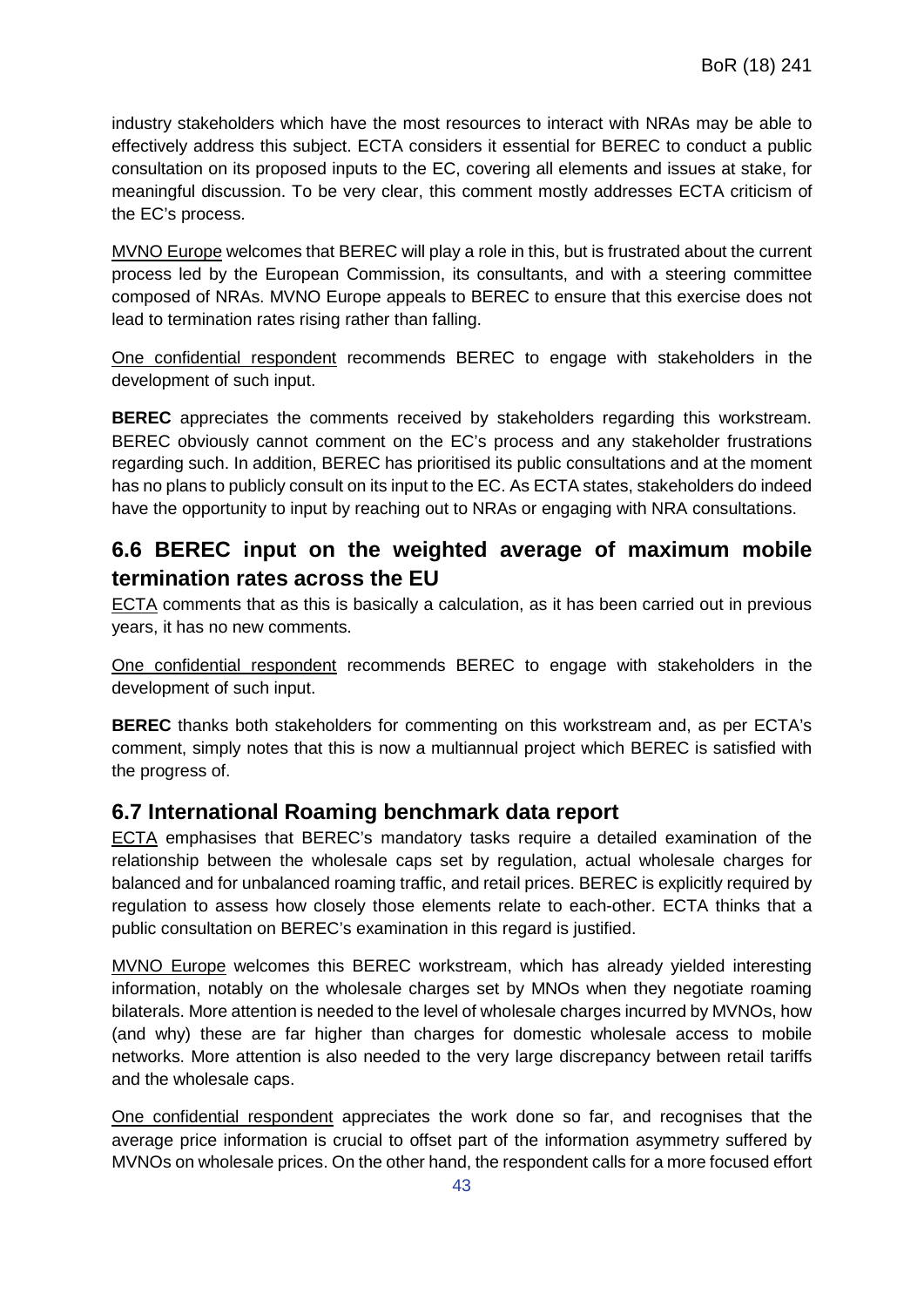by BEREC in tackling the huge differences between retail and wholesale average prices. Lacking a common knowledge across the EU on retail/wholesale price discrepancy leads to compromising the position of MVNOs that are forced to suffer damages even in the case derogation is in place.

**BEREC** thanks stakeholders for responding to this multiannual workstream, again noting that to add another public consultation to an already busy Work Programme is simply possible. BEREC does note the constructive proposals mentioned by all three respondents and will provide such information to the relevant experts responsible for delivering this workstream who can consider and take on board the comments.

### <span id="page-44-0"></span>**6.8 Transparency and comparability of international roaming tariffs**

ECTA commented that this is a technical reporting matter for BEREC but provided no other comments. No other stakeholder commented on this workstream.

**BEREC** thanks ECTA for its contribution.

#### <span id="page-44-1"></span>**6.9 Termination rates at the European level**

ECTA has no comments other than to support continued monitoring of both voice call and SMS termination rates.

MVNO Europe welcomes this BEREC workstream, which has already yielded interesting information, notably on the wholesale charges set. The inclusion of information on SMS termination rates is particularly useful, and MVNO Europe urges BEREC to continue to monitor these.

**BEREC** thanks both stakeholders for their contributions.

## <span id="page-44-2"></span>**6.10 Article 7/7A Phase II process**

ECTA appreciates BEREC's work on Art 7/7a cases, but thinks that the time is right for BEREC to assess how it has exercised its duties on Art 7/7a cases, and what its impact (or lack thereof) has been. The treatment of stakeholder input is also clearly a relevant matter for reflection and review. ECTA has experienced explicit resistance to stakeholder input on Art 7/7a cases. ECTA thinks that it is important that stakeholder input can be welcomed. As part of the negotiations on the draft Code, ECTA advocated a longer timeframe for assessment of key regulatory decisions.

One confidential respondent deems useful the publication of the database on Article 7/7a Phase II cases.

**BEREC** thanks the stakeholders for responding to this workstream and, as per the outline of the project, in 2019 BEREC will consider the applicability of BEREC's Guidelines for the elaboration of Opinions in Article 7/7 and whether an update is required.

#### <span id="page-44-3"></span>**6.11 Report on regulatory accounting in practice**

ECTA has no immediate comments on this workstream, but welcome a full analysis of cost allocation methods and their impacts.

**BEREC** thanks ECTA for its input on this workstream.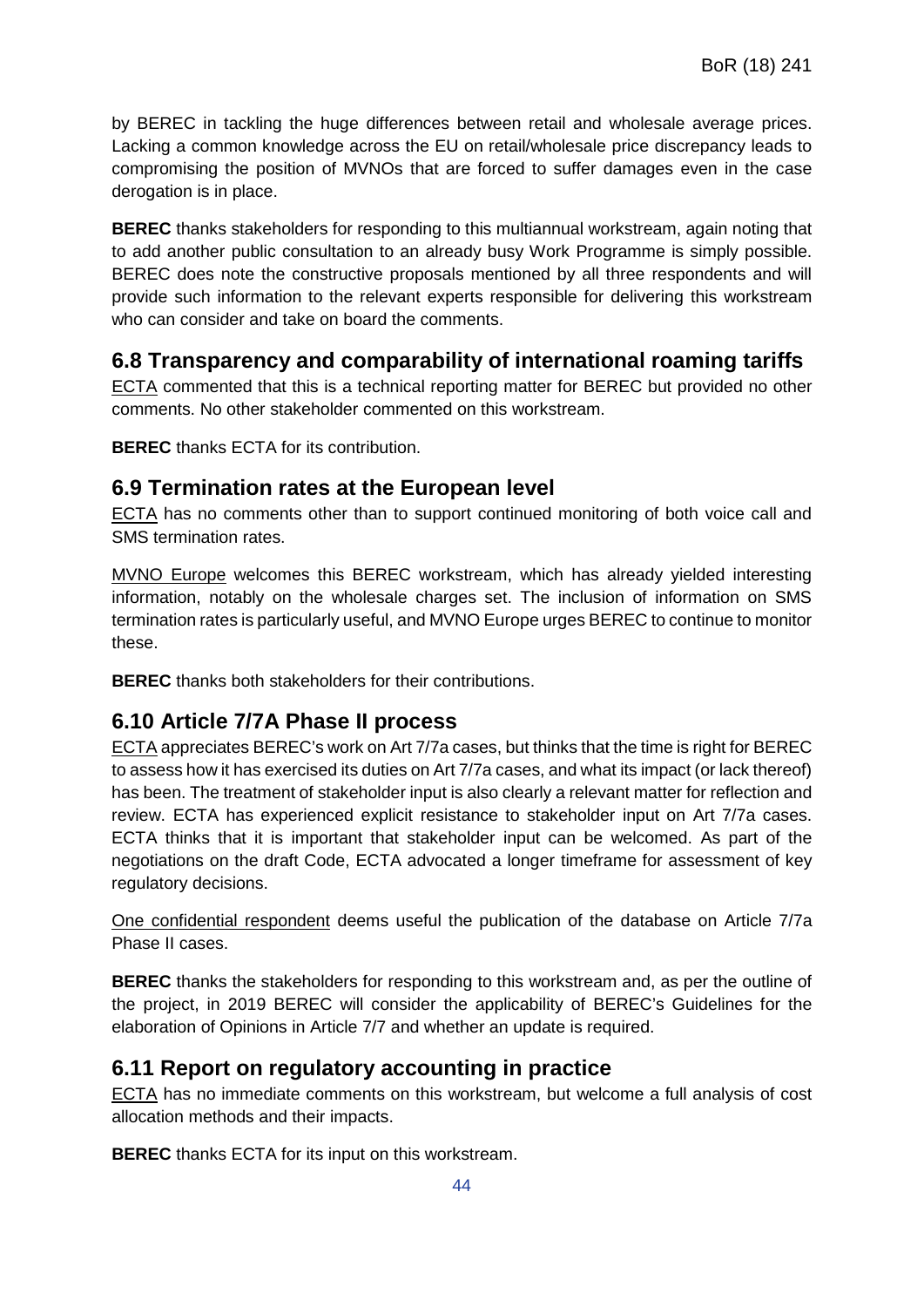## <span id="page-45-0"></span>**6.12 BEREC Annual reports**

ECTA has no additional comments, other than to reiterate their emphasis that a two-stage consultation, consisting of a call for input, and a consultation on precise text proposals, is clearly necessary in mostly all cases.

**BEREC** appreciates ECTA's comment here and directs ECTA to its comments above.

### <span id="page-45-1"></span>**6.13 Stakeholder Forum**

BEUC welcomes BEREC's drive to engage and cooperate more effectively with stakeholders. In this regard, BEUC welcomes that next year there will be a new stakeholder forum. In addition to maintaining this forum dedicated to interacting with stakeholders, BEUC would like to put forward the idea of creating a permanent stakeholder group to ensure constant, regular, interaction between BEREC and key stakeholders in a structured manner.

ECTA has no additional comments, other than to reiterate their emphasis that a two-stage consultation, consisting of a call for input, and a consultation on precise text proposals, is clearly necessary in mostly all cases.

EDRi applauds BEREC's efforts to ensure maximum participation in stakeholder dialogue and its openness to taking all stakeholder perspectives into consideration. Due to the particular constraints faced by civil society in responding to consultations, EDRi request that BEREC allows adequate time for the consultation to be completed by all stakeholders.

Facebook places high value in the annual Stakeholder Forum. However, there is room for improvement in terms of stakeholders' involvement in BEREC's work. Facebook appreciates and supports BEREC measures to strengthen such engagement by, for example, providing stakeholders more time to respond to public consultations. Facebook encourages BEREC to make all working levels as transparent as possible and to engage with stakeholders as early as possible. Facebook also urge BEREC to devote a section of the Draft WP to Stakeholders Engagement that includes concrete and measurable commitments in the field of transparency and engagement.

FTTH Council Europe appreciates the efforts that BEREC have taken to enhance stakeholder involvement in the process of defining BEREC's work outputs and believes that Stakeholder forum is an important element of that work. FTTH Council Europe hopes that BEREC will continue to engage with stakeholders in an open and transparent consultation process on these issues when they are finalised.

MVNO Europe is thankful for having been invited to make a statement from the room at the recent Stakeholder Forum. However, MVNO Europe does consider it appropriate to comment that the panels did not contain as diverse a representation of stakeholders as necessary, notably in terms of those providing wholesale access, and those who take up wholesale access.

One confidential respondent noted that debates during the Stakeholder Forum have particular visibility in the sector. The Stakeholder Forum became one of the important events of the year for the industry. On the substance, it is important that the choice of topics continues to reflect the most important issues for the market in a given period, as it did in 2018, addressing the relation with stakeholders and the incentives for investment in better connectivity in Europe.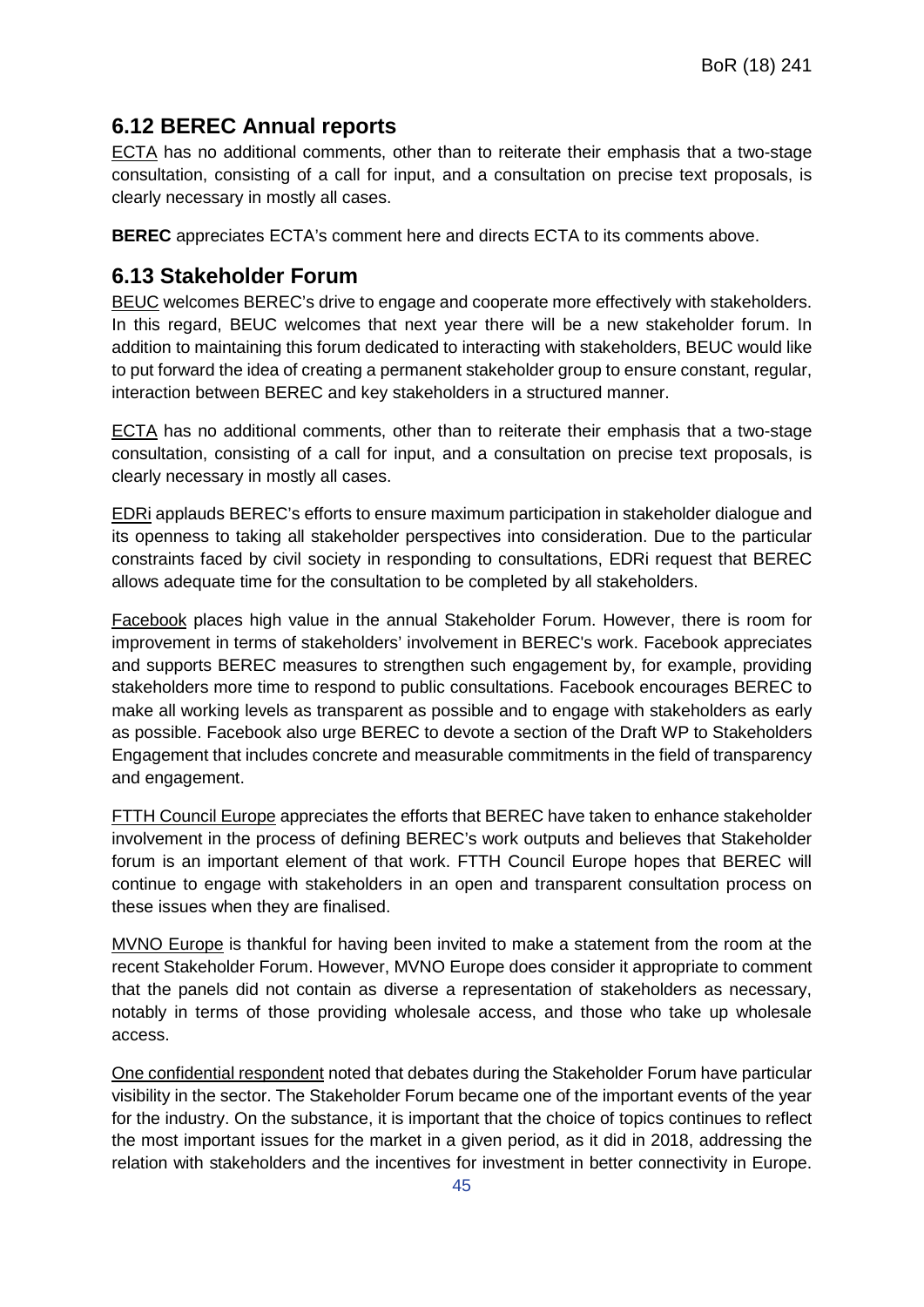Equally important is to ensure that the views of all relevant players, in particular the key interlocutors of BEREC and main addressees of its decisions are heard and have the opportunity to participate in the discussions and debates.

**BEREC** appreciates all stakeholder comments on this matter and particularly appreciates the positivity towards BEREC's transparency and engagement. Regarding the permanent stakeholder group mentioned by BEUC, BEREC would note that through public consultations and events like the Stakeholder Forum, BEREC does engage with stakeholders as regularly as possible, and BEREC strives to continually improve such engagement. Regarding Facebook's comment about a section of the WP 2019 on stakeholder engagement – essentially, this is what chapter 6 of the document is. Finally, with respect to MVNO Europe's comment about diverse representation on Stakeholder Forum panels, BEREC puts a lot of time and effort into finding the right balance for such panels, and can only state that it will continue to work to have a balance of representation going forward.

## <span id="page-46-0"></span>**6.14 BEREC Communications Plan 2019 (including 10th anniversary programme of activities)**

ECTA has no additional comments, other than to reiterate their emphasis that a two-stage consultation, consisting of a call for input, and a consultation on precise text proposals, is clearly necessary in mostly all cases.

**BEREC** thanks ECTA for its comment.

#### <span id="page-46-1"></span>**6.15 BEREC Work Programme 2020**

ECTA has no additional comments, other than to reiterate their emphasis that a two-stage consultation, consisting of a call for input, and a consultation on precise text proposals, is clearly necessary in mostly all cases.

FTTH Council Europe notes that BEREC have responded to the need to issue a large number of guidelines resulting from the legislative cycle in an intelligent and coherent way by extending their work programme to cover 2020. This is welcomed and allows stakeholders to plan ahead. While all parties have constraints on their resources, the use of workshops in addition to the proposed (longer) public consultations should help in that regard.

One confidential respondent notes that although the outline is not subject to public consultation, stakeholders could be given the opportunity to make suggestions to be taken into account, ahead of the preparation of the draft programme for consultation.

**BEREC** thanks stakeholders for their input to this workstream. Regarding the suggestion made by a confidential respondent, BEREC would note that stakeholders will be provided with the opportunity to submit comments to the Work Programme 2020 during a call for inputs in the first quarter of 2019.

#### <span id="page-46-2"></span>**6.16 Cooperation with EU institutions and institutional groups**

ECTA has no additional comments, other than to reiterate their emphasis that a two-stage consultation, consisting of a call for input, and a consultation on precise text proposals, is clearly necessary in mostly all cases.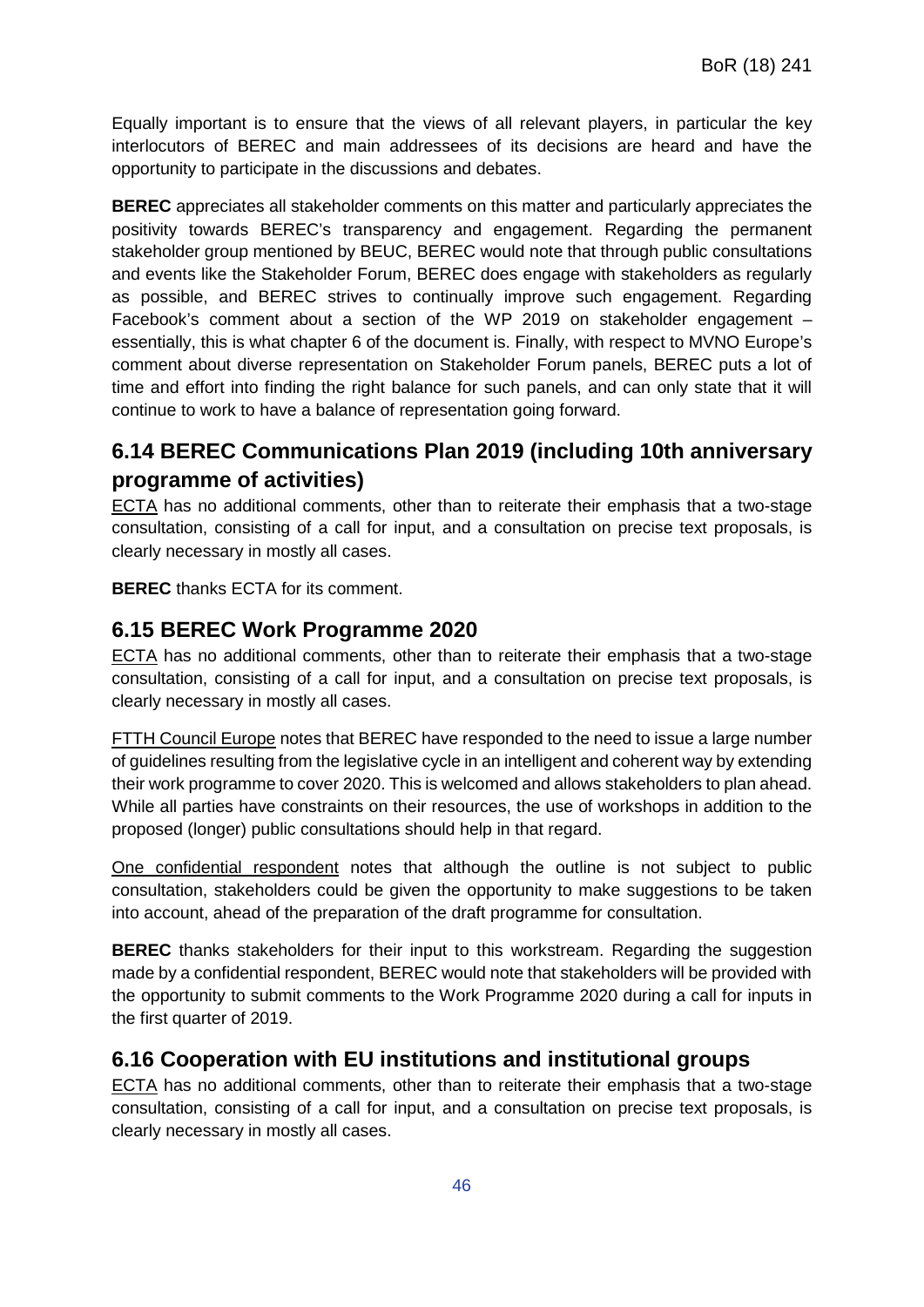One confidential respondent noted that with the strengthening of powers of BEREC this workstream is essential. BEREC also has a key advisory role to other regulators exerting their powers over telecom operators and in the broader digital economy. In this context, publication of initiatives, documents, interim reports, establishment of structured channels of stakeholder engagement and consultation procedures are paramount to increase the transparency and enable stakeholders to provide their views.

**BEREC** thanks both stakeholders for their comments, and particularly the confidential respondent in terms of the positive reaction to the strengthening of BEREC's powers and the reflection on how BEREC is enabling stakeholders to provide their views through various channels.

#### <span id="page-47-0"></span>**6.17 International cooperation**

BEUC welcomes BEREC's approach and reiterate that, in an ever more complex digital world where bundling of products and services from different markets is becoming the norm, it is essential that BEREC and its NRAs collaborate closely with other relevant national and EU authorities such as the European Data Protection Board (data protection), the Consumer Protection Cooperation Network (consumer protection), the European Competition Authorities Network (competition policy), the Council of European Energy Regulators (energy), etc.

ECTA has no additional comments, other than to reiterate their emphasis that a two-stage consultation, consisting of a call for input, and a consultation on precise text proposals, is clearly necessary in mostly all cases.

United Group has provided a detailed response and welcomes BEREC's dialogue with NRAs based outside the EU, in particular since in spite of the efforts undertaken in the Western Balkan region, business in general, and United Group in particular, today still encounters many hurdles that have to do with varying degrees of adherence to the rule of law by policymakers, as well as the National Regulatory Authorities (NRAs), the National Media Regulators (NMAs) and the National Competition Authorities (NCAs). These hurdles protect the incumbent operators, contribute to market fragmentation, hamper competition in the Western Balkans, and ultimately prevent consumers and business users to fully take advantage of top quality services. United Group highlights

- Rule of law
- Proper implementation of EU rules whenever Western Balkans NRAs refer to them in their positions and decisions
- Higher standards in line with EU NRAs' practice and European Commission guidance and independence of NRAs
- Market-oriented approach

United Group calls on BEREC to further coordinate practice and guidance at European level among NRAs, including those from the Western Balkans. In particular, United Group welcomes measures in support of a Digital Agenda for the Western Balkans, which can be implemented at BEREC level United Group calls for sharing of practices with and continuing to provide technical guidance to the Western Balkans NRAs, in order to achieve a truly consistent application of the regulatory framework in line with the rule of law. From its perspective of managing a business on the ground, United Group insists that such efforts are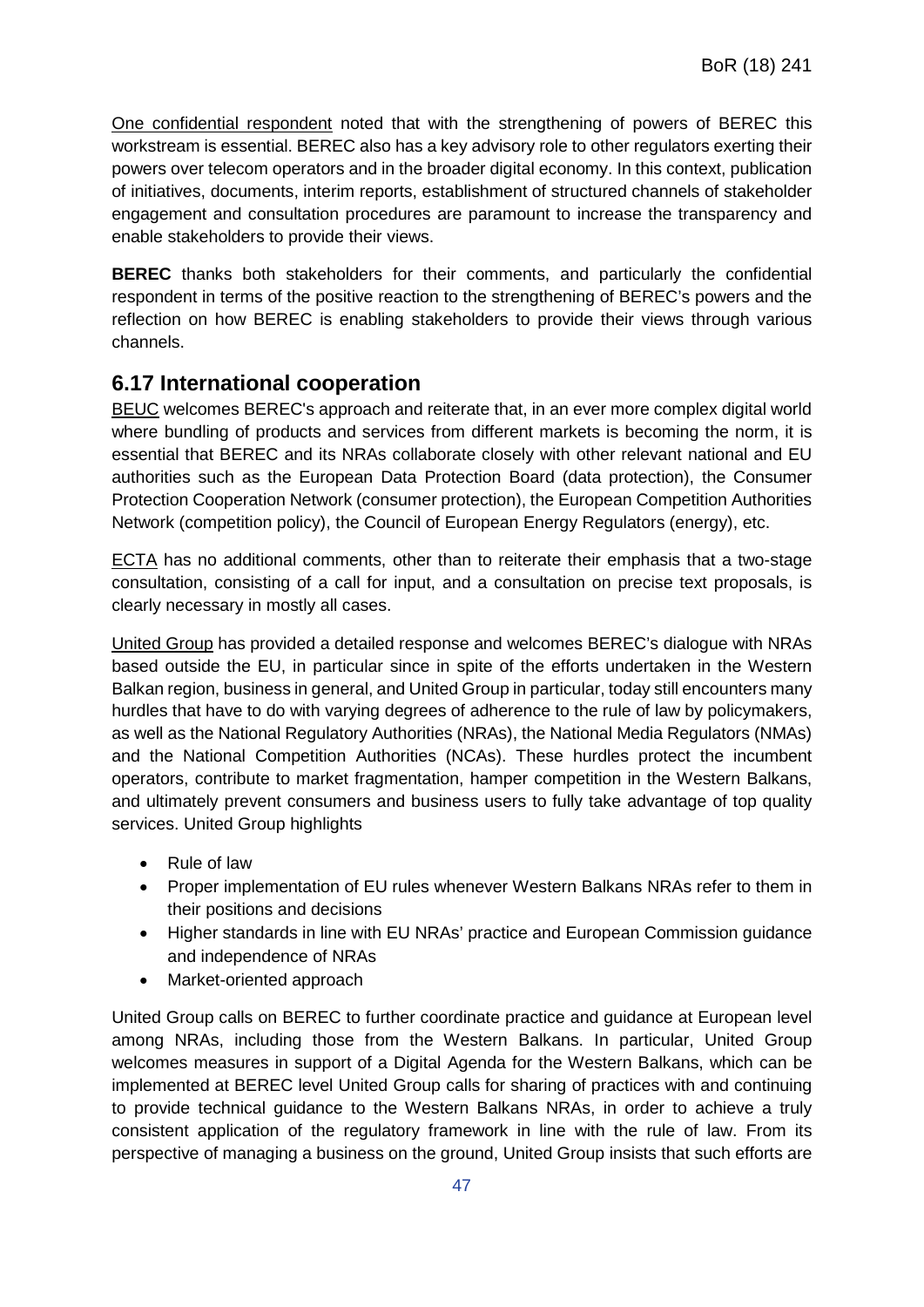urgently needed, in order to better promote an effective market in the telecoms sector in these countries, which will greatly benefit both eager private and business users across the region.

**BEREC** thanks all stakeholders for their comments, notes the request for collaboration made by BEUC, and particularly appreciates the detailed response from United Group. As stated in the WP 2019, BEREC will continue to provide support to the European Commission with respect to the Western Balkans initiative, and BEREC looks forward to engaging further with United Group as appropriate.

### <span id="page-48-0"></span>**6.18 Additional comments**

ANISP proposes a topic regarding regulating IP peering. ANISP believes that there should be:

- General rules for IP peering
- Obligations for operators to negotiate a peering agreement if so required
- Obligations to publish a Reference Peering Offer
- Limitations on tariffs that could be requested for IP traffic interconnection
- Obligation of the party requiring fees for the IP traffic being exchanged to also pay for the service it gets from the other party (as, in telephony, both parties are obliged to pay wholesale tariffs for terminating the call in the other network).

ECTA has no additional comments, other than to reiterate their emphasis that a two-stage consultation, consisting of a call for input, and a consultation on precise text proposals, is clearly necessary in mostly all cases.

Facebook encourages BEREC to include a specific workstream devoted to providing guidance to NRAs on the harmonized implementation of the new ECS definition in order to ensure NRAs take an aligned view on what kind of services belong to each ECS category (IAS, NB-ICS and NI-ICS).

Microsoft believes there are two additional areas in which BEREC could play an important clarifying and coordinating role with respect to transposition of the EECC. These two areas are:

- Expanding Emergency Calling to One-Way Number Based Interpersonal Communications Services (NBICS)
- Real-Time Lawful Intercept of NBICS communications that are provided "over the top" of other providers' networks.

MVNO Europe emphasises that it has generally been able to work well with BEREC, and indeed publicly thanked BEREC in responses to consultations, and at the Stakeholder Forum. MVNO Europe hopes that this fruitful cooperation will continue.

Open Fiber believes that because of the significant development of the wholesale only model, BEREC should address the definition of appropriate guidelines for the imposition of ex-ante measures, aimed at guaranteeing a fair competition in the wholesale market and therefore the market entry of efficient wholesale-only operators.

One confidential respondent invites BEREC to add to its 2019 WP a work stream on the Common Methodology on WACC definition that is in the process of being proposed by the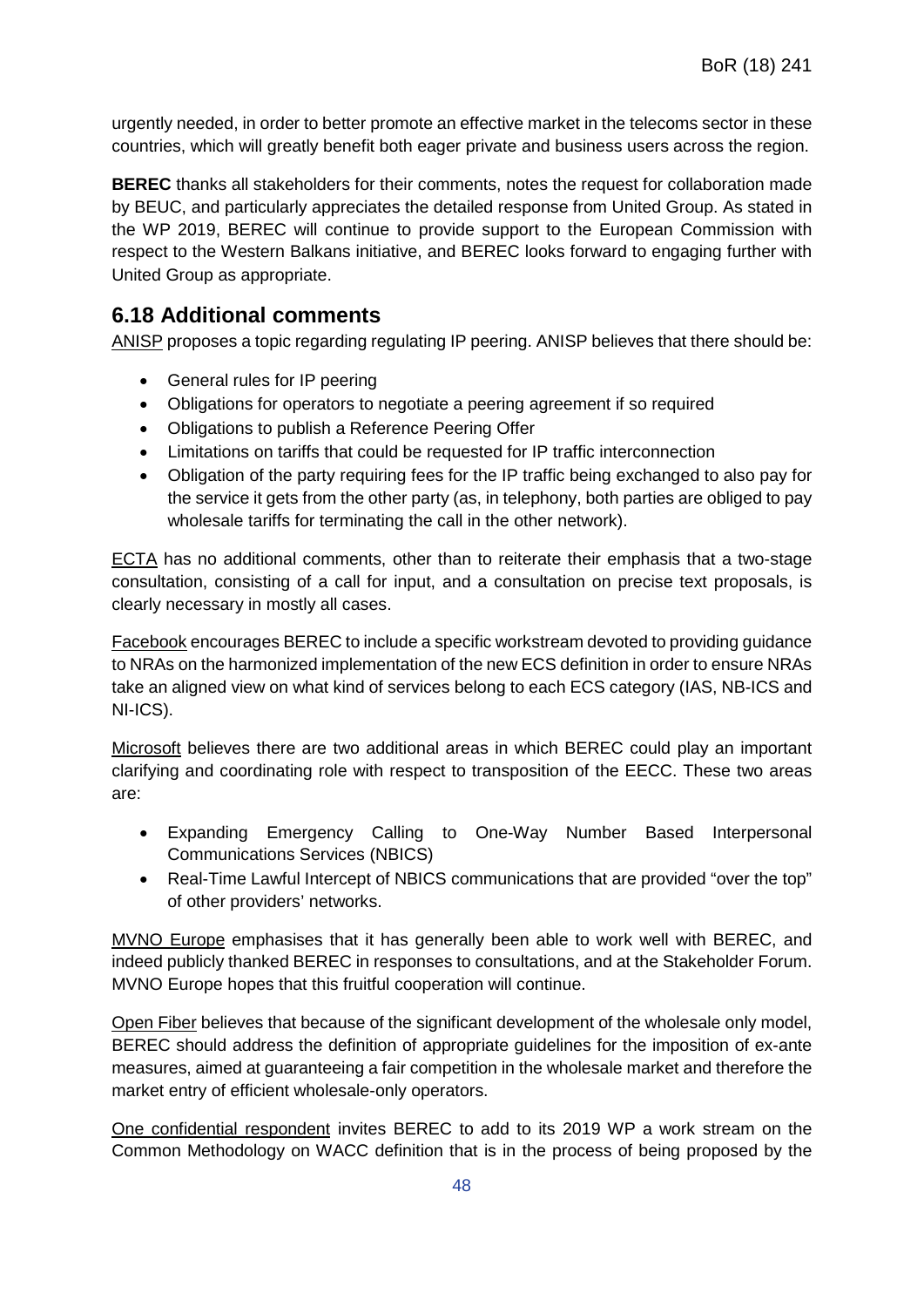European Commission, focused on identifying the necessary room for NRAs discretionary powers addressing specific national market conditions.

Another confidential respondent noted that international cooperation should focus on deepening the knowledge on digital markets and on the exchange of best practices that have demonstrated to deliver results in other markets with comparable characteristics and also to draw conclusion from experiences that were not successful.

**BEREC** thanks all stakeholders for these final additional comments. While, as is clear from the fact that BEREC is planning elements of its next Work Programme indeed into 2020, the WP 2019 is a resource intensive and heavy workload for BEREC and its member NRAs (and indeed for all stakeholders intending to contribute during public consultations). Unfortunately, at this time BEREC cannot commit to consider any of the proposals above with respect to the WP 2019. However, the call for inputs to the BEREC Work Programme 2020 will be initiated in the first quarter of 2019 and BEREC would ask all respondents to provide their input with such proposals at that time.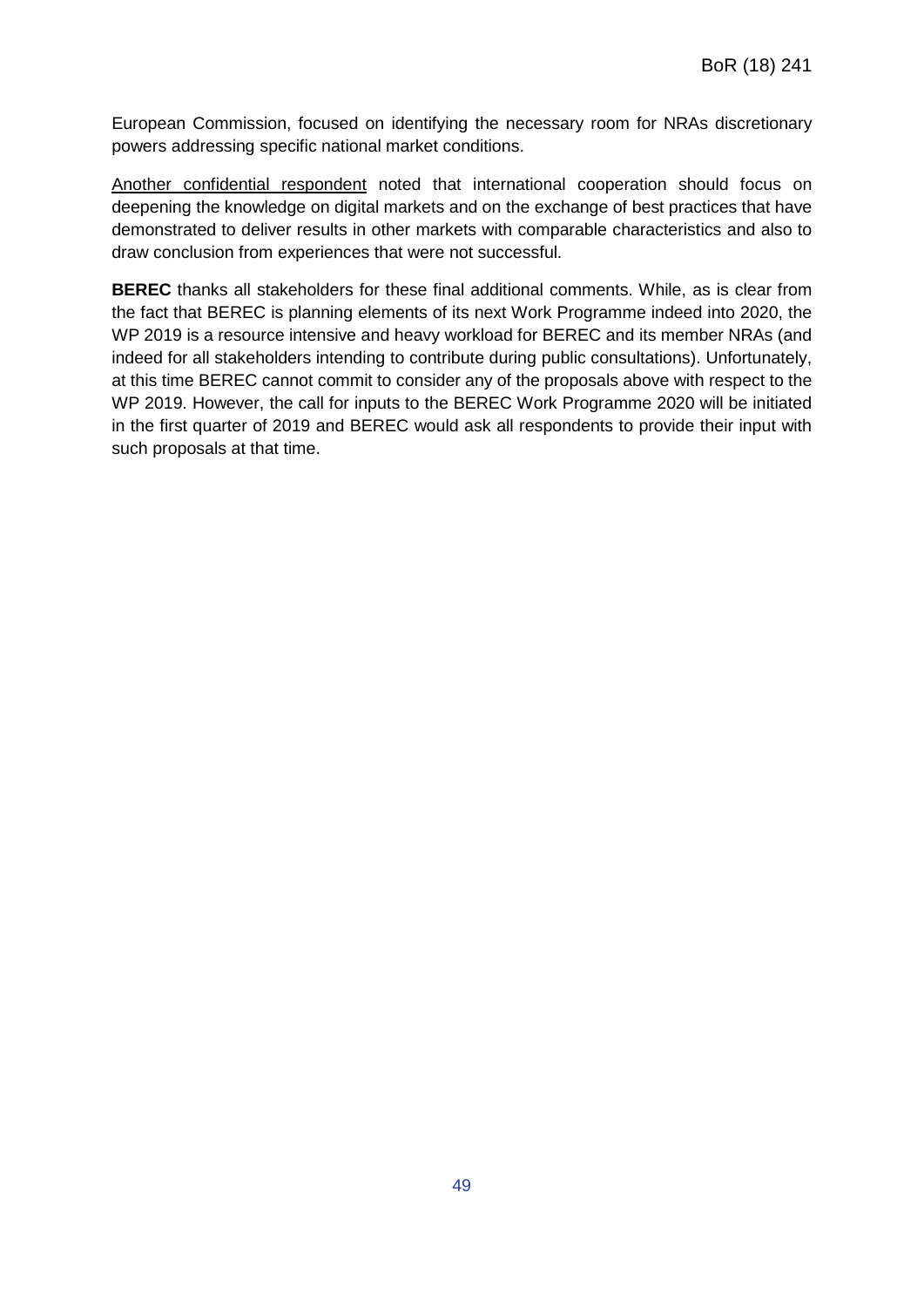## **Abbreviations**

| <b>BCRD</b>  | <b>Broadband Cost Reduction Directive</b>                                  |
|--------------|----------------------------------------------------------------------------|
|              | Body of European Regulators for Electronic                                 |
| <b>BEREC</b> | Communications                                                             |
| <b>BEUC</b>  | The European Consumer Organisation                                         |
| <b>BIAC</b>  | <b>Broadband Internet Access Cost</b>                                      |
| <b>CEPT</b>  | European Conference of Postal and Telecommunications                       |
| <b>CRTC</b>  | Canadian Radio-television and Telecommunications<br>Commission             |
| EaPeReg      | Eastern Partnership Electronic Communications Regulators<br><b>Network</b> |
| <b>ECN</b>   | <b>Electronic Communication Network</b>                                    |
| <b>ECN</b>   | <b>European Competition Network</b>                                        |
| <b>ECO</b>   | <b>European Communications Office</b>                                      |
| <b>ECS</b>   | <b>Electronic Communication Service</b>                                    |
| <b>EECC</b>  | European Electronic Communications Code                                    |
| <b>EMERG</b> | Euro-Mediterranean Regulators Group                                        |
| <b>ENISA</b> | European Union Agency for Network and Information<br>Security              |
| <b>ERGA</b>  | European Regulators Group for Audiovisual Media Services                   |
| <b>ERGP</b>  | European Regulators Group for Postal Services                              |
| <b>ETSI</b>  | European Telecommunications Standards Institute                            |
| <b>FCC</b>   | <b>Federal Communications Commission</b>                                   |
| <b>FTR</b>   | <b>Fixed Termination Rate</b>                                              |
| <b>IAS</b>   | <b>Internet Access Service</b>                                             |
| IoT          | Internet of Things                                                         |
| <b>ITU</b>   | International Telecommunications Union                                     |
| <b>MS</b>    | <b>Member State</b>                                                        |